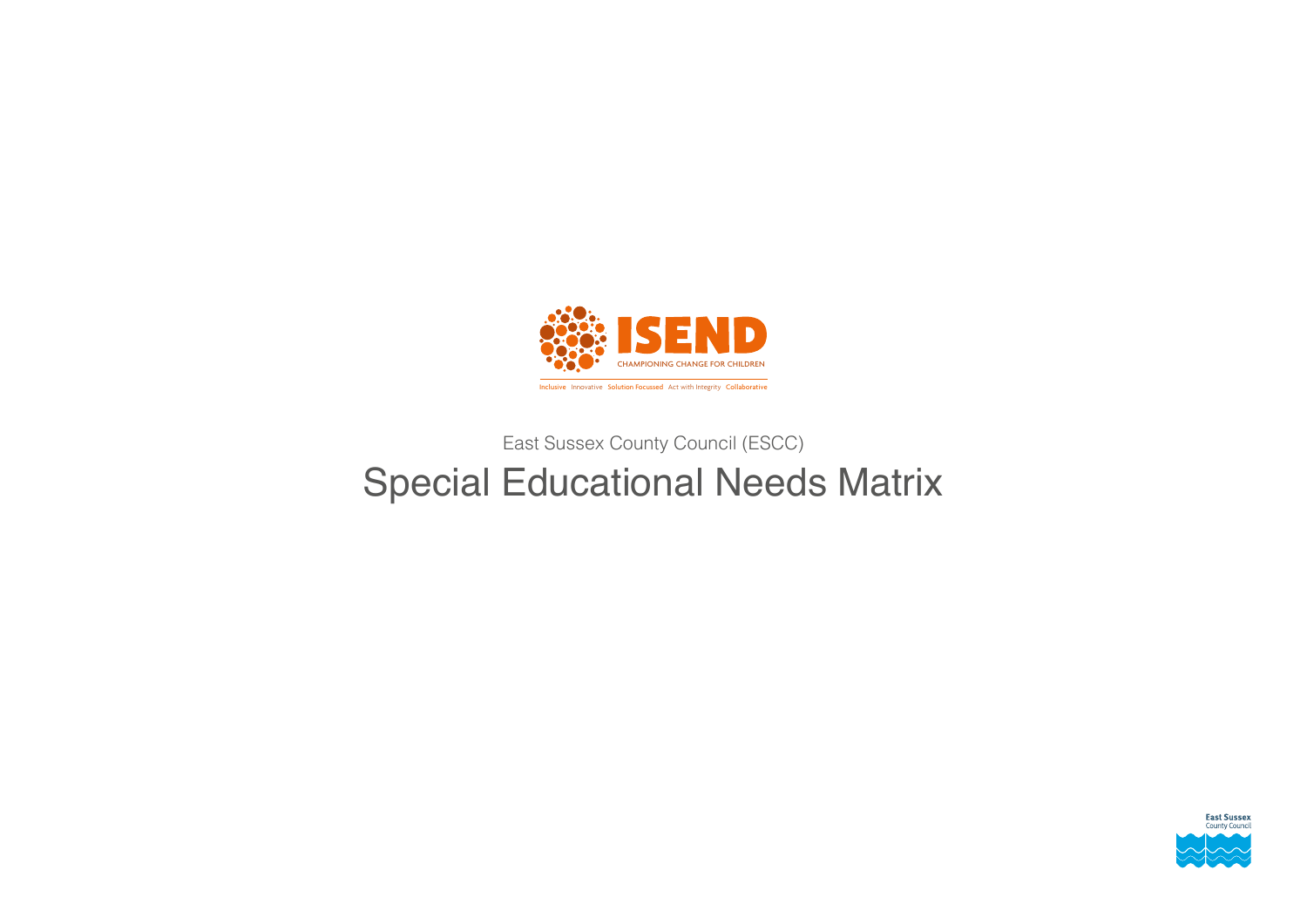# Index

| 1. User Guide                                             | $3 - 5$   |
|-----------------------------------------------------------|-----------|
| 2. Communication and Interaction                          | $6 - 12$  |
| 3. Cognition and Learning                                 | $13 - 17$ |
| 4. Hearing Impairment                                     | $18 - 21$ |
| 5. Visual Impairment                                      | $22 - 25$ |
| 6. Multisensory Impairment                                | $26 - 28$ |
| 7. Physical Difficulties                                  | $29 - 33$ |
| 8. Social, Emotional and Mental Health                    | $33 - 40$ |
| 9.1. Early Years Speech, Language and Communication Needs | $41 - 44$ |
| 9.2. Early Years Cognition & Learning                     | $45 - 47$ |
| 9.3. Early Years Physical/Medical/Neurological Impairment | $48 - 52$ |
| 9.4. Early Years Social, Emotional and Mental Health      | $53 - 55$ |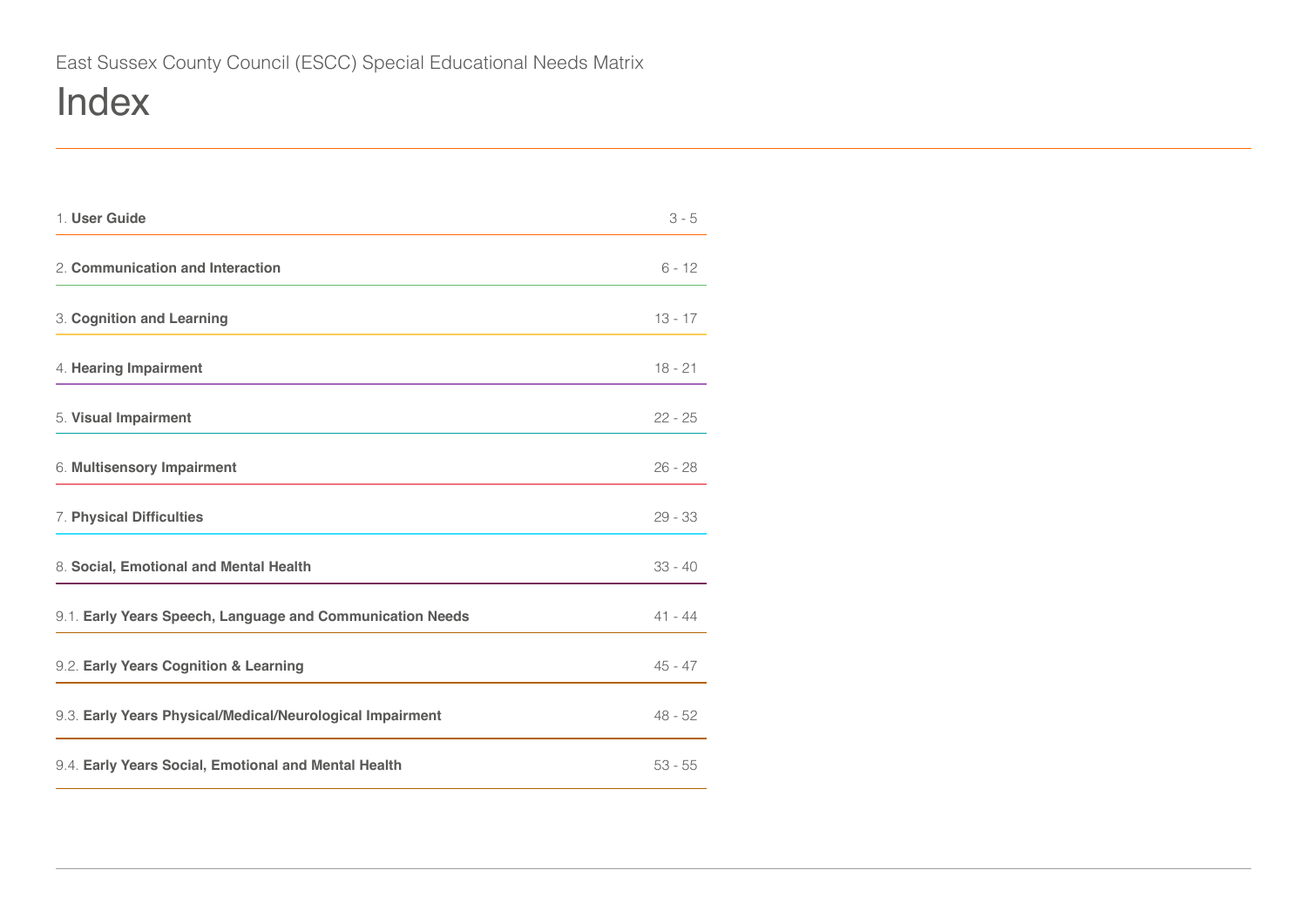# <span id="page-2-0"></span>Special Educational Needs Matrix



**Guidance to accompany the East Sussex County Council (ESCC) Special Educational Needs Matrix.**

### **Mainstream schools Matrix**

The **ESCC SEND Matrix** is an East Sussex County Council framework drawn up by the Inclusion, Special Educational Needs and Disabilities (ISEND) Services in collaboration with staff working in educational settings across the County, Children's Integrated Therapy Services (CITS) and parents and carers. It is designed to:

- Provide a shared understanding for schools, the Local Authority, parents/carers, and services such as Health and Social Care, about how to identify the Special Educational Needs of children and young people<sup>1</sup>
- Provide guidance on provision and resources recommended to meet these needs, and to facilitate educational progression
- Support development of knowledge and understanding about SEND
- Contribute to the development of good SEN and inclusive practice ('build capacity')
- Provide a framework from which the Local Authority and its moderation partners will make consistent decisions about funding levels for children to facilitate their educational progression

**'Local Authorities may develop criteria as guidelines to help them decide when it is necessary to carry out a Needs Assessment (and following assessment whether it is necessary to issue an EHC Plan).' Code of Practice 2015, 9.16.** This Matrix constitutes those criteria.

The Matrix is available in digital format on the ESCC website, and through links on the Local Offer pages. It can be printed and is easily personalised. It should be read in conjunction with other ISEND publications including the East Sussex Quality Mark for Inclusion which supports educational settings in developing inclusive practice.

By the end of 2018, there will be four Matrices providing guidance on Special Educational Needs provision and progression in: Early Years settings, Mainstream settings, Post 16 Further Education and Colleges and Special Schools

Each Matrix is structured according to the four main areas of need outlined in the SEN Code of Practice 2015:

- **Communication and Interaction** including speech language and communication (SLCN) and autism spectrum condition (ASC)
- **Cognition and Learning** including, moderate learning difficulties (MLD), severe learning difficulties (SLD), profound and multiple learning difficulties (PMLD), specific learning difficulties (SpLD). SpLD encompasses a range of difficulties such as dyslexia, dyscalculia and dyspraxia.
- **Social, Emotional and Mental Health** including attention deficit hyperactivity disorder (ADHD), attention deficit disorder (ADD), oppositional defiant disorder (ODD), trauma and attachment difficulties, anxiety and depression.
- **Physical and Sensory** including visual impairment (VI), hearing impairment (HI), multisensory impairment (MSI), physical difficulties (PD)

A child or young person may have needs that span two or more categories, for example a young person with a hearing impairment may experience difficulties with reading and have some difficulties relating to low self-esteem.

They may also have a medical condition:

*'The Children and Families Act 2014 places a duty on maintained schools and academies to make arrangements to support pupils with medical conditions. Individual healthcare plans will normally specify the type and level of support required to meet the medical needs of such pupils. Where children and young people also have SEN, their provision should be planned and delivered in a coordinated way with the healthcare plan. Schools are required to have regard to statutory guidance 'Supporting pupils at school*  with medical conditions' (www.gov.uk/government/uploads/system/uploads/attachment\_data/file/638267/ *supporting-pupils-at-school-with-medical-conditions.pdf)* (COP 2015, 6.11)

## **Levels of need**

Most children and young people with SEN will have their needs met through good quality, personalised planning and teaching in a mainstream educational setting, (COP 2015, 9.1). Where a child is underachieving, good differentiated teaching and appropriately targeted interventions will accelerate progress.

Relatively few children and young people who are falling behind or making inadequate progress may need school based support, additional to and different from what is normally available. This should be set out in an **Additional Needs Plan**. *(https://czone.eastsussex.gov.uk/inclusion-and-send/additional-needs-plan/)*

Children and young people who continue to experience barriers to accessing their learning, despite receiving additional school based SEN support, may need further support. It is these children who can be identified as having a special educational need that may require an Education, Health and Care Plan (EHCP) Needs Assessment (Code of Practice, 2015, 9.13-9.19).

The Matrix sets out a graded response following increased complexity and intensity of need. Each level of need builds on that described at the previous level. Each of the areas of SEN has three levels of need linked to a different level of funding. These are:

**1 For the purpose of this matrix and guidance children and young people will be referred to throughout as children. This refers to all children, young people and young adults between ages 0-25.**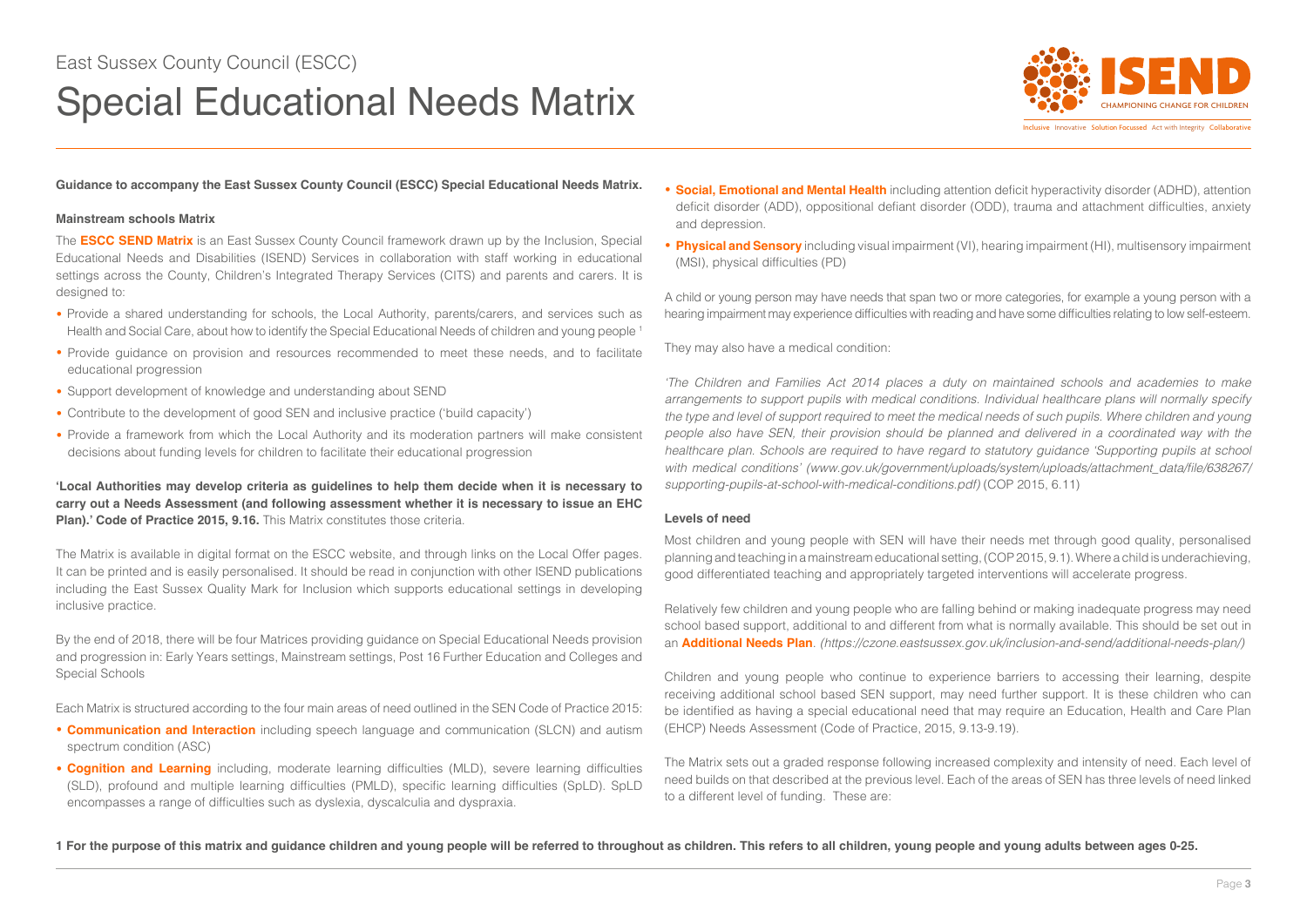# Special Educational Needs Matrix



Inclusive Innovative Solution Focussed Act with Integrity Collaborative

- **SEN Support:** Children and young people whose SEN can be effectively supported within resources that are available to the school or colleges for this purpose; the notional SEN budget. Schools have a statutory duty to utilise this resource and where necessary, **'to provide high quality, appropriate**  support from the whole of its budget,' (COP 6.95-6.97).
- **Targeted:** Children require a level of additional or different SEN support at times throughout the day. The level of resourcing may exceed what the school or college can provide from its budget.

|               | <b>Targeted A</b> | <b>Targeted B</b> |              |
|---------------|-------------------|-------------------|--------------|
| Monthly $(E)$ | Annual $(E)$      | Monthly $(E)$     | Annual $(E)$ |
| 130.35        | 1.564             | 169.46            | 2,034        |

**• Enhanced:** Children require ongoing strategies, intervention and additional SEN support specifically targeted at their needs. The level of resourcing required may exceed what the school or college can provide from its budget and is at a higher level than that required for provision at the targeted support level.

|               | <b>Enhanced A</b> | <b>Enhanced B</b> |              |
|---------------|-------------------|-------------------|--------------|
| Monthly $(E)$ | Annual $(E)$      | Monthly $(E)$     | Annual $(E)$ |
| 273.74        | 3.285             | 430.16            | 5.162        |

## **SEN Needs Section**

This section describes needs at the three levels of SEN Support, Targeted and Enhanced for Communication and Interaction, Cognition and Learning, Social and Emotional Health and Physical and Sensory needs.

| MONTHLINE REST MANAGEMENT STANDARD & MARKET STANDARD AND MANAGEMENT AND LODGED AND ANNOUNCED MANAGEMENT OF ART<br>may struggle with nuance, jokes, idioms or ligures of speech. A child may develop a high level of technical<br>vocabulary around a particular topic or subject, causing difficultes in transitions to other learning tasks or<br>away from the subject of interest. |                                                                                                         | other areas of learning including social and emotional. | SUPERVISHTEN STANDS ON TIMEST OF THE SUPERVISHTS WINNERST FINDS TO AN USE<br>Undiagnosed language difficulty can be an underlying factor in complex SEND presentations, impacting on |
|---------------------------------------------------------------------------------------------------------------------------------------------------------------------------------------------------------------------------------------------------------------------------------------------------------------------------------------------------------------------------------------|---------------------------------------------------------------------------------------------------------|---------------------------------------------------------|--------------------------------------------------------------------------------------------------------------------------------------------------------------------------------------|
| Needs                                                                                                                                                                                                                                                                                                                                                                                 |                                                                                                         |                                                         |                                                                                                                                                                                      |
| <b>SEN Support</b>                                                                                                                                                                                                                                                                                                                                                                    | Targeted: SEN Support level plus the following:                                                         |                                                         | Higher Needs: SEN Support & Targeted levels plus the following.                                                                                                                      |
| Key Stage 1 and 2                                                                                                                                                                                                                                                                                                                                                                     | Key Stage 1 and 2                                                                                       |                                                         | Key Stages 1 and 2                                                                                                                                                                   |
| Expressive Language                                                                                                                                                                                                                                                                                                                                                                   | Expressive Language                                                                                     |                                                         | Expressive Language                                                                                                                                                                  |
| [3] Demonstrates areas of delay in speech sound accursition as<br>identified through Speech Link assessment                                                                                                                                                                                                                                                                           | El Exhibits frustration and anger due to lack of language<br>required to express emotions and feelings: |                                                         | E is unable to copy single speech sounds<br>D Speech may be unintelligible to listeners who do not                                                                                   |
| D Experiences difficulties in conveying more abstract and<br>complex thoughts                                                                                                                                                                                                                                                                                                         | D Has difficulty in expressing ideas through language<br>for example word finding and sequencing.       |                                                         | know the child-or young person well                                                                                                                                                  |
| D May need support to organise their thoughts                                                                                                                                                                                                                                                                                                                                         | E Speech intelligibility breaks down in connected                                                       |                                                         | Social Communication                                                                                                                                                                 |
| D Has difficulty using language to identify relevant information                                                                                                                                                                                                                                                                                                                      | speech                                                                                                  |                                                         | C Restricted interests prevent meaningful engagement                                                                                                                                 |
| El Belurtant to comment in genup situations, even when in a                                                                                                                                                                                                                                                                                                                           | D Is unable to organize language to describe events.                                                    |                                                         | with learning and social interactions.                                                                                                                                               |

The descriptors are intended to be indicative; they are not an exhaustive list. A learner does not need to be experiencing all the needs described. Children identified as having needs within the 'Targeted' level may have an Education Health and Care Plan.

## **SEN Provision Section**

The Matrix gives examples of the provision that would be expected at each level of need. This is not an exhaustive list, but an indication of the quality provision that should be available in all East Sussex settings.

| The Sensory Needs Service will help you to understand the practical implications for individual learners<br>with hearing impairments such as dreet one to one or small group toaching to support contoulum accose.                   |                                                                                                                  |                                                                                                                       | Classroom acoustios: Where possible classrooms should have carpets, low celling and/or acoustic filing.<br>curtains or blinds and doors to comdors should be shut during lessons           |
|--------------------------------------------------------------------------------------------------------------------------------------------------------------------------------------------------------------------------------------|------------------------------------------------------------------------------------------------------------------|-----------------------------------------------------------------------------------------------------------------------|--------------------------------------------------------------------------------------------------------------------------------------------------------------------------------------------|
| Provisions                                                                                                                                                                                                                           |                                                                                                                  |                                                                                                                       |                                                                                                                                                                                            |
| <b>SEN Support</b>                                                                                                                                                                                                                   | Targeted: SEN Support loval plus the following:                                                                  |                                                                                                                       | Higher Needs: SEN Support & Targeted levels plus the following:                                                                                                                            |
| Children within this calegory should make age appropriate.<br>progress through High Quality Teaching and Learning                                                                                                                    | El Specialist advice and input for school staff on how to<br>for curriculum or akill gross and/or task analysis. | enable full access to the curriculum and provide support.                                                             | Personalisation of outcomes across the curriculum.<br>D Individual/ small group intervention in order to reinforce.                                                                        |
| [2] Soecialist advice on strategies and teaching approaches<br>from the SSS hearing impaired professional<br>Children may require additional time to complete tasks                                                                  | D Greater personalisation of outcomes i refer to outcomes<br>the child with the experience of success            | relating to correr appects of the curriculum) to provide                                                              | new concepts and language and to target areas of<br>concern euch as epocch and language, vocabulery.<br>and phonics in a quiet environment. These will be                                  |
| D Attention to positioning in class. Children should be<br>seated no more than two metres from the teacher for<br>instruction. Children with mild or fluctuating hearing loss<br>may need to (p-read the speaker to supplement their | to learning<br>D - Regular individual/ small group intervention to reinforce.                                    | Access to personal aids. The child will have hearing aids.<br>and may require a personal radio aid to support access. | more frequent<br>D Additional support from a key adult with appropriate.<br>training to prepare for and reinforce lesson content,<br>support language development and ensure children are. |

Provision outlined in the Matrix assumes a foundation of quality first teaching for all learners, including those with special educational needs. Quality first teaching:

- involves highly focused lesson design with sharp objectives, based on the prior knowledge of learners
- is informed by formative and summative assessment and sequential steps in learning linked to an evaluation of learners' current understanding
- demands learner involvement and engagement with learning and high levels of interaction
- draws on effective pedagogy including teacher questioning, modelling, explaining, and feedback
- provides opportunities for learners to talk both individually and in groups
- has an expectation that learners will accept responsibility for their own learning and work independently
- uses encouragement and authentic praise to engage and motivate children
- includes development of learners' emotional and social literacy skills e.g. self-awareness, self- regulation, empathy, motivation and social skills

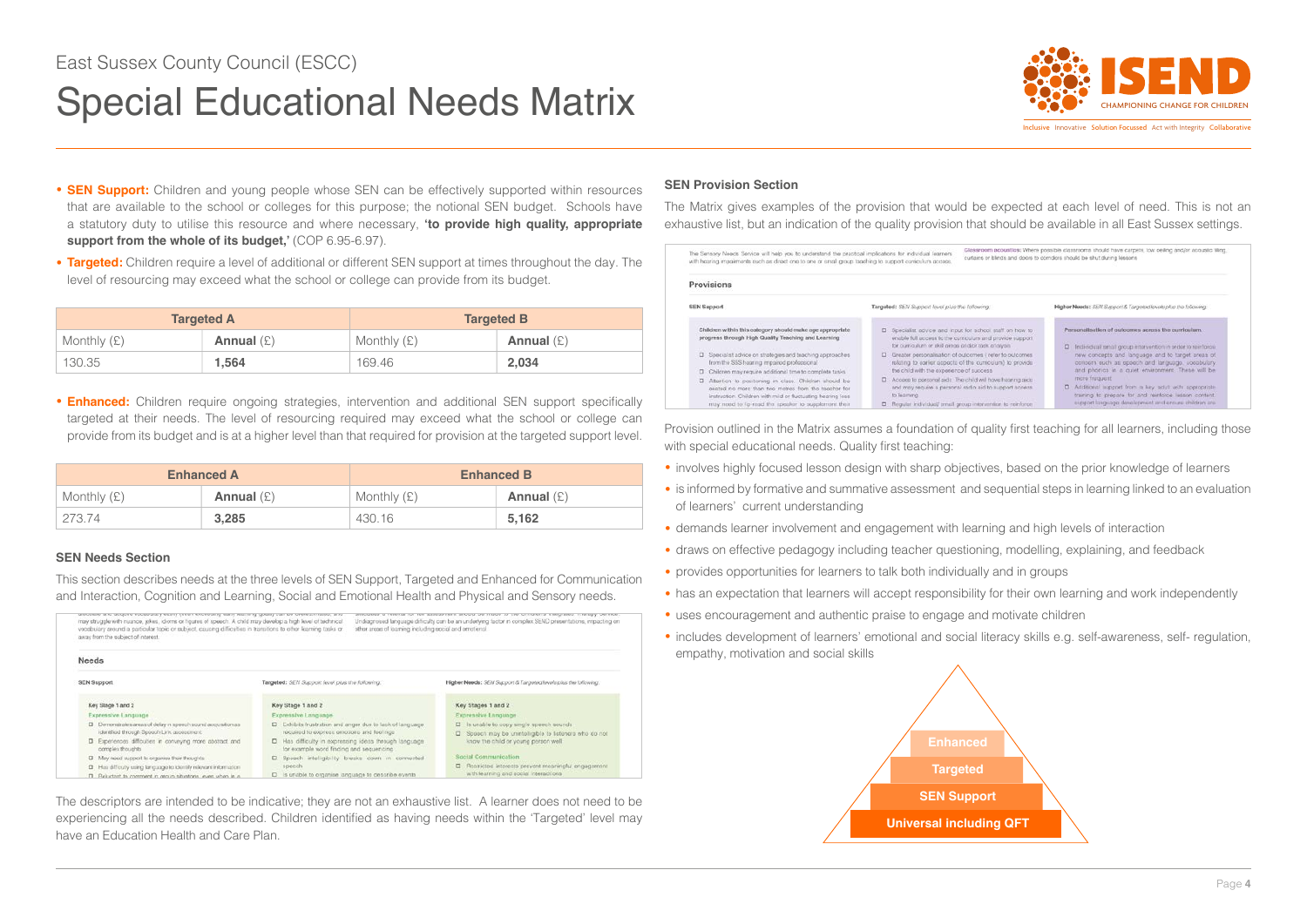# East Sussex County Council (ESCC)

# Special Educational Needs Matrix



Inclusive Innovative Solution Focussed Act with Integrity Collaborative

It is expected that the progress of all learners on the SEN register is carefully monitored. Their progress should be tracked and the impact of provision reviewed, to ensure that it is effective in meeting planned outcomes. All settings should adopt the same graduated approach with four stages of action **Assess, Plan, Do, Review.**

Planning and review of provision should be agreed between learners, parents, carers and practitioners, through co-production. Where a child is looked after, social workers and Virtual School caseworkers should also be involved.

All provision should be informed by evidence based practice.

It is expected that learners with SEND will move fluidly on this continuum and that effective, targeted intervention against identified outcomes will, over time, reduce the level of support required.

*'Early years providers, schools and colleges should know precisely where children and young people with SEN are in their learning and development. They should: • ensure decisions are informed by the insights of parents and those of children and young people themselves • have high ambitions and set stretching targets for them • track their progress towards these goals • keep under review the additional or different provision that is made for them • promote positive outcomes in the wider areas of personal and social development, and • ensure that the approaches used are based on the best possible evidence and are having the required impact on progress.'* (COP 1.25)

**SEN Support in the Early Years:** It is particularly important in the early years that there is no delay in making any necessary special educational provision. The Early Years Foundation Stage (EYFS) is the statutory framework for children aged 0 to 5 years. All early years providers must follow the safeguarding and welfare requirements of the EYFS and the learning and development requirements, unless an exemption from these has been granted. Early action to address identified needs is critical to the future progress and improved outcomes that are essential in helping the child to prepare for adult life. Where a setting identifies a child as having SEN they must work in partnership with parents to establish the support the child needs. Where a setting makes special educational provision for a child with SEN they should inform the parents and a maintained nursery school must inform the parents.

Early Years children will be assessed using a range of tools; predominately Early Years Foundation Stage, Development Matters and Developmental Journals.

Reliable and accurate assessment at the end of the EYFS is underpinned by the following principles:

**•** Assessment is based primarily on the practitioner's knowledge of the child. Knowledge is gained predominantly from observation and interaction in a range of daily activities and events

- Responsible pedagogy must be in place so that the provision enables each child to demonstrate their learning and development fully
- Embedded learning is identified by assessing what a child can do consistently and independently in a range of everyday situations
- An effective assessment presents a holistic view of a child's learning and development
- Accurate assessments take account of contributions from a range of perspectives including the child, their parents and other relevant adults
- Support from ISEND Services is needs led. Where a school has concerns about a child's SEN they should refer to the Front Door process to access support, advice and make a referral. (https://czone.eastsussex. gov.uk/inclusion-and-send/front-door-referrals/)

### **Strategies and Resources Section**

Each of the four areas of need addressed within the Matrix is accompanied by a list of strategies and resources that will help teachers to differentiate within their classrooms and ensure effective delivery of interventions. These strategies can also be used by SENCos and senior leaders to advise and support class and subject teachers.

## East Sussex County Council (ESCC) Special Educational Needs Matrix Social, Emotional and Mental Health

### Strategies

. Use a 'positive unconditional regard' approach. Positive unconditional regard separates what a person has done in the past from the inherent value they possess. This separation allows a safe space for our ineutabl failures, and creates part of the conditions for us to change and work towards succeeding (https://www.dumboleather.com/articles/why-i-teach-with-unconditional-positive-regard/) . Establish routines with predictable sequences and events with preparation for changes that may occur in routine . Encourage children to freely express ideas and feelings, such as joy, sadness, frustration and fear, enabling children to develop strategies to cope with new, challenging or stressful situations

. Give careful explanations given as to why some children may need extra help or support for some

\* Gerriy challenge perceptions of issues. Perceptions are often a result of hidden fear or panic based on past experiences and as such children will do everything they can to stop themselves feeling vulnerable and that includes accepting responsibility . Communt rather than interrogate - think on the part of the children · Provide opportunities for reperation as olose to incidents as possible . Allow witra processing time . Explicitly empethize as empathy breeds empathy · Perseveral

The strategies and resources are a live and interactive component of the ESCC SENCo Network, a confidential online forum hosted on Yammer. This will facilitate peer support, partnership learning and sharing of good practice both within settings and between schools. Invitations to join the Network have been sent to all school and post-16 provider SENCos and registered East Sussex SENCos are encouraged to contribute to the site. If you have not received an invitation, or are having problems connecting to the Network, please email ISEND.Comms@eastsussex.gov.uk.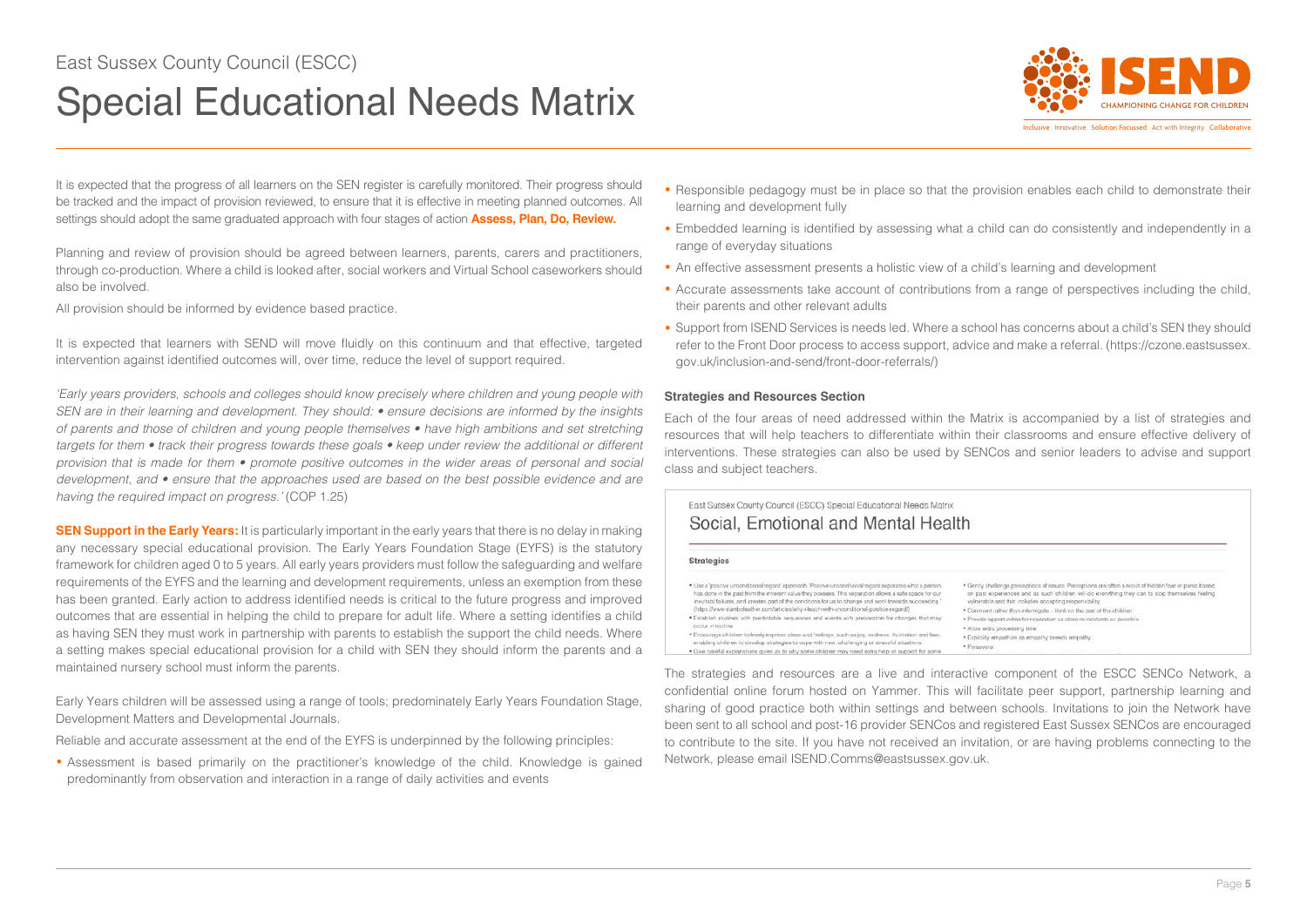<span id="page-5-0"></span>Children and young people may have limitations in understanding and interpreting the intentions of others, which can create high anxiety levels and lead to social problems if they lack sensitivity to the views and feelings of others. Conversely they may be invasive of others' interpersonal space, finding social conventions difficult to understand or follow. They may demonstrate the need for a highly ordered and structured setting where changes to routine or transitions are particularly stressful. Children who may present as verbally articulate and acquire vocabulary easily (even exceeding early learning goals) can be overestimated, and may struggle with nuance, jokes, idioms or figures of speech. A child may develop a high level of technical vocabulary around a particular topic or subject, causing difficulties in transitions to other learning tasks or away from the subject of interest.

All staff should be aware of the stages of typical language development; the impact of SLCN difficulties in the classroom; and the importance of the language environment on a child's ability to access academic, social, personal and extra-curricular opportunities.

Where it is considered that a child or young person has language, communication and/ or interaction difficulties a referral for full assessment should be made to tthe Children's Integrated Therapy Service (CITS). Undiagnosed language difficulty can be an underlying factor in complex SEND presentations, impacting on other areas of learning including social and emotional. Further information regarding the CITS referral process, including referral form and contact details, can be found on https://www.kentcht.nhs.uk/service/ childrens-integrated-therapy-service/

## **Needs**

## **Key Stage 1 and 2**

## **Expressive Language**

- $\Box$  Demonstrates areas of delay in speech sound acquisition as identified through Speech Link assessment
- Experiences difficulties in conveying more abstract and complex thoughts
- $\Box$  May need support to organise their thoughts
- $\Box$  Has difficulty using language to identify relevant information
- $\square$  Reluctant to comment in group situations, even when in a known area of interest
- $\Box$  Has difficulties using curriculum-specific vocabulary

## **Social Communication**

- $\Box$  Experiences difficulties in playing and talking with peers appropriately
- $\square$  Demonstrates poor awareness of the listener's needs
- $\Box$  Needs support to sustain topic maintenance
- $\Box$  Has difficulties taking turns and sharing in learning and social situations

## **Key Stage 1 and 2**

## **Expressive Language**

- Exhibits frustration and anger due to lack of language required to express emotions and feelings
- $\Box$  Has difficulty in expressing ideas through language for example word finding and sequencing
- □ Speech intelligibility breaks down in connected speech
- $\Box$  Is unable to organise language to describe events

## **Social Communication**

 $\square$  Uses inappropriate communication and interaction with others or to meet their own needs

## **Attention and Listening**

- Attention is not yet fully under child's control
- $\Box$  Requires frequent support to sustain attention in most contexts

**SEN Support Targeted:** *SEN Support level plus the following:* **Enhanced:** *SEN Support & Targeted levels plus the following:*

## **Key Stages 1 and 2**

## **Expressive Language**

- $\Box$  Is unable to copy single speech sounds
- $\square$  Speech may be unintelligible to listeners who do not know the child or young person well

## **Social Communication**

 $\Box$  Restricted interests prevent meaningful engagement with learning and social interactions

## **Attention and Listening**

□ Adult attempts at redirection result in significant and prolonged frustration, and distress

## **Receptive Language**

- Difficulties understanding verbal information in various contexts significantly impacts on all areas of learning and progress
- $\Box$  Difficulties with working memory results in the need for close adult support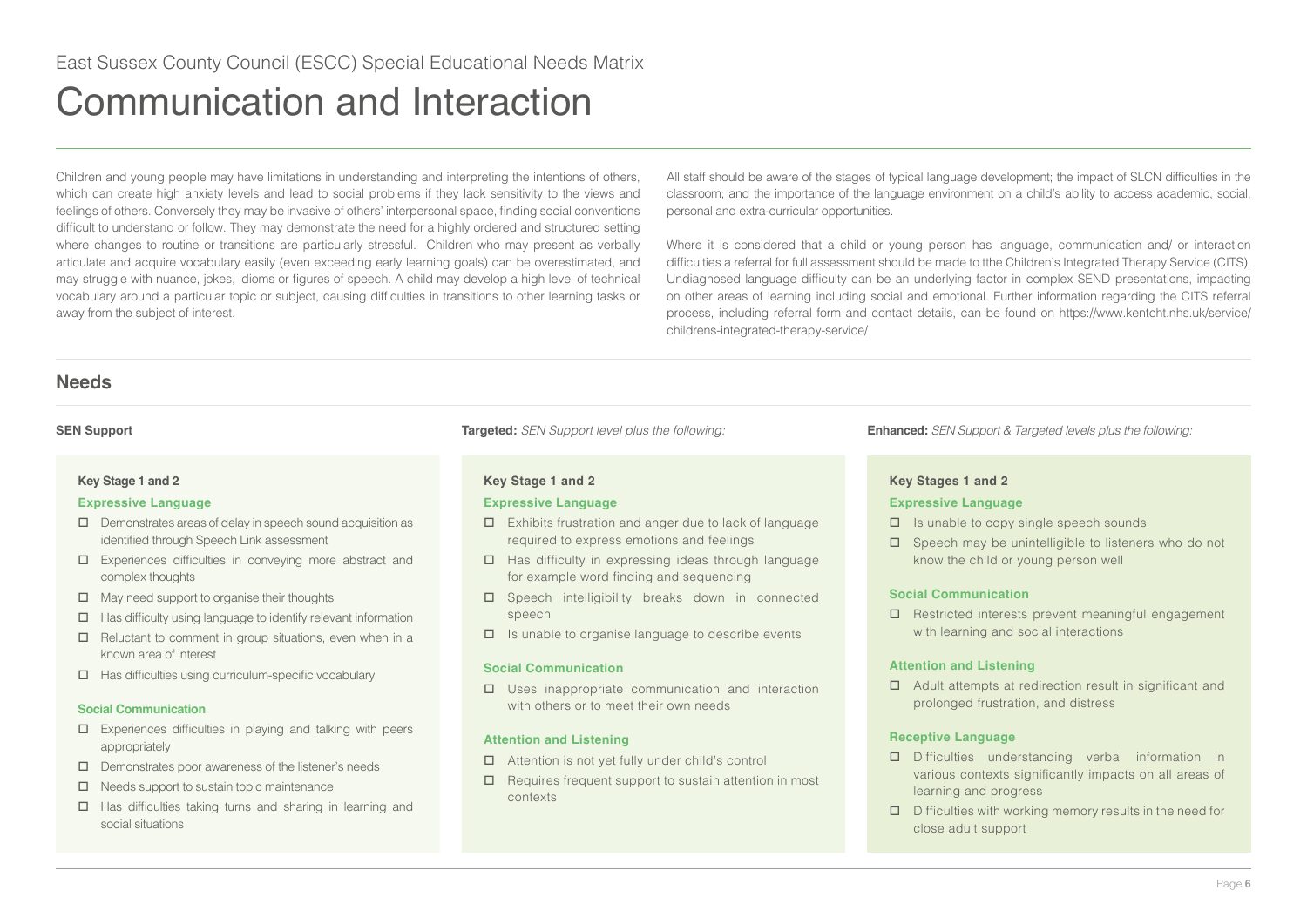D Does not vary speaking style dependent on audience or situation

## **Attention and Listening**

- $\Box$  Difficulties with dual channelled attention e.g. listening to the teacher whilst performing another activity
- □ Difficulty with shifting attention to and from tasks without adult support
- Finds it difficult to sustain attention for an adult directed activity

### **Receptive Language**

- $\Box$  Relies on time prompts or following peers rather than verbal instructions
- $\Box$  Needs time to process and respond to verbal information
- $\Box$  Can only process part of sequence of instructions e.g. the last sentence
- $\Box$  Understands a good range of everyday vocabulary, but is less confident with curriculum specific words
- $\Box$  Has difficulty understanding inference
- $\Box$  Demonstrates areas of delay on language understanding as identified through Language Link assessment

### **Key Stage 3 and 4**

### **Expressive Language**

- $\square$  Difficulties with retrieval of specific vocabulary
- $\Box$  Needs support to organise ideas, talk about what they are doing, things they have learnt and previous experiences
- $\Box$  Needs support to use language for a range of purposes such as questioning, negotiating, seeking information and expressing views

### **Receptive Language**

- $\square$  Experiences difficulty hearing the difference between sounds
- $\Box$  To be able to follow simple, verbal instructions they must be presented by a familiar adult, in a clear context with no distractions
- $\Box$  Has underdeveloped understanding of everyday and curriculum vocabulary

### **Key Stage 3 and 4**

### **Expressive Language**

- $\square$  Difficulties with retrieval of specific vocabulary impacts upon progress in all areas of the curriculum
- $\square$  Difficulties with structuring and organising ideas result in below expected levels of progress

### **Social Communication**

- □ Self-esteem will be low
- $\square$  Difficulties engaging appropriately with a range of partners, including peers

### **Attention and Listening**

 Difficulties in maintaining attention impacts upon progress in all areas of curriculum

## **Receptive Language**

 $\square$  Difficulties with following complex directions

**SEN Support Targeted:** *SEN Support level plus the following:* **Enhanced:** *SEN Support & Targeted levels plus the following:*

 $\square$  Receptive language skills are limited to familiar contexts and routines

## **Key Stages 3 and 4**

### **Expressive Language**

- □ Severely reduced speech/sound systems
- $\square$  Severe language impairment involving more than one component of language

## **Social Communication**

 $\square$  Significant impairment in receptive and/ or expressive language skills results in confusion and/ or distress. Expressions of frustration impact on social integration

### **Attention and Listening**

 $\square$  Difficulties in maintaining attention results in off task behaviour. This negatively impacts on other learners

## **Receptive Language**

 Difficulties understanding verbal information in various contexts significantly impacts on all areas of learning and progress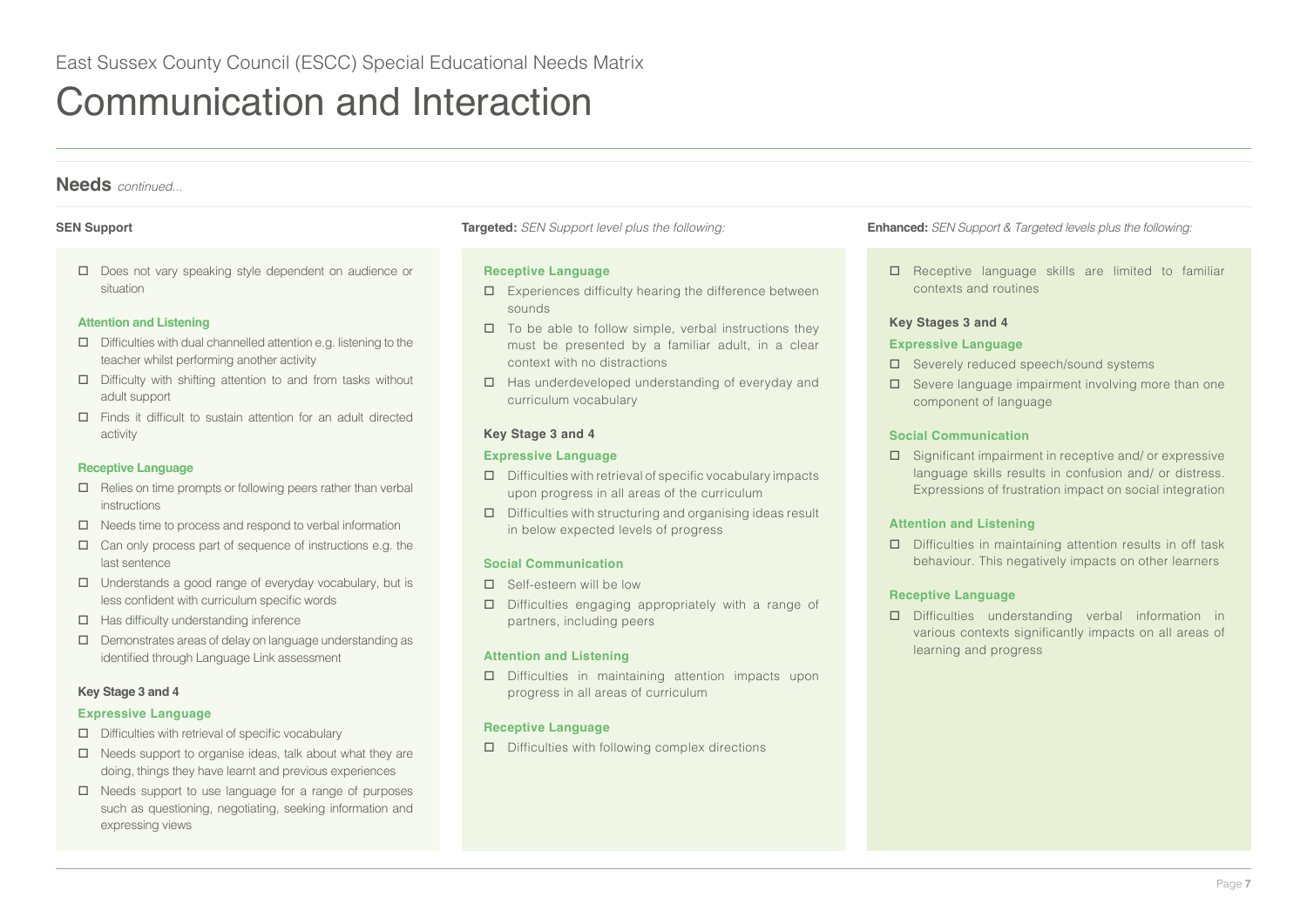# **Social Communication** Unable to infer information in a social context  $\Box$  Is not able to engage appropriately in reciprocal conversations  $\Box$  Difficulty in interaction with peers appropriately impacts on their social activity **Attention and Listening**  $\Box$  Requires support to maintain attention to, or shift attention from, a topic **Receptive Language** Difficulties with understanding vocabulary, grammar and sequence **Needs** *continued...* **SEN Support Targeted:** *SEN Support level plus the following:* **Enhanced:** *SEN Support & Targeted levels plus the following:*

# **Provision**

- $\Box$  Curriculum is adapted to promote full participation, support hands on learning, use talk for learning, promote independence, and support social inclusion
- Advice from outside agencies incorporated into classroom or intervention sessions
- Curriculum differentiated so that content can be accessed independent of language and communication while supporting the development of key skills
- □ Additional time to process information and to respond to questions

- $\square$  Specialist advice and input for school staff on how to enable full access to the curriculum and provide support for curriculum, skill areas and/or task analysis
- $\Box$  A structured and personalised language and interaction programme that is embedded throughout the day
- $\Box$  Adults use the developmental language appropriate to the child in questioning and explaining
- $\Box$  More time is allowed to enable learning to automaticity before further skills are taught (previous skills learned to automaticity, a small amount of new material is introduced and all the material is practised together)

- $\square$  Development of choice making, initially by establishing simple and limited choices
- $\square$  Personalised planning for delivery of information shared in classrooms
- All communication modes actively incorporated into planning
- $\Box$  High level of differentiation in delivery of instructions simple language use with instructions chunked
- $\square$  Personalisation of outcomes, modes of delivery and tasks with ICAN small steps assessment to ensure progress and inform next steps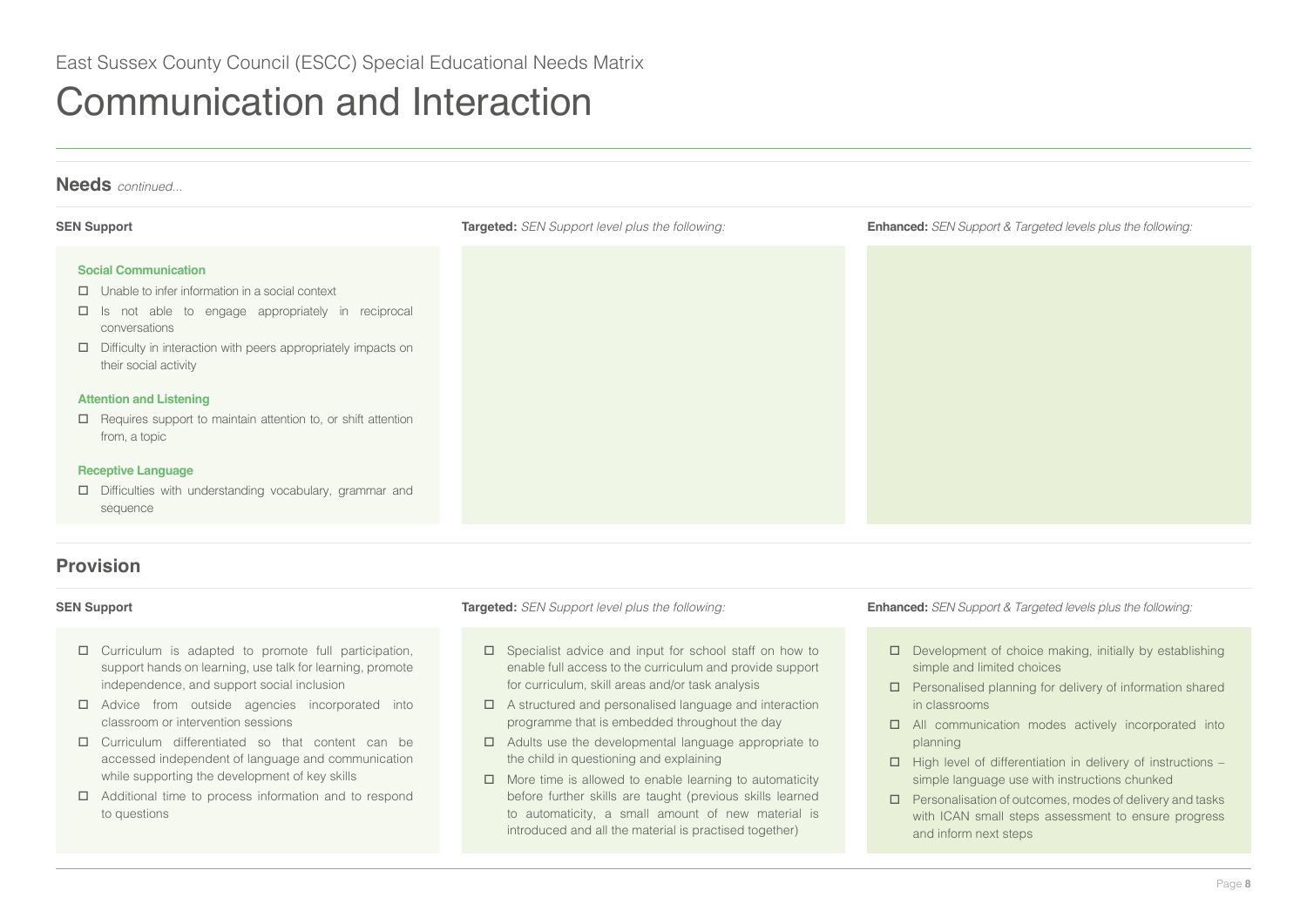# **Provision** *continued...*

- $\Box$  Modification of teaching environment to take account of sensory needs within and outside classroom e.g. transition from one room to another
- $\Box$  Meet with parents/ carers at least 3 times a year to discuss progress and plan school and home support for outcomes. These meetings should coincide with PEPs for Looked After Children where possible

## **Key stage 1 and 2:**

- □ Attention and listening activities are built into daily activities
- $\Box$  A range of opportunities are provided for children to develop their understanding of curriculum specific and general vocabulary, such as digital media, real life experience and visits
- Explicit vocabulary teaching uses phonological and semantic cues
- Guided reading for decoding and comprehension, especially inference with targeted comprehension groups identified through appropriate assessment
- $\Box$  Pre-teaching of new vocabulary
- Carry out Language Link programme or equivalent resources to develop language understanding and evaluate for 12 weeks prior to consideration for specialist referral to Speech and Language Therapist
- Follow Speech Link programme and generalise targets into the classroom and evaluate after 12 weeks, prior to consideration for specialist referral to Speech and Language Therapy
- $\square$  Planned opportunities for group pre-teaching key elements (literacy and numeracy)

- □ Greater personalisation of outcomes (refer to outcomes relating to earlier aspects of the curriculum) to provide the child with the experience of success
- Visual supports are embedded to support language understanding eg symbols using Communication In Print
- Access to reduced stimulus workstation within classroom where appropriate
- Access to low stimulus, calm areas at times of stress where appropriate
- Adult facilitator to ensure understanding and support completion of tasks and to promote participation and independence in key areas of the curriculum
- $\Box$  Intervention (individual, paired or small group) focussed on delivery of specific skills to a level of automaticity, based on detailed, ongoing assessment of children's attainment and progress e.g. children are likely to benefit from targeted pre-teaching of vocabulary, use of video clips or role play to explore social communication e.g. Language Link groups
- Additional support of pastoral/ social care
- Additional level of parent/ carer liaison

## **Key stage 1 and 2:**

- Visual support for vocabulary learning and visual/ kinaesthetic memory cues
- $\Box$  Access to a range of opportunities to develop their skills in sequencing, classification and categorisation
- $\Box$  Access to and enablement to use alternative methods of recording
- □ Support to practice vocabulary and to prepare contributions to group discussion

- $\square$  Tasks and presentation personalised to the child's needs, monitored regularly to ensure they remain appropriate
- □ Significant modification of curriculum resources and materials e.g. modified text to enable full access to the curriculum and provide support for curriculum or skill areas and/or task analysis, differentiated activities and resources
- Greater use of cumulative learning and distributed practice to enable acquisition and retention of learning to take place
- $\Box$  Use of closed questions, with the possible provision of forced alternatives which will require close key adult prompting
- $\Box$  Adult support to ensure transfer of language skills into generalised curriculum use
- $\Box$  Peer interaction will require adult facilitated support
- $\Box$  In order to communicate their needs, opinions and knowledge, children will require non-verbal supports such as pictures and sign
- $\Box$  Intervention (individual, paired or small group) focussed on delivery of specific skills e.g. social communication, peer interaction, vocabulary, understanding of question words and concepts to a level of automaticity, based on detailed, ongoing assessment of children's attainment and progress. Development of skills expected of children working at significantly below age expected expectations and as advised by specialist teams
- $\Box$  Intervention in social and emotional aspects of learning, personal care and preparation for independence and adulthood
- $\Box$  High levels of pastoral / social care
- $\Box$  High levels of parent / carer liaison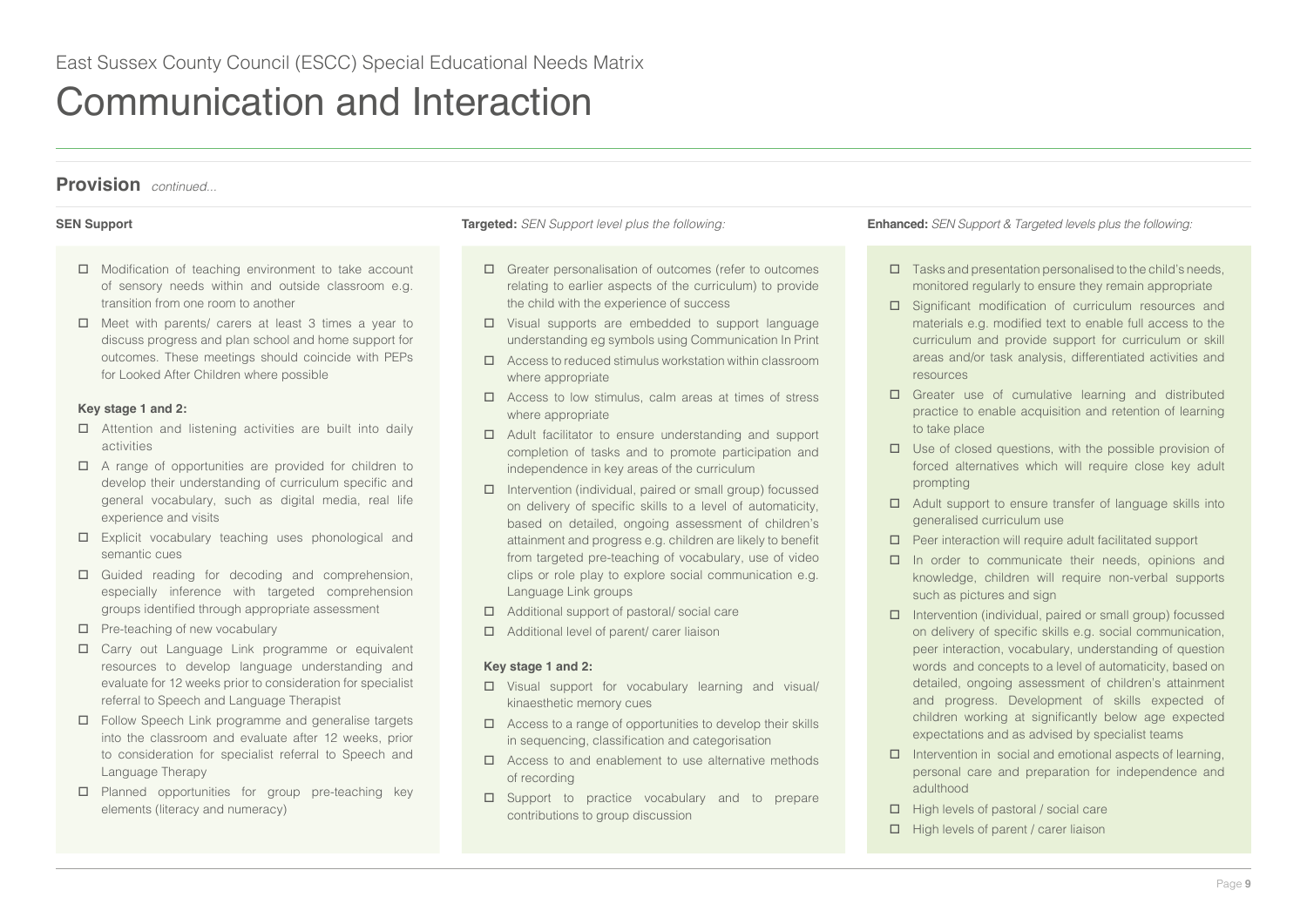## **Key stage 3 and 4:**

- Curriculum provides opportunities for pre-teaching of and re-enforcement of vocabulary
- $\Box$  Curriculum delivery to include encouragement to explain what, where, when, how and why smart phone apps
- $\square$  Use of adult/peer facilitator to scaffold and check understanding at key points in the curriculum
- Children are supported to make verbal contributions to the group in identified/focus areas
- $\Box$  Use of peer mentor and peer support systems
- $\Box$  Consider where the child is seated e.g. front of the class or away from distractions
- $\square$  Designated working area with few distractions
- $\square$  Teaching of strategies to alleviate load on auditory memory and organisation of information e.g. post it notes, digital recorders, smart phone apps
- $\Box$  Use of resources and strategies to alleviate load on auditory memory and organisation of information e.g. subject specific word banks and glossaries, post it notes, digital recorders, smart phone apps
- $\Box$  Planned groupings in class so that peers provide role models re communication with reference to explicit and implicit information
- $\square$  Use of tailored support strategies to scaffold oral responses, such as writing frames, story boards, sequencing or cue cards
- $\Box$  Delivery of whole class and / or small group interventions (individual, paired or small group) focussed on delivery of specific skills to a level of automaticity, based on detailed, ongoing assessment of children's attainment and progress e.g. vocabulary groups, emotional language groups

 $\Box$  Opportunities to rehearse appropriate interactions in different scenarios and with different people through role play

## **Key stage 3 and 4:**

- □ Personalised bank of key curriculum vocabulary and adult support to draw from this in lessons
- $\Box$  Adults in class provide models of extended speech within the context of lessons e.g.
	- To make connections between existing and new vocabulary
	- To assist children in understanding and engaging with peer interactions
	- To improve communication skills and the understanding of listeners needs
- $\Box$  Interventions to support emotional wellbeing where learning difficulties may have a negative impact: to include identification of stress levels and assessment of any behaviours causing concern
- □ Support given to use acquired language in a range of situations and environment e.g. community, workplace, shops and public transport
- □ Support to develop PFA outcomes through universal provision and additional intervention (see PFA outcomes) with specialist support where appropriate (https://www. preparingforadulthood.org.uk/SiteAssets/Downloads/ yeded5wb636481748062535810.pdf)

**SEN Support Targeted:** *SEN Support level plus the following:* **Enhanced:** *SEN Support & Targeted levels plus the following:*

## **Key stage 1 and 2:**

- □ All children will have specific targets and outcomes related to speech and language in their provision plan and personalised strategies to support them to access the curriculum
- $\square$  Incorporation of specialist teachers, therapists and educational psychology advice into individual plans
- □ Consideration of longer term access to Assistive Augmentative Communication (Personalised visual supports as appropriate)
- D Development over time of individualised frameworks to support development of confidence and structure in speaking, such as semantic webs, personalise dictionaries or mind maps

## **Key stage 3 and 4:**

- $\Box$  Use of specialist ICT equipment, apps and software enabling communication aids e.g. text or symbol to voice programmes appropriate to the needs of individual learners
- All communication modes actively incorporated into planning
- $\Box$  Tasks and presentation personalised to the child's needs, monitored regularly to ensure they remain appropriate
- $\Box$  Assistance with use of specialised alternative recording methods for most curriculum areas
- $\square$  Specific teaching is given to use acquired language in a range of situations and environment e.g. community, workplace, shops and public transport
- $\square$  Specific teaching is given in language relating to life skills and safeguarding where reinforcement of whole school curriculum is required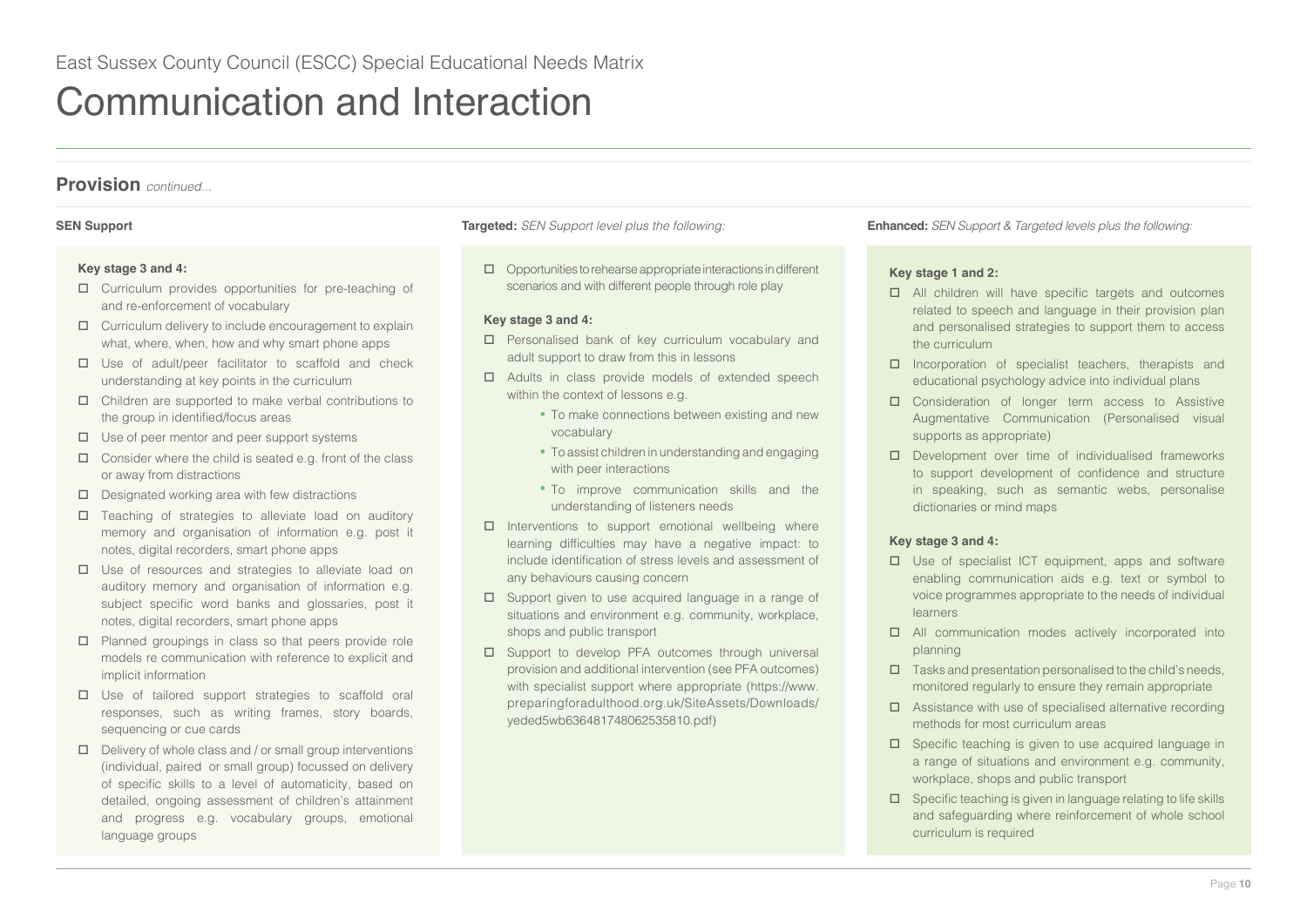# **Provision** *continued...*

| <b>SEN Support</b>                                                                                                                                                                                                                                                   | <b>Targeted:</b> SEN Support level plus the following: | <b>Enhanced:</b> SEN Support & Targeted levels plus the following: |
|----------------------------------------------------------------------------------------------------------------------------------------------------------------------------------------------------------------------------------------------------------------------|--------------------------------------------------------|--------------------------------------------------------------------|
| <b>Social Communication</b><br>$\Box$ Teaching of specific interaction skills and social use<br>of language e.g. SULP with opportunities to generalise<br>skills on a daily basis<br>$\Box$ Visual approaches to develop social understanding e.g.<br>Social Stories |                                                        |                                                                    |
|                                                                                                                                                                                                                                                                      | .                                                      |                                                                    |

**Progress of children and young people should be reviewed using a process of Assess, Plan, Do, Review.**

**As part of the review SEN(D)Cos should ask the following questions. Review should take place as appropriate according to intervention but at least three times a year:**

- Have short term outcomes been met?
- Is there progress towards long term outcomes?
- What impact have different types of provision made?
- Which provisions have been successful but need to continue?
- Which provisions have been successful and no longer need to continue?
- Which provisions have not been successful and need to change?
- Where do the needs of the child sit within the thresholds?
- Is there a change in level of need?

**Whilst making optimal progress in their own right children and young people with cognitive and learning difficulties, may make progress at a slower pace than the majority of their age group. This will not necessarily mean that the varying levels of provision in schools are not meeting their needs appropriately; it may reflect best possible progress.**

Strategies All strategies may be appropriate to children and young people at all stages but will be dependent on their level of functioning – think stage not age.

- Ensure the child is seated centrally, directly facing the adult who is delivering the lesson
- Cue attention individually, before giving whole group instructions/information, by saying individual's name first and waiting for eye contact before continuing to talk
- Monitor the language demands of expected tasks to ensure successful engagement
- Give clear and simple explanations using simple grammar
- Chunk instructions into small steps and give time to process in between
- Restrict range of vocabulary used and re-inforce key vocabulary
- Use visual lesson plans so the child knows what will happen in the lesson and cross off as each task is completed
- Give extra time to process what has been said, and check understanding e.g. check that the child understands what they need to do at the start of independent work. Use verbal rehearsal i.e. ask others in the group to re-cap what they have to do – most effective if a different child states one step of sequence of instructions, rather than one child saying all. Ask them to repeat back to you what they have to do
- Give extra time for responses
- Ensure that the pace of lessons is modified to enable children to process learning successfully
- Be aware of individual child's level of understanding and moderate language accordingly
- Ensure learning objectives use child friendly language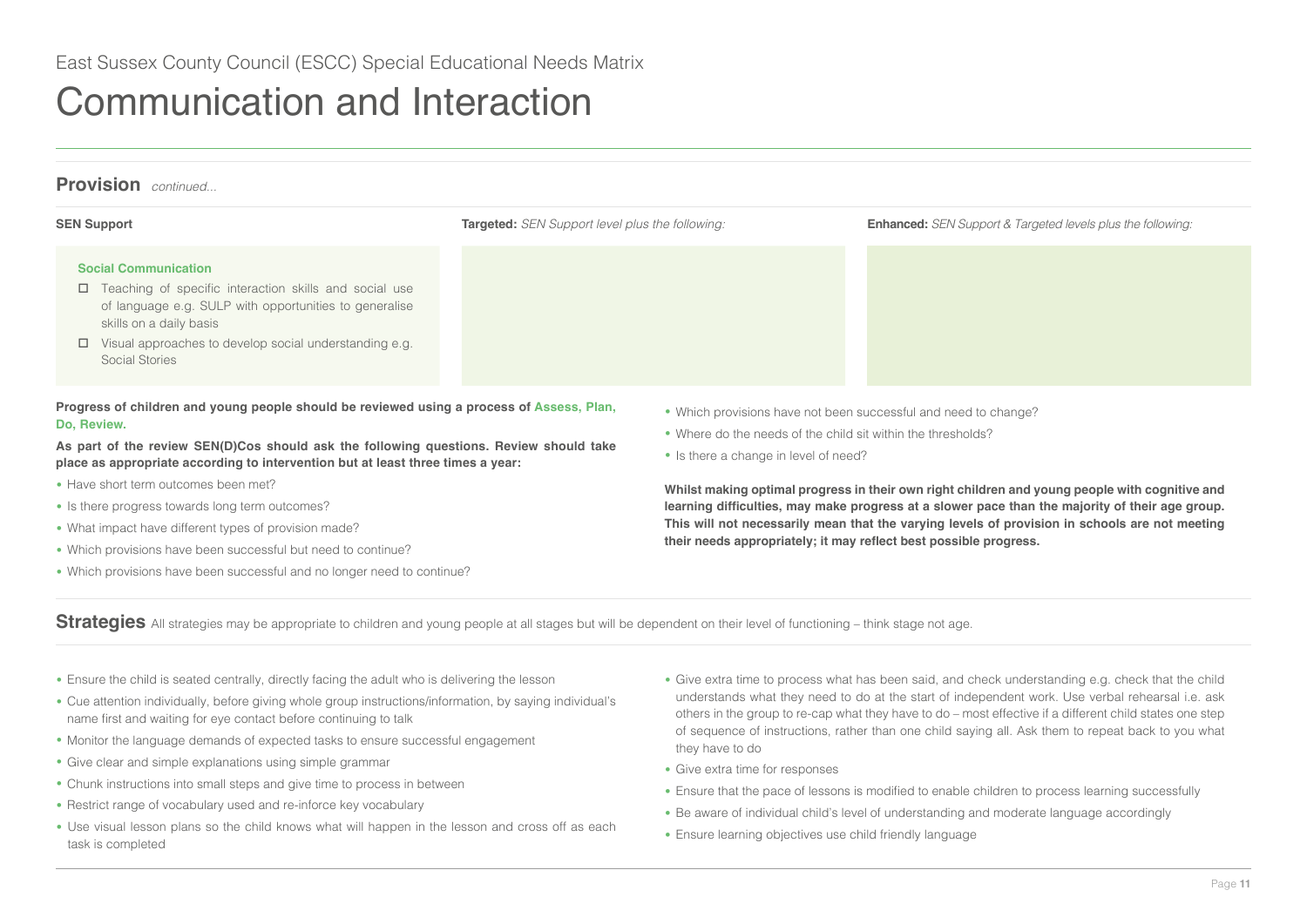# **Strategies** *continued...*

- Adults model correct sentences and correct grammatical structures, reinforcing these when the child's syntax is wrong
- Use a broad range of sentence activities, e.g. description, news telling
- Allow talk partner opportunities so that children explain learning to others
- Use visual strategies to support communication e.g. communication in print supported text, visual models, pictures, symbols, mind-mapping
- Encourage children to ask questions to confirm, develop and secure their understanding and enable development of narrative skills
- Provide a range of play and learning opportunities to encourage children to talk including role play. Link language with physical movement for younger children e.g. songs and rhymes
- Provide opportunities to speak aloud in a range of contexts for example assembly, to visitors or recorded by digital media, with rehearsal of talk for these different purposes
- Use talking frames to encourage the development of narrative structures
- Use differentiated questioning techniques to support independent response formulation
- Use prompt cards to support focus e.g. listening time, group talk
- Provide simplified lesson plans with a list of tasks to mark off as completed
- Provide banks of key curriculum vocabulary to enable children to draw from this in lessons
- Make explicit connections between old and new vocabulary
- Provide models of extended speech where children might not encounter this other than in learning setting
- Ensure order of mention is the same as order of action (i.e. "first look at the graph and then draw a picture of the three most popular pets" rather than "draw the three most popular pets after looking at the graph.")
- Provide clear reference points e.g. number activities and give a visual representation of sequences of instructions so that there's a permanent record to check if they forget verbal instructions
- Make references explicit avoid inferences, ambiguities, sarcasm, non-literal language and metaphor

## **To support auditory memory**

- Reinforce verbal instructions with visual support and physical demonstration
- Model and encourage use of mind-mapping to support recall of verbal information
- Sequence and link ideas as visually as possible e.g. flow-charts, mind maps, word webs
- Praise any child who requests clarification or repetition of instructions
- Encourage visualisation, prompting children to think about the task in pictures or imagine themselves doing it
- Highlight key-words in handouts and provide visual (photo/symbol/icon) for key-words
- Summarise content regularly, emphasising key skills/concepts in whole class group work
- Support recall of key teaching points by using variations of simple, familiar memory games with whole group – instead of "Granny went to market and bought....." play "the Vikings came to Britain because they wanted……"

### **To support self-esteem, participation and social interaction skills**

- Find genuine opportunities to praise the child in front of peers
- Include the child in praise where more popular, socially competent children are also named
- Allocate roles or tasks within groups in group work, giving the child a role/task in which s/he is competent. This will increase the child's own and peers' experience of the child being a valuable group member
- Increase participation in whole class discussion by repeating the contribution of peers and asking if s/he agrees
- Establish routines with predictable sequences and prepare for changes that occur in routine
- Prepare for transitions e.g. staff leaving, staff illness, cover teachers, enrichment days
- Provide time out quiet space if the child is overwhelmed
- Consider break and lunchtime arrangements for a child who does not like noisy, crowded spaces
- Consider arrangements regarding busy corridors at change of lessons

### **Work together with staff delivering intervention so that strategies are consistent.**

### **Resources**

- Training in supporting children with SLCN and ASC or specific related programmes training provided by CLASS/CITS SLT or external providers such as ELKLAN / ICAN
- Universal screening tools e.g. Language Link
- Specific software to support the development of language and communication e.g. Primary Language Link, Talk Fitness Mastering Memory
- Specific intervention programmes to support the development of language and interaction and numeracy e.g. SULP
- Visual/kinaesthetic memory cues
- Individual communication modes e.g. PECs, signing, symbols with articulation and support learning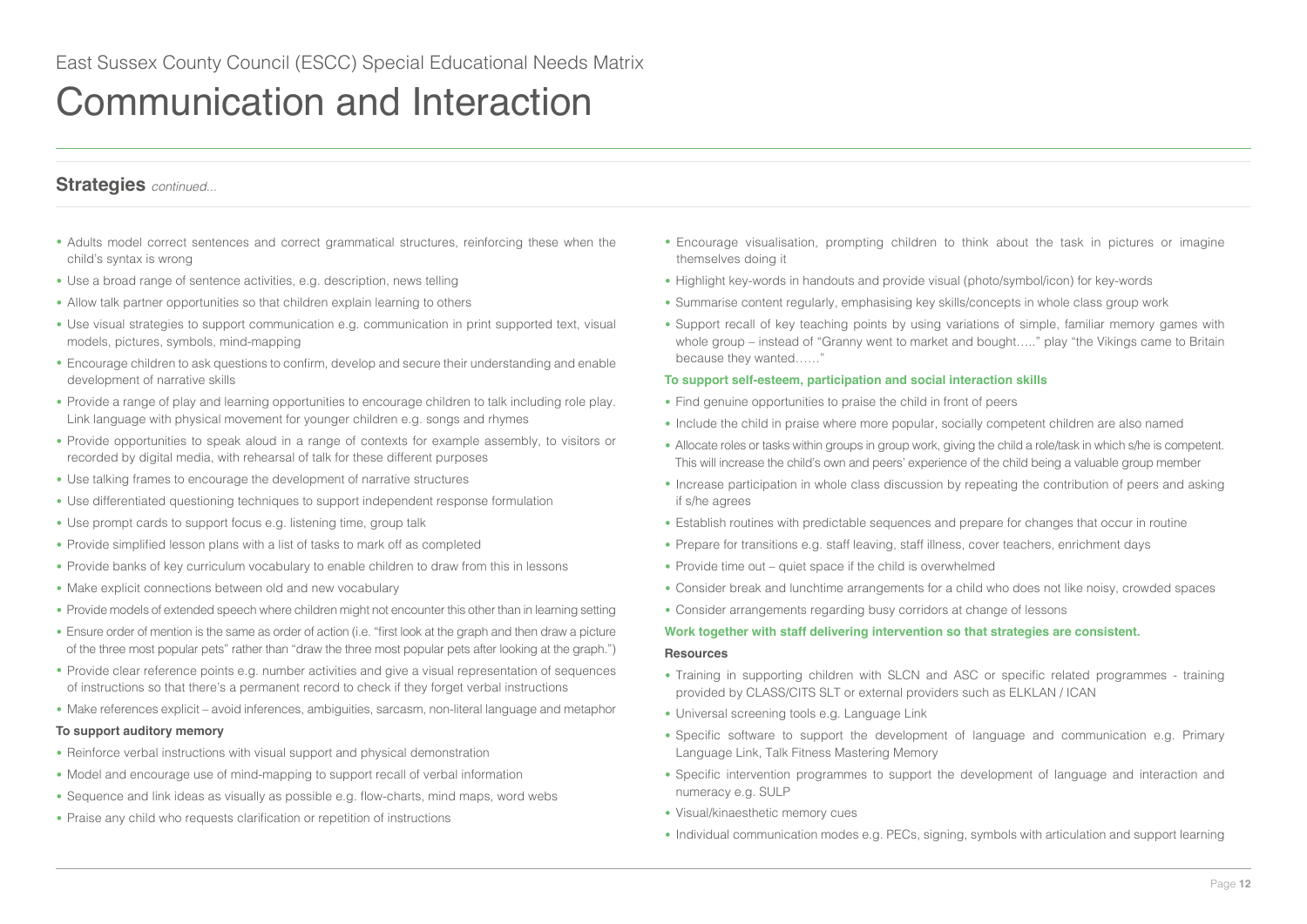<span id="page-12-0"></span>Support for learning difficulties may be required when children and young people learn at a slower pace than their peers, even with appropriate differentiation. Learning difficulties cover a wide range of needs (see below) and are often associated with other difficulties such as communication / language difficulties or sensory impairment. A detailed assessment of need should ensure that the full range of an individual's needs is identified, not simply the primary need.

# **Needs**

## **Key stage 1:**

 Attainment levels are up to 2 years below age related expectations

## **Key stage 2 to 4:**

- Attainment levels are up to 3 years below age related expectations
- $\square$  Specific difficulties in acquiring basic skills in literacy and/or numeracy
- D Difficulties in most developmental and curriculum areas

## **Key Stage 2 upwards:**

- Children have difficulties with language concepts required for learning
- Children have difficulties with retaining skills and information, generalising skills, staying on tasks/ attention, confidence, organisation
- □ Following the graduated approach and provision of SEN support, the child still requires specialist and/or additional resources to access the full curriculum or to enable participation in further education or training

## **Key stage 1:**

- □ Attainment levels are more than 2 years below age related expectations. For key stage 2 to 4 – attainment levels are more than 3 years below age related expectations. Needs persist and appear resistant to previous interventions
- $\Box$  Cognitive assessment by an EP or specialist teacher has identified difficulties with cognitive processes that have had limited response to intervention

## **Key Stage 2 upwards:**

 Children do not have the necessary pre-requisite language skills for verbal reasoning, including understanding 2 keyword instructions, understanding and using basic past tense, relating items which go together (e.g., knife and fork, cow and milk), recognising and explaining similarities and differences between items, describe a scene in a picture, answer what, who and where questions

## **Key stage 3 upwards:**

- $\square$  Children do not have the necessary pre-requisite language skills for verbal reasoning, including following longer spoken directions, comparing items, justifying predictions, problem solving and inference
- $\square$  Processing difficulties may limit independence and

- Life-long learning difficulties or disabilities, across several areas of development requiring targeted and specialist intervention
- □ Cognitive and learning difficulties have a profound impact on making choices and expressing their everyday needs; this impacts on ability to maintain good health and well-being
- $\square$  Processing difficulties limit independence such that additional adult support needed in all curriculum areas
- $\square$  Severe Learning Difficulties children present with significant cognitive difficulties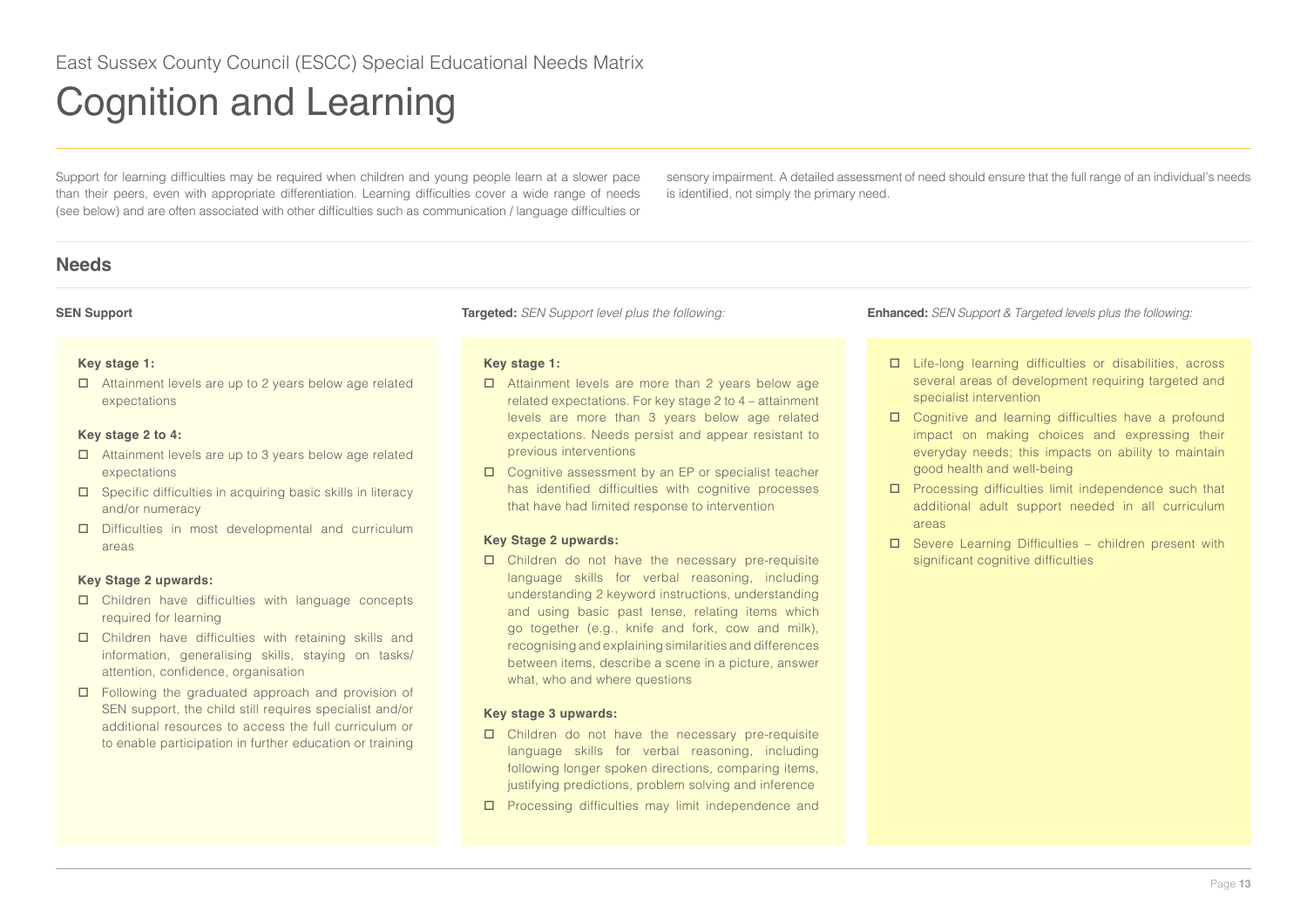| <b>Needs</b> continued |                                                                                                                                                                                                                                                                                                                                                         |                                                                    |
|------------------------|---------------------------------------------------------------------------------------------------------------------------------------------------------------------------------------------------------------------------------------------------------------------------------------------------------------------------------------------------------|--------------------------------------------------------------------|
| <b>SEN Support</b>     | <b>Targeted:</b> SEN Support level plus the following:                                                                                                                                                                                                                                                                                                  | <b>Enhanced:</b> SEN Support & Targeted levels plus the following: |
|                        | need additional adult support in some areas, requiring<br>a moderated curriculum<br>$\Box$ Complex Learning Difficulties (CLD) – children with CLD<br>have conditions that co-exist. They may present with a<br>range of issues and combination of layered needs. Their<br>attainments may be inconsistent, presenting an atypical<br>or uneven profile |                                                                    |

# **Provision**

**To access the curriculum, a number of cognitive skills are needed. A child needs to focus attention on the task, inhibit inappropriate responses, hold information in mind, transfer information to long term memory, make decisions on the basis of the information and plan how best to organise their response**

Provision in mainstream schools will range from the normal differentiated curriculum which is part of quality teaching practices in the classroom, through to detailed programmes advised on by support services, and delivered by additional staff as necessary.

Intervention programmes that are used to support learning must have a strong evidence base of effectiveness. Staff delivering intervention programmes should be fully trained and delivery of intervention should be monitored If intervention programmes are used away from the main class, the class / subject teacher should plan to consolidate the same skills/ strategies in lessons. Time for children to over-learn and master skills should be planned into targeted provision so that outcomes are achieved. If children are supported in-class, the focus should be promoting thinking skills and strategy use rather than task completion

- $\Box$  Curriculum is adapted to promote full participation, support hands on learning, use talk for learning, promote independence, and support social inclusion
- Advice from outside agencies or specialists within school incorporated into classroom or intervention sessions
- $\Box$  Curriculum differentiated so that content can be accessed independent of specific difficulties while supporting the development of key skills

- □ Greater personalisation of curriculum and outcomes (refer to outcomes relating to earlier aspects of the curriculum) to provide the child with the experience of success
- □ Specialist advice and input for school staff on how to enable full access to the curriculum and provide support for curriculum or skill areas and/or task analysis

- □ Personalised curriculum provides a high level of opportunities for repetition, over learning and consolidation of skills
- **D** Personalised planning for delivery of information shared in classrooms e.g. simple language with instructions chunked. All communication modes actively incorporated into planning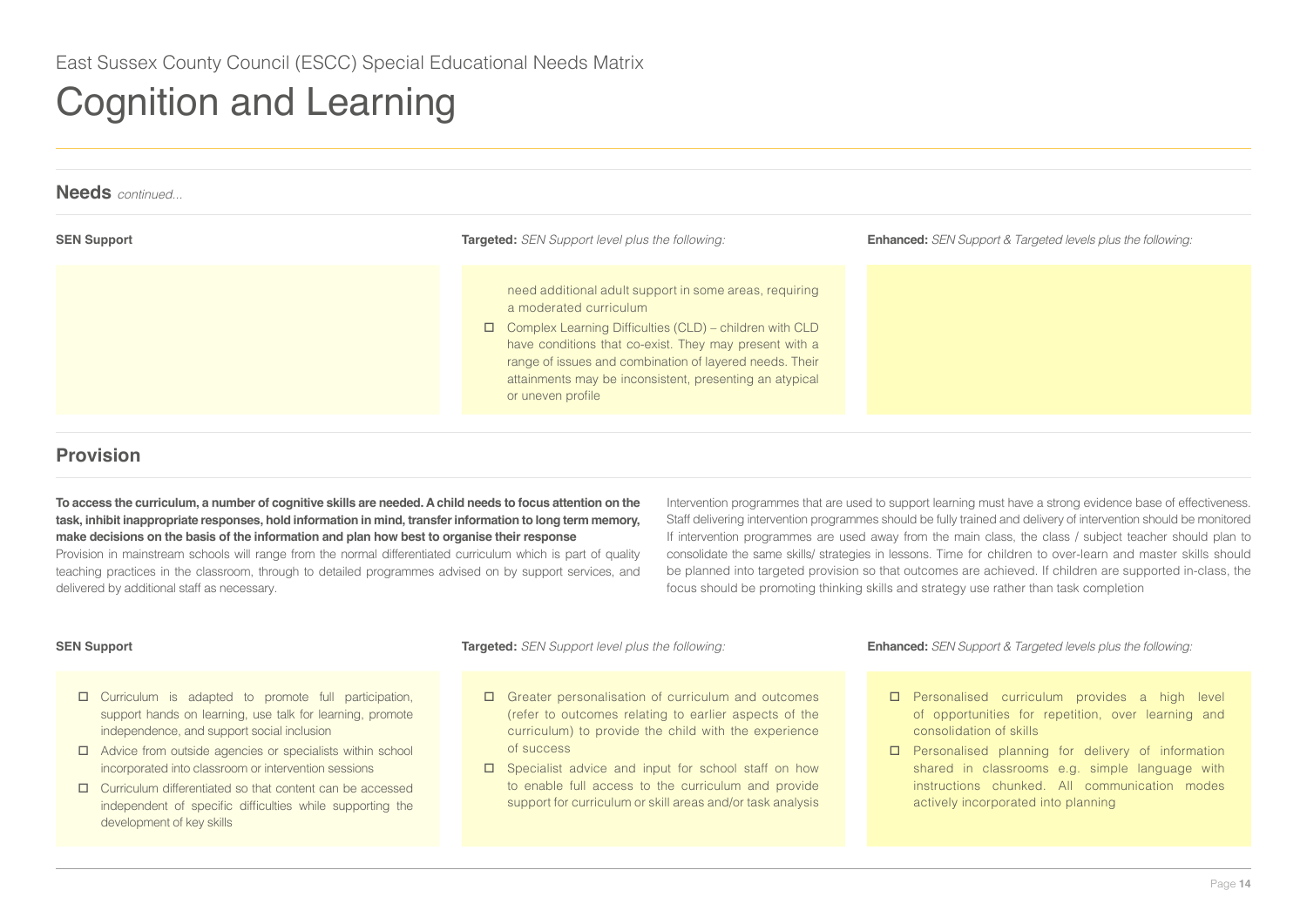- Curriculum provides opportunities for repetition, over learning and consolidation of skills at an appropriate level
- Questioning supports children in their learning and in developing independence
- Encouragement to verbalise, share and develop ideas prior to writing
- $\Box$  Pre teaching of vocabulary
- $\Box$  Use of developmental language appropriate to the child in questioning and explaining
- Visual supports are embedded to aid language understanding e.g. pictures, symbols, objects of reference, signing, gestures
- $\Box$  Use of strategies for scaffolding of literacy based tasks e.g. writing frames, prompt and cloze activities, sequencing, cue cards, highlighting
- $\Box$  Access to alternative methods of recording (mind mapping, video or audio recording, posters, dictation, use of ICT)
- $\Box$  Use of specific ICT programmes and specialist equipment to enhance recording and presentation of work e.g. CIP, Write on Line, Read and Write
- $\Box$  Use of specialist resources to support the development of numeracy e.g. Numicon, number frames and rods, counting and number lines
- $\square$  Use of specialist resources to support the development of literacy e.g. word banks and glossaries, ACE dictionaries
- $\square$  Delivery of whole class and/ or small group interventions in literacy, numeracy or cognitive functions for children (working at up to 2 years below age expected expectations. e.g.
	- Oral language

- $\square$  Opportunities to work with peers operating at the same curriculum level
- $\Box$  More time is allowed to enable learning to automaticity before further skills are taught (previous skills learned to automaticity, a small amount of new material is introduced and all the material is practised together)
- $\Box$  Use of different levels of prompts working towards mastery and so independence e.g. visual strategies, modelling, 'hand over hand' approach
- Increased levels of mediation and support needed for children to make progress in other areas of need
- $\square$  Use of additional adult to ensure understanding and support completion of tasks and to promote participation and independence in key areas
- $\square$  Assistance with using alternative recording methods which enable the child to demonstrate knowledge without the requirement for extended written work
- $\square$  Support given to use acquired language in a range of situations and environment e.g. community, workplace, shops and public transport
- Intervention (individual, paired or small group) focussed on delivery of specific skills to a level of automaticity. Development of skills expected of children working at more than 2 years below age expected expectations
- $\square$  Intervention to support emotional wellbeing where learning difficulties may have a negative impact: to include identification of stress levels and assessment of any behaviours causing concern
- $\square$  Support to complete out of class learning for children

- $\Box$  Daily implicit and explicit teaching on how to generalise and transfer skills learnt to other and everyday contexts
- Assistance with use of specialised alternative recording methods for all curriculum areas
- $\square$  Development of choice making, initially by establishing simple and limited choices
- $\Box$  Intervention focussed on delivery of specific skills to a level of automaticity. Development of functional skills expected of children working at significantly below age expected expectations and as advised by specialist teams or in school specialist teachers
- **D** Personalised timetable may include highly differentiated programmes in social and emotional aspects of learning, personal care, preparation for independence and adulthood and safeguarding
- $\square$  Specific teaching is given to use key skills in a range of situations and environment e.g. community, workplace, shops and public transport.
- $\Box$  A high level of support at points of transition
- $\square$  The evaluation and use of specialist or adapted equipment / software where appropriate to access the curriculum & for communication
- $\Box$  High levels of pastoral / social care
- $\Box$  High levels of parent and carer liaison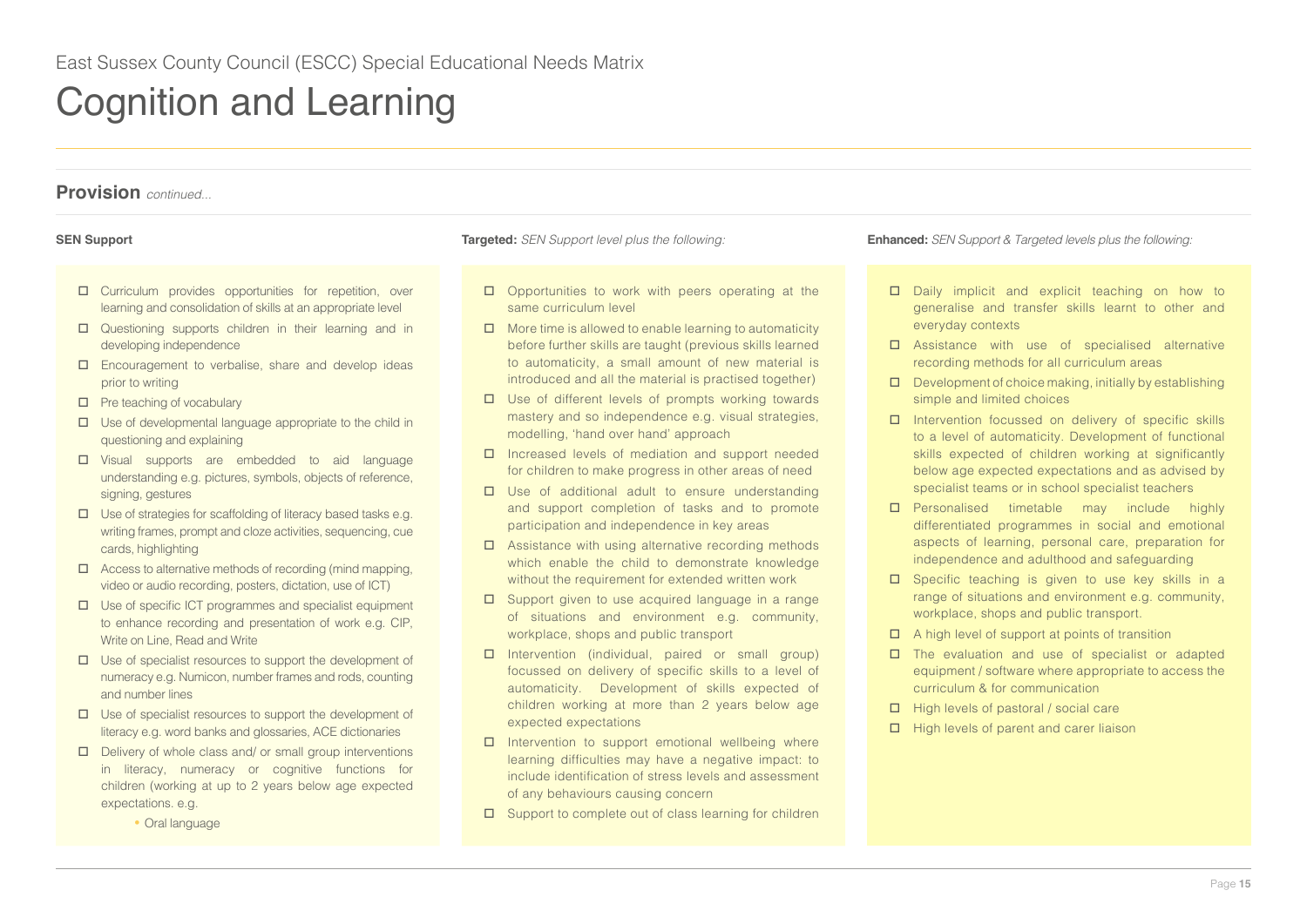| <b>Provision</b> continued                                                                                                                                                                                                                                                                                                                                                                                                                                                                                                                                                                                                                                                                                                                                            |                                                                                                                                                                                                                                                                                                                                                                                                                                                                                                                                                                |                                                                    |  |  |
|-----------------------------------------------------------------------------------------------------------------------------------------------------------------------------------------------------------------------------------------------------------------------------------------------------------------------------------------------------------------------------------------------------------------------------------------------------------------------------------------------------------------------------------------------------------------------------------------------------------------------------------------------------------------------------------------------------------------------------------------------------------------------|----------------------------------------------------------------------------------------------------------------------------------------------------------------------------------------------------------------------------------------------------------------------------------------------------------------------------------------------------------------------------------------------------------------------------------------------------------------------------------------------------------------------------------------------------------------|--------------------------------------------------------------------|--|--|
| <b>SEN Support</b>                                                                                                                                                                                                                                                                                                                                                                                                                                                                                                                                                                                                                                                                                                                                                    | <b>Targeted:</b> SEN Support level plus the following:                                                                                                                                                                                                                                                                                                                                                                                                                                                                                                         | <b>Enhanced:</b> SEN Support & Targeted levels plus the following: |  |  |
| • Structured phonics programmes<br>• Comprehension programmes<br>• Spelling programmes<br>• Numeracy interventions<br>• Interventions to develop cognitive function, for e.g.<br>comparison, categorisation, metacognition, etc<br>Modification of environment and the teaching of skills to<br>develop:<br>• Attention and on task behaviour<br>• Memory and retention of information<br>• Planning and organisation<br>• Thinking and reasoning<br>Additional discussions between current and future staff at<br>□<br>points of transition<br>Meet with parents / carers at least 3 times a year to discuss<br>□<br>progress and plan school and home support for outcomes.<br>These meetings should coincide with PEPs for Looked After<br>Children where possible | across all key stages<br>Focus on functional learning across the setting, home<br>$\Box$<br>and community<br>Support to develop PFA outcomes through universal<br>provision and additional intervention (see PFA outcomes)<br>with specialist support where appropriate (https://<br>www.preparingforadulthood.org.uk/SiteAssets/<br>Downloads/yeded5wb636481748062535810.pdf)<br>Personalised planning for transition<br>□<br>Additional support re pastoral / social care<br>Additional level of parent and carer liaison to include<br><b>Annual Review</b> |                                                                    |  |  |

## **Progress of children and young people should be reviewed using a process of Assess, Plan, Do, Review.**

**As part of the review SEN(D)Cos should ask the following questions. Review should take place as appropriate according to intervention but at least three times a year:** 

- Have short term outcomes been met?
- Is there progress towards long term outcomes?
- What impact have different types of provision made?
- Which provisions have been successful but need to continue?
- Which provisions have been successful and no longer need to continue?
- Which provisions have not been successful and need to change?
- Where do the needs of the child sit within the thresholds?
- Is there a change in level of need?

**Whilst making optimal progress in their own right children and young people with cognitive and learning difficulties, may make progress at a slower pace than the majority of their age group. This will not necessarily mean that the varying levels of provision in schools are not meeting their needs appropriately; it may reflect best possible progress**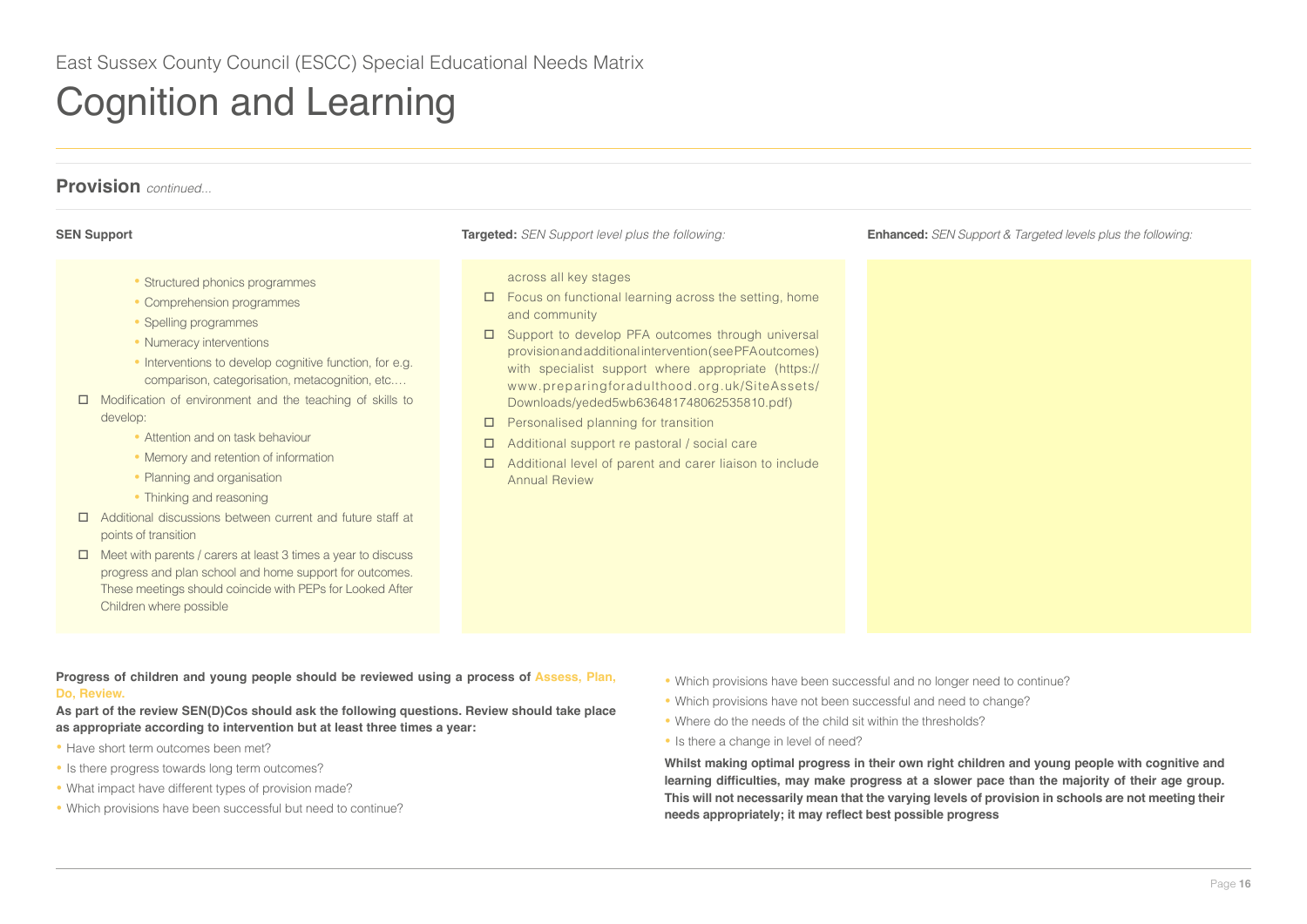# **Strategies**

- Cue attention individually, before giving whole group instructions/information. Say the child or young person's name first and wait for eye contact before continuing to talk
- Follow instructional hierarchy: clear and simple instructions, breaking down longer instructions and giving one instruction at a time
- Use visual lesson plans cross off as each task is completed
- Use the developmental language appropriate to the child in questioning and explaining
- Allow more time to enable learning to automaticity before further skills are taught (previous skills learned to automaticity, a small amount of new material is introduced and all the material is practised together)
- Use cumulative learning to improve retention; small amount of material learned to fluency, then new material added and practised alongside. New material always combined with old
- Link previous learning to new, start lesson with mind map/semantic web
- Adopt a multi-sensory approach to learning (VAK) including reading and spelling
- Clarify, display and refer back to new and/or difficult vocabulary
- Use real life examples to replace abstract concepts
- Give direct instruction: 'model, lead, test or my turn, together, your turn' to provide verbal scaffolds to aid response and model by 'thinking aloud'
- Use rehearsal opportunities to support verbal explanations and feedback
- Check for understanding
- Use positive language consistently
- Jot down key points and instructions
- Give additional time for processing
- Give additional time before response is needed
- Use visual cues and prompts to support verbal information
- Give opportunities for collaborative working
- Display, give access to key vocabulary
- Provide a visually supportive environment e.g. working walls, word mats
- Use language consistently
- Provide opportunities for repetition and reinforcement of skills
- Ensure feedback is accessible to the child
- Mark content rather than presentation as appropriate
- Give opportunity to access and record information in a variety of ways e.g. (mind mapping, video or audio recording, posters, dictation to peer/adult, use of ICT)
- Use paired reading
- Deliver structured phonic programmes based on multi-sensory approach
- Teach study skills explicitly alongside content
- Teach and practice a range of working memory strategies
- Scaffold understanding and recording through use of:
	- **1.** Writing frames
	- **2.** Prompt and cloze activities
	- **3.** Sequencing
	- **4.** Cue cards
	- **5.** Annotation
	- **6.** Highlighting

## **Resources**

- Visual timetable
- Aids to support literacy e.g. writing frames with visual support, ACE dictionaries, high frequency word lists, coloured overlays
- Modified curriculum resources e.g. simplified language
- Scaffold tools e.g. writing frames, prompt and cloze exercises, sequencing activities, cue cards and hi-lighters
- Diaries, planners, post its and checklists to promote organisation
- Aids to support numeracy e.g. Numicon, number cubes and rods, number squares
- Supportive software e.g. Clicker, Write on line, Read, Write, Dragon Dictate and reading pens
- Specific software to support the development of literacy and numeracy e.g. Number Shark, Lexia, Rapid Plus, RM Maths, Mastering Memory
- Literacy programmes e.g. Read, Write Inc, Fresh Start, Sounds Write,
- Numeracy programmes e.g, FirstClass@Number, Number Counts (Every Child Counts).RM Maths,
- Memory games and programmes e.g. Kim's game, Mastering Memory
- Individual communication modes e.g. PECs, signing, symbols with articulation and support learning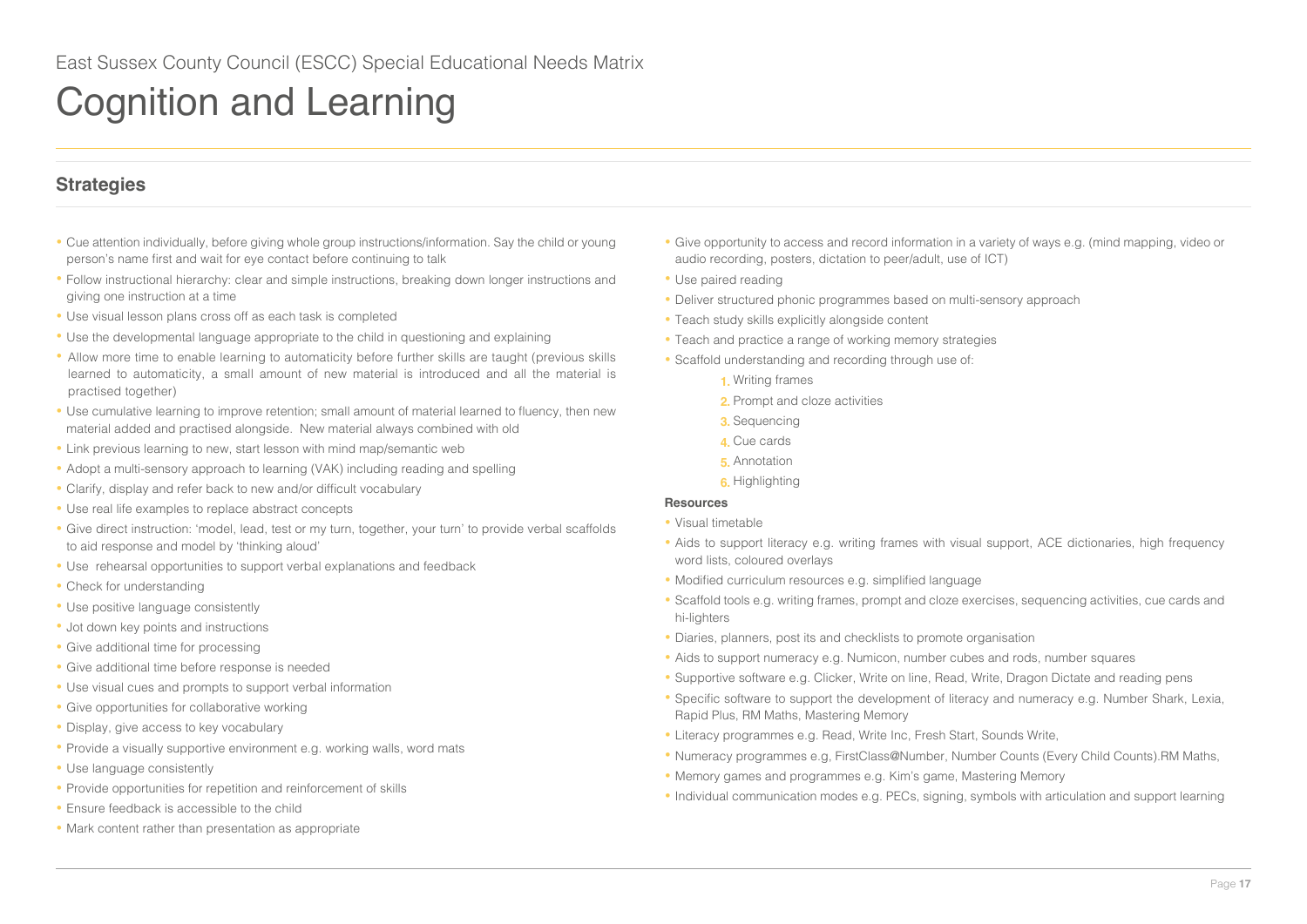<span id="page-17-0"></span>A child or young person has a hearing impairment (HI) if their unaided hearing threshold is more than 20 dBHL across a range of frequencies. This will be determined by a medical professional (e.g. audiologist, nurse etc.). Hearing impairment is a low incidence disability which has many different causes and varies widely in its effects on the child or young person's functional hearing, language and access to the curriculum. It is important to understand that each child or young person's use of residual hearing will be different from the next even if they have the same diagnosis or level of hearing.

There is considerable variation in the levels and types of childhood deafness. Children and young people who are deaf may have a permanent mild, moderate, severe or profound hearing loss in one or both ears

and/or a temporary loss such as glue ear. Deafness often has an impact on early acquisition of language and this is often pervasive with long term effect. Language delay will have a significant impact on a child's ability to access a school curriculum, their self-esteem and their social and emotional development.

**Hearing impairment:** The level of hearing loss alone does not determine the degree of difficulty that the child or young person may experience in the school setting. Children with hearing impairment whose needs can be met at this level will typically have a mild sensori-neural hearing loss, unilateral hearing loss or a mild fluctuating temporary loss associated with glue ear.

# **Needs**

- $\square$  Language levels will be age appropriate or just in the 'below average' category. Language level and progress need to be monitored as children with hearing impairment find it harder to assimilate new vocabulary into their auditory memory
- $\Box$  The school may not need or receive on-going support for the Sensory Needs Service. An Advisory Teacher of the Hearing Impaired will carry out an initial assessment of need and provide advice to schools on transition
- $\square$  Schools may re-refer to Sensory Needs if they have concerns about attainment and progress
- $\Box$  The child's speech will be intelligible
- $\Box$  Children with fluctuating hearing loss may appear to be dis-engaged, show signs of frustration or appear unusually tired or irritable, because they have to try harder to listen to things. Hearing may drop to moderate levels. When hearing is down the child or young person may have considerable ear pain and only be able to understand face-to-face conversations that take place at a short distance and says 'pardon' a lot
- $\Box$  Children with hearing loss are more prone to develop mental health issues, experience isolation and find it difficult to form friendships

- $\Box$  The child may have a moderate to severe sensori–neural hearing impairment that is permanent or a permanent conductive hearing loss, or a chronic temporary conductive hearing impairment
- Children in this group may have a diagnosis of unilateral Auditory Neuropathy Spectrum Disorder or a degenerative condition
- $\Box$  Language levels may show some delay and may require targeted support from Teacher of the Deaf and Speech and Language Therapist
- $\Box$  A child may have reduced social integration as a result of difficulties in following speech in a group and a lack of awareness of social situations
- $\Box$  A child may have some speech difficulties
- $\Box$  A child may make less progress than expected due to difficulties associated with their language levels

- Typically the child has a severe or profound sensori–neural hearing impairment which is permanent. Children in this group may have a late diagnosis or a deteriorating condition
- $\Box$  They may have an additional or separate diagnosis of Auditory Neuropathy Spectrum Disorder
- $\square$  Language levels will show significant delay: typically two or three years below their chronological age and will require targeted support from Teacher of the Deaf and Speech and Language Therapist
- $\Box$  The child may make slow progress and be well below age appropriate NC expectation due to difficulties associated with their language levels
- $\Box$  A child may have reduced social integration as a result of difficulties in following speech in a group and a lack of awareness of social situations
- $\Box$  A child may have speech difficulties and require specialist HI SALT input
- $\Box$  A child has limited ability to use and understand spoken language and uses sign as their primary mode of communication
- $\Box$  Children may display emotional and behaviour difficulties linked to their frustrations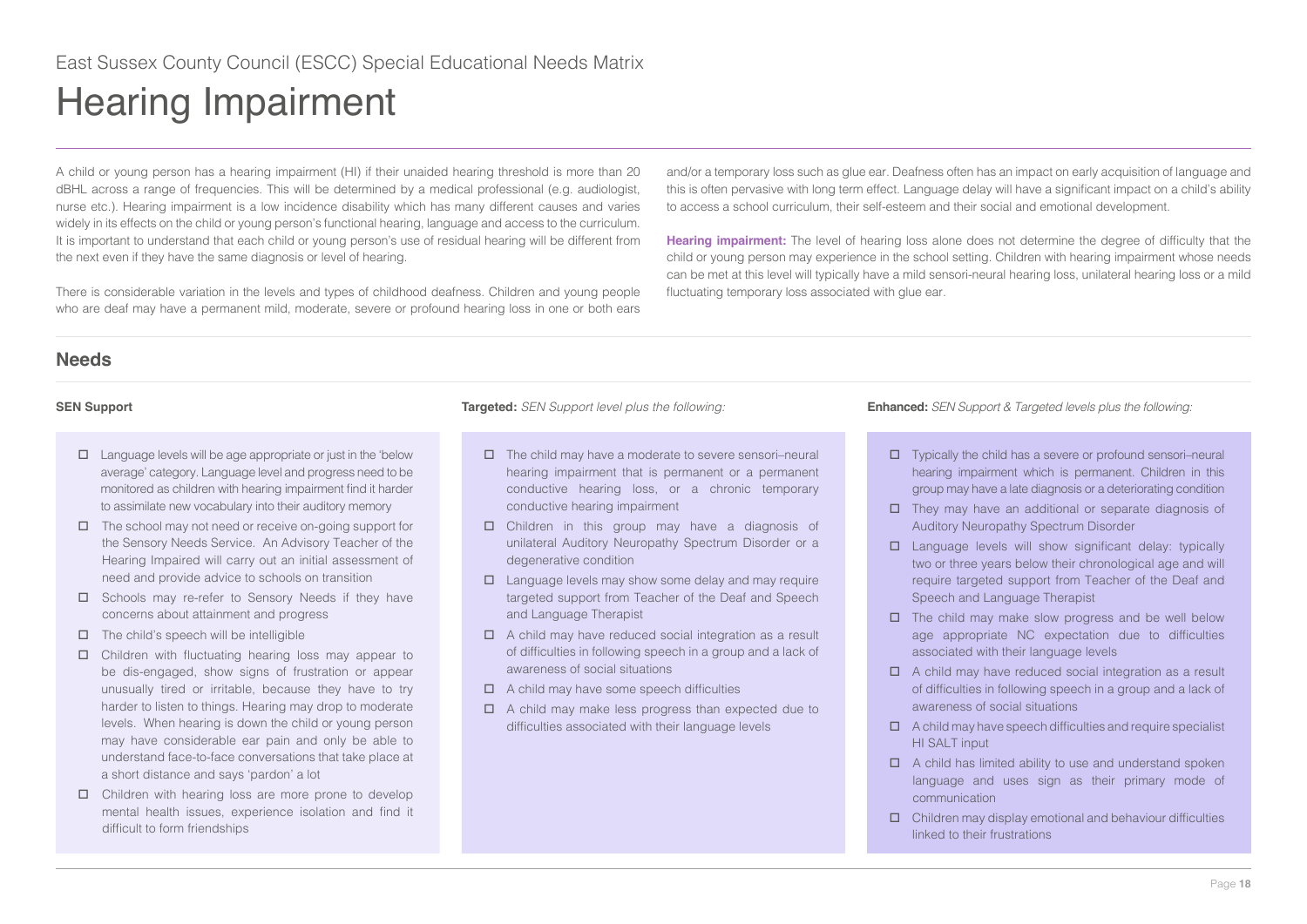All children with HI are eligible for special consideration under The Equalities Act 2010. Practical implications for individual learners with hearing impairments should be considered such as one to one or small group teaching to support curriculum access, management of personal audiological equipment (hearing aids, cochlear implants, radio aids and Bone Anchored Hearing Aids), language modification of both curricula and examination carrier language, specific language assessments, deaf awareness training and advice on learning environment modifications (lighting, seating and acoustics).

**Use of personal aids:** The child or young person may or may not have hearing aids prescribed. Hearing aids do not restore hearing to normal and work best within 1-2 metres of the speaker

**Room Acoustics:** Building Bulletin 93 requires that new build schools and some refurbished classrooms comply with a reverberation time of 0.6s in in primary classrooms and 0.8s in secondary classrooms

**Classroom acoustics:** Where possible classrooms should have carpets, low ceiling and/or acoustic tiling, curtains or blinds and doors to corridors should be shut during lessons

# **Provisions**

**Children within this category should make age appropriate progress through High Quality Teaching and Learning**

- $\square$  Specialist advice on strategies and teaching approaches from the SSS hearing impaired professional
- $\Box$  Children may require additional time to complete tasks
- □ Attention to positioning in class. Children should be seated no more than two metres from the teacher for instruction. Children with mild or fluctuating hearing loss may need to lip-read the speaker to supplement their auditory access
- $\Box$  Consideration given to the child's access to spoken language in assemblies. Where possible use a PA system in assemblies
- $\Box$  Consideration given to the child's access to spoken language in large reverberant rooms such as school halls and gyms
- $\Box$  Use of subtitles and or a written script when being shown video clips, DVDs etc. Children with hearing impairment should not be asked to take notes when they are watching

- $\square$  Specialist advice and input for school staff on how to enable full access to the curriculum and provide support for curriculum or skill areas and/or task analysis
- Greater personalisation of outcomes (refer to outcomes relating to earlier aspects of the curriculum) to provide the child with the experience of success
- $\Box$  Access to personal aids: The child will have hearing aids and may require a personal radio aid to support access to learning
- $\Box$  Regular individual / small group intervention to reinforce new concepts and language
- $\Box$  Individual / small group intervention re specific areas e.g. Speech and Language, Vocabulary and Phonics
- $\Box$  Additional support from a key adult with appropriate training to reinforce lesson content, support language development and ensure children are accessing the curriculum and support social interaction
- □ Access Arrangements for school based and external assessments if appropriate
- $\square$  Sign Supported English may be necessary whilst developing their language in Early Years
- $\Box$  On-going advice and training from a Teacher of the Deaf in how to differentiate lessons so children can access them

**SEN Support Targeted:** *SEN Support level plus the following:* **Enhanced:** *SEN Support & Targeted levels plus the following:*

## **Personalisation of outcomes across the curriculum.**

- $\Box$  Individual/ small group intervention in order to reinforce new concepts and language and to target areas of concern such as speech and language, vocabulary and phonics in a quiet environment. These will be more frequent
- $\Box$  Additional support from a key adult with appropriate training to prepare for and reinforce lesson content, support language development and ensure children are accessing the curriculum
- □ Adapted and modified resources
- $\Box$  A radio aid system
- $\square$  Specialist provision in a mainstream school with a Hearing Support Facility if appropriate
- □ Access Arrangements for assessments which should take place in a quiet room
- $\square$  Sign support in class (usually Sign Supported English but may need British Sign Language) if appropriate
- Ongoing and further/more advanced training and advice from Teacher of the Deaf on appropriate strategies and approaches to ensure that children make good language (academic) progress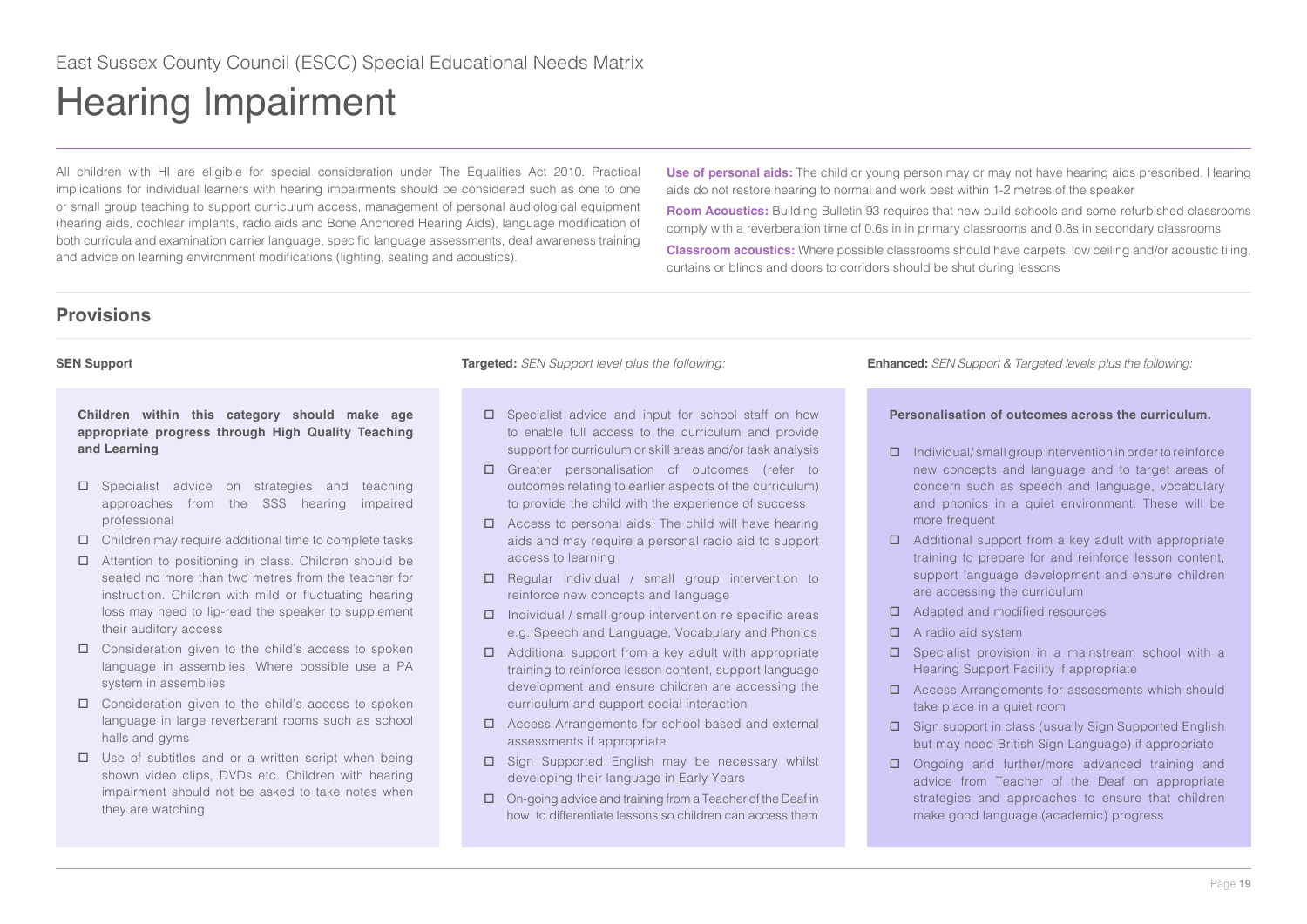- $\Box$  Teaching staff repeat the contributions of other children as these may be missed
- $\Box$  Individual / small group intervention to introduce and consolidate new language and concepts
- A multi-sensory approach including the use of visual aids and contextual clues. This is especially important during phonics sessions when children are establishing their phoneme-grapheme correlation and may mishear sounds
- $\Box$  Individual / small group intervention to help children to accept and manage their hearing loss and develop a positive self-image as a deaf child
- □ Other children may need support to understand and accommodate their deaf peers' needs
- Consideration of Access Arrangements for assessments
- $\square$  Training and advice from a Teacher of the Deaf on appropriate strategies and teaching approaches to ensure that the child or young person continues to make good language progress and develops positive self – esteem
- $\Box$  Training in how to manage the child's hearing aids
- $\Box$  Monitoring of and support for the use of hearing aids
- $\Box$  Additional discussions at points of transition
- $\Box$  Meet with parents / carers at least 3 times a year to discuss progress and plan school and home support for outcomes. These meetings should coincide with PEPs for Looked After Children where possible

- $\square$  Training to understand the impact of hearing impairment on language, concept development and social skills
- $\Box$  Training in how to use and troubleshoot children's personal radio aid equipment/ cochlear implants and personal radio aid equipment
- $\square$  Support to develop PFA outcomes through universal provision and additional intervention (see PFA outcomes) with specialist support where appropriate (https:// www.preparingforadulthood.org.uk/SiteAssets/ Downloads/yeded5wb636481748062535810.pdf)
- $\Box$  Personalised planning for transition
- Additional support re pastoral / social care
- Additional level of parent/ carers liaison to include an Annual Review

- □ Significant modification of resources and materials so that they are accessible (staff will need time to do this)
- $\Box$  Dedicated access to a quiet room for intervention
- $\Box$  A balanced approach to support and intervention
- $\Box$  A high level of support at points of transition
- $\Box$  Ongoing and more advanced training and advice from SNS
- $\Box$  High levels of pastoral / social care
- $\Box$  High levels of parent / carer liaison
- $\square$  Further/more advanced training in how to manage children's hearing aids / cochlear impairments and personal radio aid equipment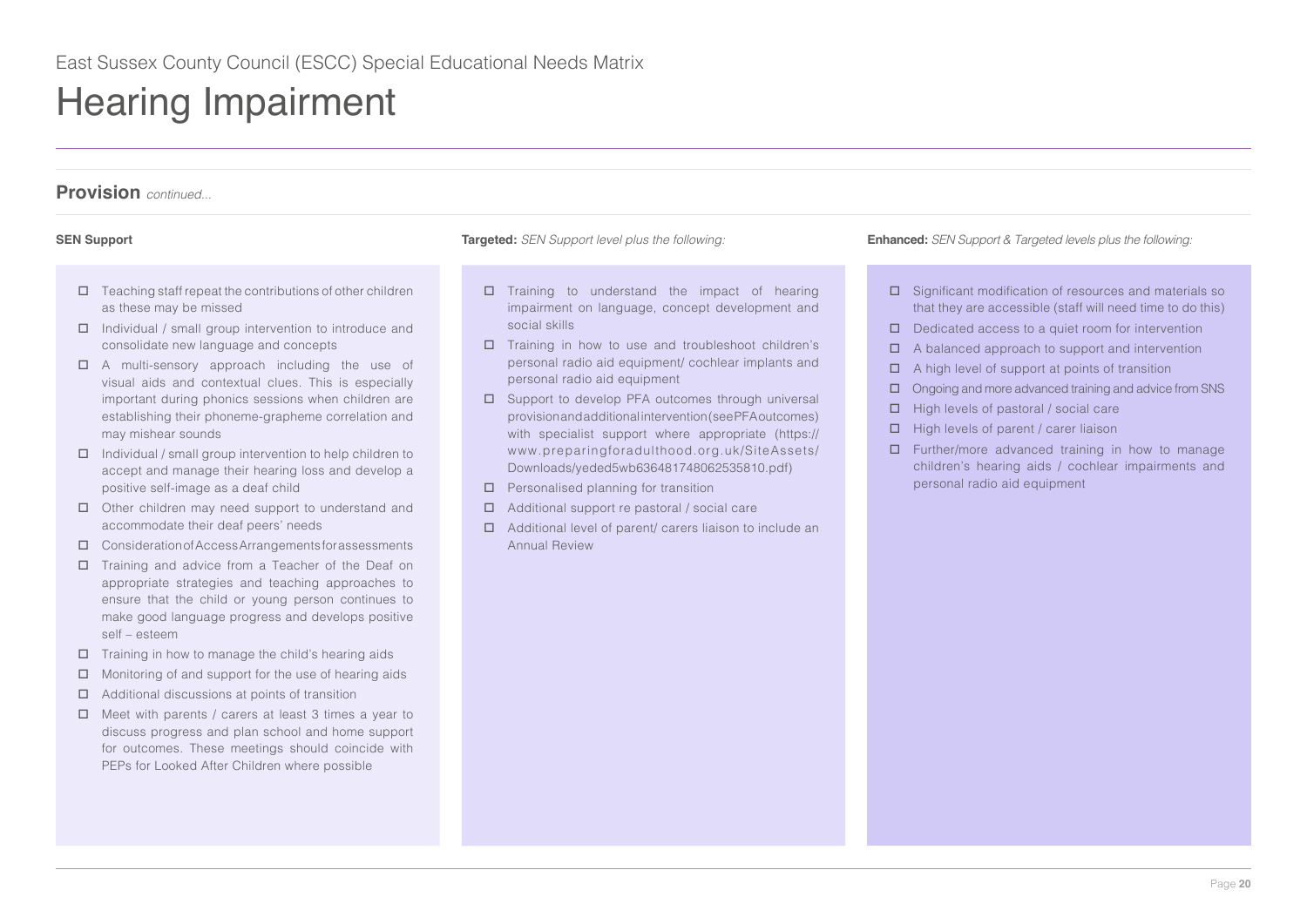# **Provision** *continued...*

**Progress of children and young people should be reviewed using a process of Assess, Plan, Do, Review. As part of the review SEN(D)Cos should ask the following questions. Review should take place as appropriate according to intervention but at least three times a year:** 

- Have short term outcomes been met?
- Is there progress towards long term outcomes?
- What impact have different types of provision made?
- Which provisions have been successful but need to continue?
- Which provisions have been successful and no longer need to continue?

# **Strategies**

- Children and young people with hearing needs will benefit from a multi-sensory approach including the use of visual aids and contextual clues. This is especially important during phonics sessions when children are establishing their phoneme-grapheme correlation and may mishear sounds
- Some children may need sign support in class (usually Sign Supported English but may need British Sign Language)
- Which provisions have not been successful and need to change?
- Where do the needs of the child sit within the thresholds?
- Is there a change in level of need?
- **Whilst making optimal progress in their own right children and young people with cognitive and learning difficulties, may make progress at a slower pace than the majority of their age group. This will not necessarily mean that the varying levels of provision in schools are not meeting their needs appropriately; it may reflect best possible progress**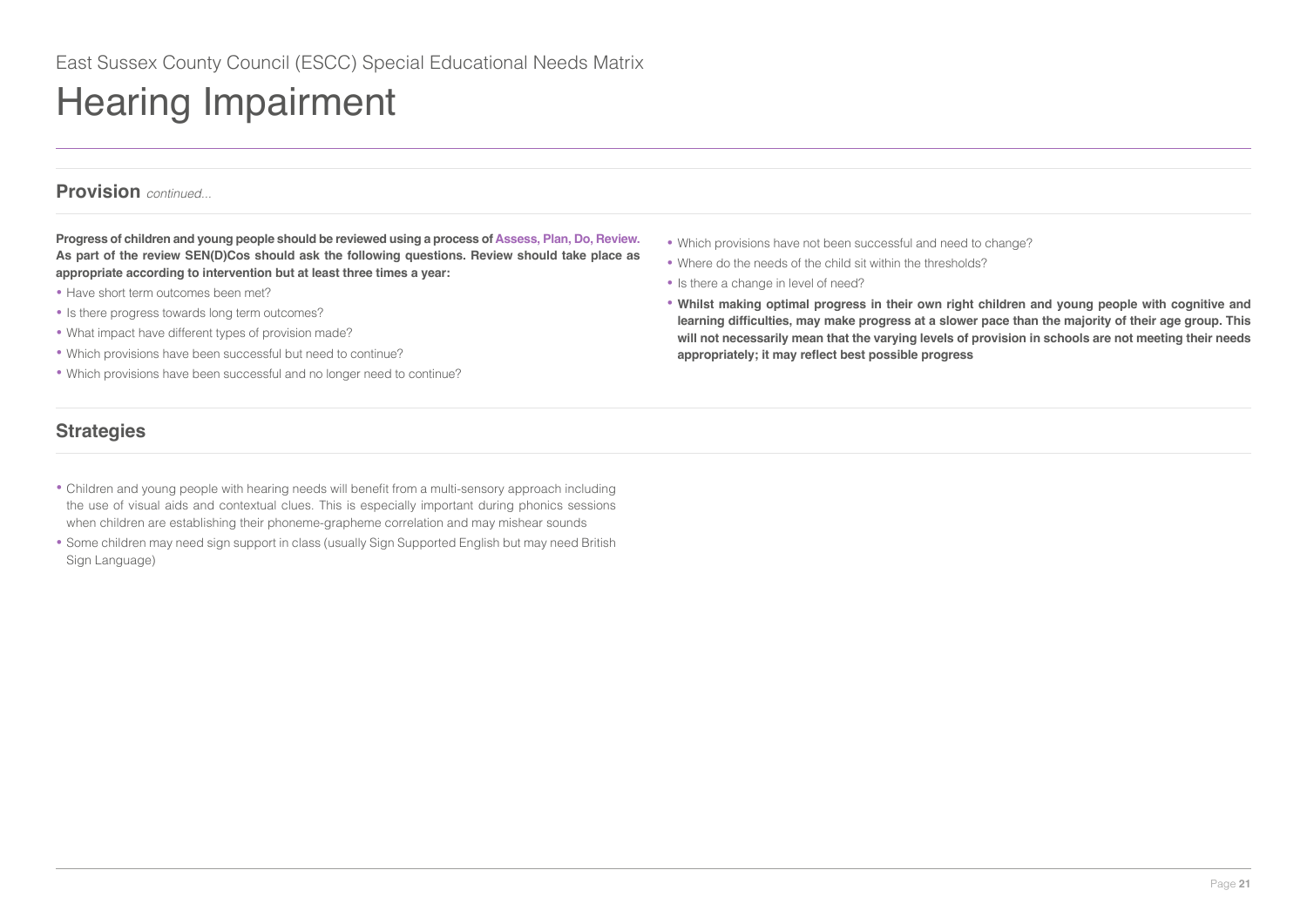<span id="page-21-0"></span>A child or young person has a visual impairment if their sight cannot be corrected by glasses. Vision impairment is a low incidence disability with many different causes. It varies widely in its effects on a child's functional vision and access to the curriculum. It is important to understand that each child's functional use of vision will be different from the next even if they have the same diagnosis and level of vision.

The professional judgement of a QTVI should be applied as necessary to decide on the classification of the visual impairment. For example a child may have a mild reduction in visual acuity but be functioning within a different visual category due to an additional ophthalmic condition e.g. nystagmus,

visual field reduction, cerebral visual impairment, and/or additional learning difficulties.

All children with vision impairment are eligible for special consideration under The Equalities Act (2010). Differentiation should be considered, for example, the modification of print materials, suitable seating position, lighting conditions, use of specialist technologies and, how to ensure children can move independently around your setting safely. This may include an environmental audit with recommended adaptations.

## **Needs**

## **Mild Vision Loss**

- Distance vision: 6/12 to 6/18 Snellen\*
- Near vision: Font size equivalent to N14-N18
- $\Box$  There may be great variation in functional use of vision

\* Snellen scale 6/12 would indicate that what a fully sighted *persons sees at 12 metres, the child with vision impairment*  would need to view from 6 metres to see the same level of *detail. This acuity would be with corrected vision (glasses or contact lenses if prescribed)*

## **Moderate Vision Loss**

- Distance vision: 6/19 to 6/36 Snellen\*
- Near vision: Font size equivalent to N18-N24
- $\Box$  There may be great variation in functional use of vision

**SEN Support Targeted:** *SEN Support level plus the following:* **Enhanced:** *SEN Support & Targeted levels plus the following:*

## **Severe and Profound Vision Loss**

- Within this category there are 'severe' and 'profound' vision impairments
- $\Box$  The child may be educationally blind and unable to access learning through print
- Severe vision loss: Distance vision: 6/36-6/120 Snellen\* registered sight impaired (partially sighted)
- □ Near vision: Font size equivalent to N24-N36.
- Profound vision loss: Distance vision: <6/120 registered severely sight impaired
- Near vision: Educationally blind/braille user/can access small quantities of print larger than N36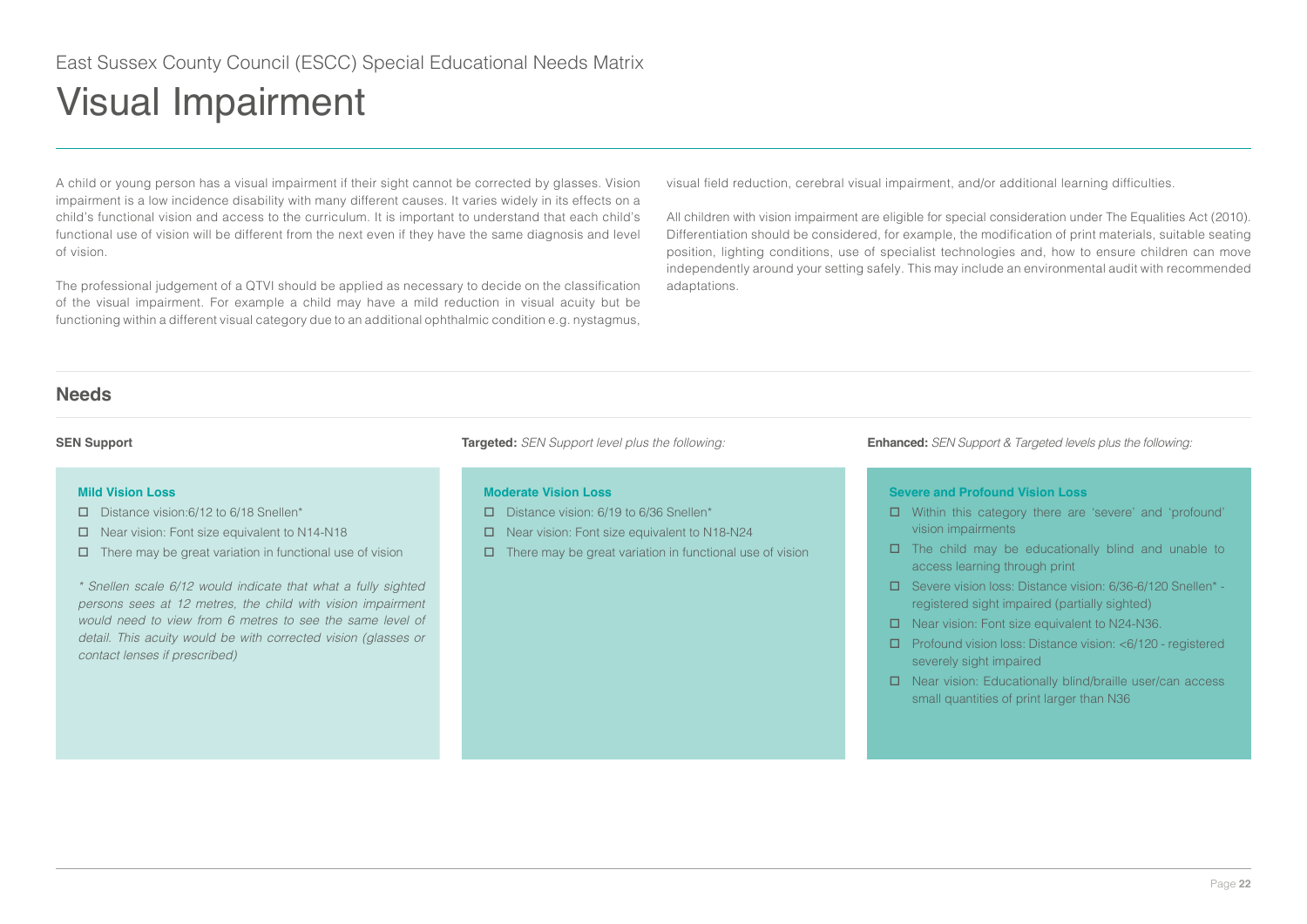# **Provision**

- $\square$  Specialist advice and training on strategies and teaching approaches from the Sensory Needs Service (SNS) qualified teacher of the visually impaired (QTVI)
- $\Box$  Children within this category should make age appropriate progress through quality first teaching guided by the SNS
- $\Box$  Curriculum differentiated so that content can be accessed independent of visual impairment
- □ Adaptation of printed resources
- $\Box$  Additional time to complete tasks if needed
- $\Box$  Attention to layout of classroom and positioning in class dependent on the child's best visual field and as advised by SNS
- □ Children may need support from a key adult with appropriate training to reinforce lesson content and ensure the child is accessing the curriculum and support social interaction
- Advice and support for mobility, orientation and independence skills
- $\square$  Support for social interaction and inclusion
- $\Box$  Health, Safety and Risk management re visual impairment e.g. trips and extra curricula activities
- $\Box$  Individual/ small group intervention to help children to manage their visual impairment and develop a positive self-image
- □ Children may require individual teaching from a QTVI to improve visual processing
- $\square$  Direct teaching from SNS to develop specialist skills e.g. touch typing and low visual aids
- □ Other children may need support to understand and accommodate needs of their visually impaired peers

- $\square$  Specialist advice and training for school staff on how to enable full access to the curriculum and provide support for curriculum or skill areas and / or task analysis
- Greater differentiation and / or modified planning and preparation required across the curriculum on the advice of the QTVI and implemented by the setting
- Children should have the option of alternative ways of recording their work
- Children may need individual and small group work to introduce and consolidate new concepts and learning opportunities
- $\Box$  More time is allowed to enable learning to automaticity before further skills are taught (previous skills learned to automaticity, a small amount of new material is introduced and all the material is practised together)
- Greater personalisation of outcomes (refer to outcomes relating to earlier aspects of the curriculum) to provide the child with the experience of success
- $\Box$  Children may require additional support from a key adult with appropriate training to reinforce lesson content, support language development and ensure the child is accessing the curriculum and support social interaction
- Direct teaching from SNS to develop specialist skills known as the VI curriculum e.g. touch typing and use of Low Vision Aids (LVAs)
- $\Box$  Intervention programme from the SNS Habilitation Officer
- Access arrangements for school based and external assessments
- $\Box$  Differentiation for inclusion in outdoor activities and extra curricula activities

- $\Box$  On-going personalised advice and training from the SNS for school staff to enable full access to the curriculum
- $\Box$  A high level of dedicated support from a trained key adult
- $\square$  Teacher and key adult need to work collaboratively to ensure the best outcomes for the child
- $\Box$  High level of differentiation by teaching staff and key adult
- $\square$  Personalisation of outcomes in all areas of the curriculum
- $\square$  Delivery of information actively incorporated into planning
- $\square$  Lesson plans available in advance so that specialist resources can be prepared
- $\Box$  Intensively modified printed, tactile and/or auditory materials and teaching resources on the advice of the SNS provided by the setting
- Children may need additional time to experience and understand new activities
- $\Box$  High levels of additional support from a specialist TA who can reinforce lesson content and ensure the child is accessing the curriculum and support social interaction
- An appropriate level of direct teaching from SNS to develop specialist skills, known as the VI curriculum e.g. braille, use of tactile resources
- Intervention from the SNS Technical Officer or STA to develop tactile skills, touch typing and / or the use of specialist technologies e.g. screen reading software, braille readers
- □ An on-going programme of mobility and Independent Living Skills devised and delivered by the SNS Habilitation Officer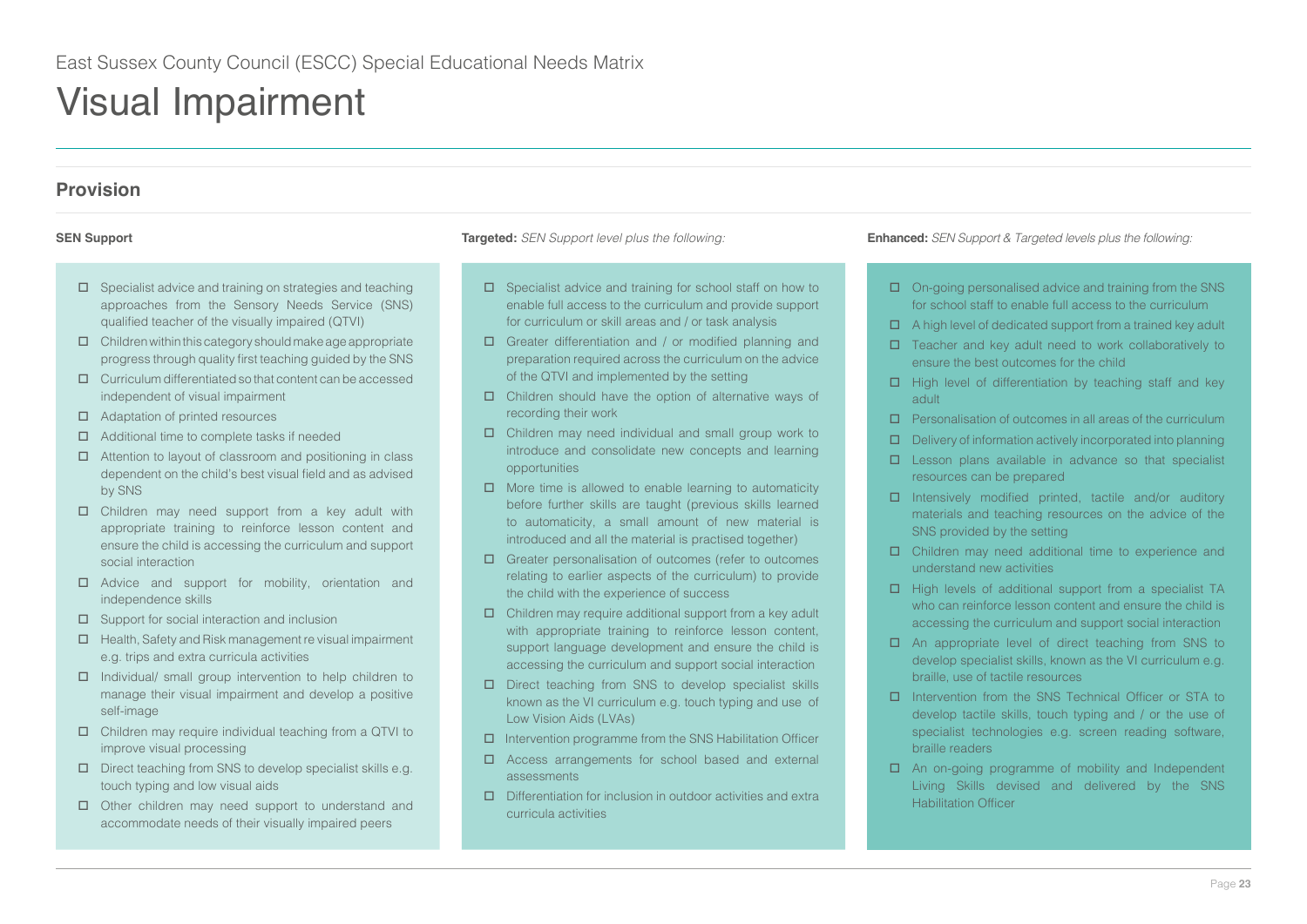

- $\Box$  Meet with parents / carers at least 3 times a year to discuss progress and plan school and home support for outcomes. These meetings should coincide with PEPs for Looked After Children where possible
- □ Additional level of parent and carer liaison to include Annual Review

## **Progress of children and young people should be reviewed using a process of Assess, Plan, Do, Review.**

**As part of the review SEN(D)Cos should ask the following questions. Review should take place as appropriate according to intervention but at least three times a year:** 

- Have short term outcomes been met?
- Is there progress towards long term outcomes?
- What impact have different types of provision made?
- Which provisions have been successful but need to continue?
- Which provisions have been successful and no longer need to continue?

# **Strategies**

- Address all children by name
- Speaker position themselves to be clearly seen e.g. avoid standing with back to a window
- Consider child's position in class to ensure access to visual stimuli
- Consider grouping arrangements to ensure social interaction
- Support written feedback with oral feedback at an appropriate level of understanding
- Which provisions have not been successful and need to change?
- Where do the needs of the child sit within the thresholds?
- Is there a change in level of need?

**Whilst making optimal progress in their own right children and young people with cognitive and learning difficulties, may make progress at a slower pace than the majority of their age group. This will not necessarily mean that the varying levels of provision in schools are not meeting their needs appropriately; it may reflect best possible progress**

- Teaching of and reinforcement of visual and spatial concepts and language e.g. brighter, darker, left, right, higher, lower, size, shape, distance and scale
- Use of multi-sensory real life experiences to enable children with a visual impairment to develop a shared understanding of the world
- Use of accessible image books, resources in alternative formats e.g. braille, tactile diagrams as appropriate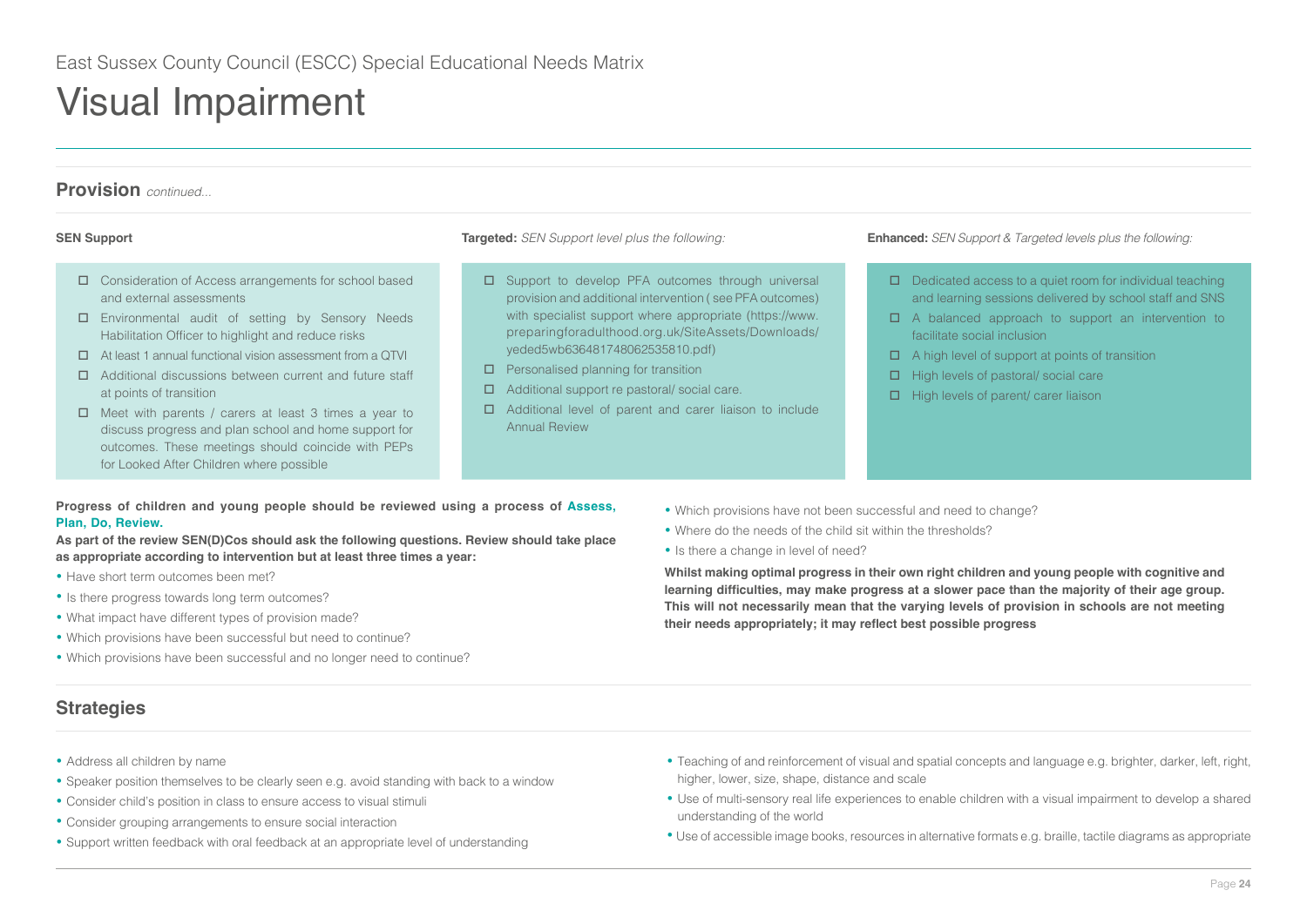# **Strategies** *continued...*

- Allow children to work with tangible objects and artefacts for longer than peers
- Use role play and descriptive language to explore ideas
- Use a range of source material
- Consider lighting of classroom environment and environments of any extra curricula activities
- Follow advice from specialist teachers re presentation of the curriculum
- Use of whiteboard
- Accessibility of printed resources font text size layout
- Ensure child is seated so that they can see teacher and boards
- Allow extra time to process information
- Support delivery of information with auditory and tactile approaches where appropriate e.g. give oral descriptions of visual materials
- Use of ICT to increase access
- Ensure clear turn taking rules and a hands up or non interruption rule
- Children to have their own individual copy of textbooks and worksheets (resources)
- Children may miss incidental learning opportunities provided by displays in classrooms and would require personal copies of information displayed e.g. keywords, timelines
- Children can miss social cues and misunderstand social situations. Social situations may need to be explained to the child

### **Resources**

- Sloping reading and writing boards
- Magnifiers
- Large print resources
- Accessibility software
- Large computer monitor
- Separate TV monitor
- Dark pens and pencils
- Dark lined books and paper
- Bright PE equipment

### **Specialist resources for children with a higher level of need include:**

- o Braille and tactile resources o Laptop with speech software o Braille/ note taker
- Training and advice from Teacher of the Visually Impaired
- Children may need use of standard technologies e.g. tablets and laptops
- Use of specialist learning materials or equipment
- Use of technology such as IPad and laptops to support learning including near or distance tasks
- Modified printed curriculum resources
- Ongoing training and advice from SNS on use of specialist software and equipment
- Training to understand the impact of visual impairment on development of academic and social skills
- Ongoing training in how to modify resources / differentiate delivery for children with a visual impairment
- Ongoing and further/more advanced training and advice from SNS e.g. production of tactile resources, use of specialist equipment
- Training to understand the impact of visual impairment on academic and social and emotional development.
- Access to intensively modified resources printed materials and teaching resources (staff will need time to do this)
- Provision of a radio aid system
- Provision of specialist technologies to access learning through Braille, enlarged print or audition
- Ongoing and further/more advanced training and advice from SNS e.g. production of tactile resources, use of specialist equipment
- Time for specialist TA to prepare adapted materials
- Appropriate input from other educational and non-educational professionals.
- Settings will provide a minimum of one key adult who is willing and able to learn Unified English Braille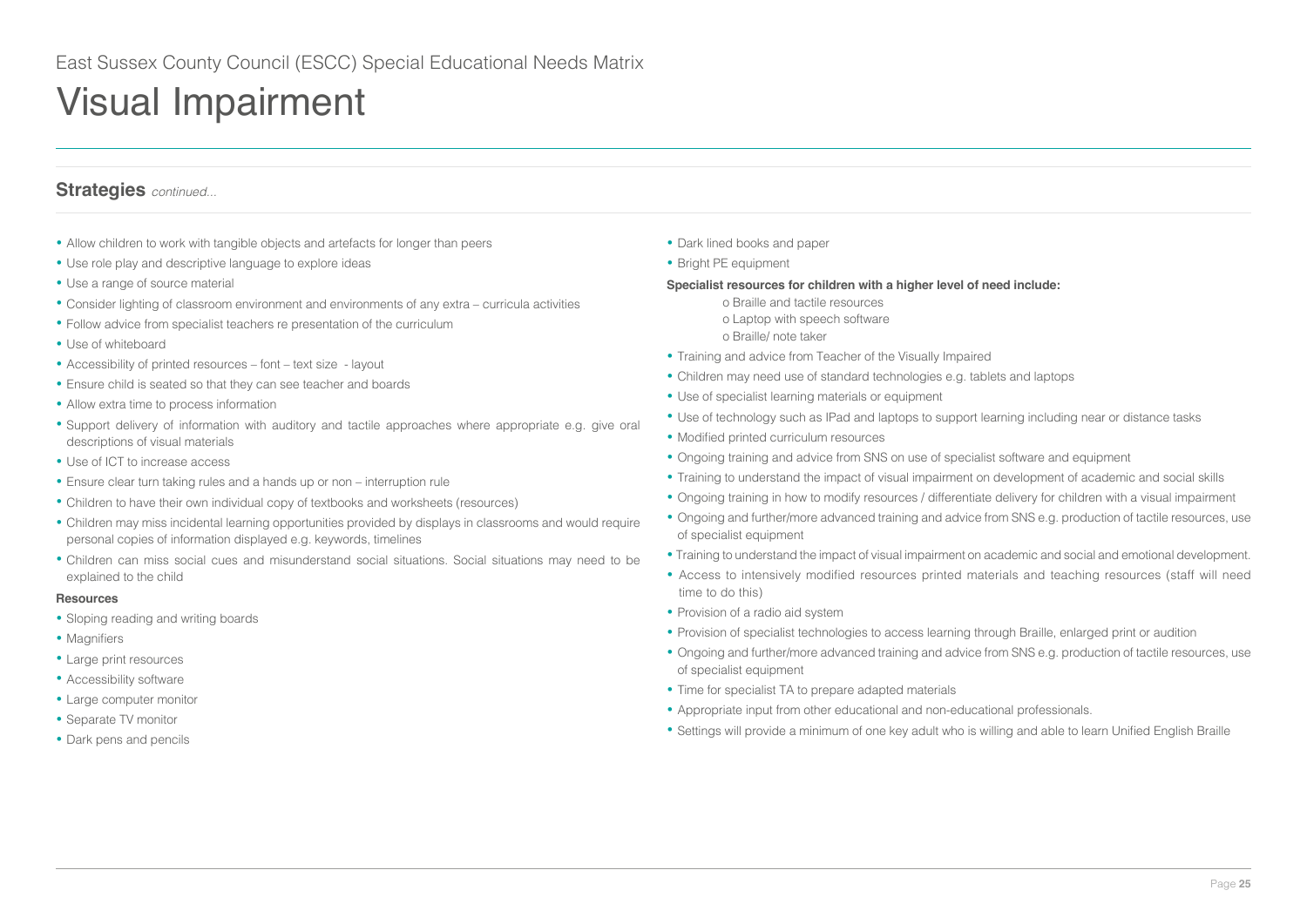# <span id="page-25-0"></span>Multisensory Impairment

Children and young people with multi-sensory impairment (MSI) have impairments of both sight and hearing. Many children also face other challenges, such as medical conditions or physical disabilities. A very small number of children and young people with MSI are totally blind and deaf, but most have some useful vision and/or hearing. A huge range of conditions can cause MSI. There's no single or main cause.

It may not be clear at first how well a child can see or hear, especially if they have other problems. Many children with MSI have impairments of other senses, as well as sight and hearing. They may have poor balance, limited movement, under- or over-sensitive touch or an impaired sense of smell.

MSI is a very rare impairment, particularly in children. There are an estimated 4,000 children with MSI in the United Kingdom (about 3 in every 10,000 children).

We normally get most of our information about the world around us through sight and hearing, so multisensory impairment (MSI) makes a significant difference to children's learning and development.

Without extra help, MSI effectively restricts experience of the here-and-now – what is happening at this moment, within arm's reach. Children may not realise that the wider world exists, or they may find it so confusing and threatening that they ignore it as far as possible.

## **Sensory Processing Difficulties:**

Sensory processing refers to how we use the information provided by all of the senses within our body and from our environment. All of the information is received, processed and integrated to give us an understanding of who we are, where we are and what is happening around us.

Children who have sensory processing difficulties may have difficulty in figuring out what is happening inside and outside of their bodies. The sensory information their body is registering may not be accurate. This can affect a child's ability to attend, they may appear to consistently be in a heightened state of alert, seek constant movement or appear not to register a response. Poor sensory processing can also affect a child's acquisition of motor skills e.g. balance and ability to catch a ball.

# **Needs**

- $\Box$  Mild loss in both hearing and sight and making good use of at least one modality (hearing or sight)
- $\Box$  Hearing aids and/or Low Vision Aids
- □ Non-progressive condition
- $\square$  Slower pace of working but has good compensatory strategies
- $\Box$  Difficulty with listening, attention and concentration
- $\square$  Language and communication largely match potential given appropriate support
- $\square$  Low level of support needed to manage equipment/aids
- □ Additional learning needs
- Auditory processing disorder, Auditory Neuropathy, Cerebral Visual Impairment
- $\square$  Sensory processing difficulties

- $\Box$  Moderate loss in both modalities (hearing and sight)
- Additional language and / or learning needs associated with multi-sensory impairment
- Difficulties accessing incidental learning, including signed and verbal communication
- $\square$  Slower pace of learning
- $\square$  Difficulties with attention, concentration
- $\square$  Difficulties with the development of independence and social skills

- □ Severe/profound loss in one modality and moderate in the other or has a late diagnosed or recently acquired multi-sensory impairment
- Delayed development in some areas of learning and difficulties generalising learning and transferring skills
- $\square$  Difficulties coping with new experiences and underdeveloped independence and self-help skills
- **Communication difficulties**
- Significant difficulties in accessing incidental learning and the curriculum
- □ Significant difficulties with attention, concentration, confidence and class participation
- $\square$  Unable to access learning and social interactions independently and to develop life-skills
- $\square$  Significantly slower pace of learning
- $\square$  Significant challenging behaviours resulting from sensory responses e.g. self-injurious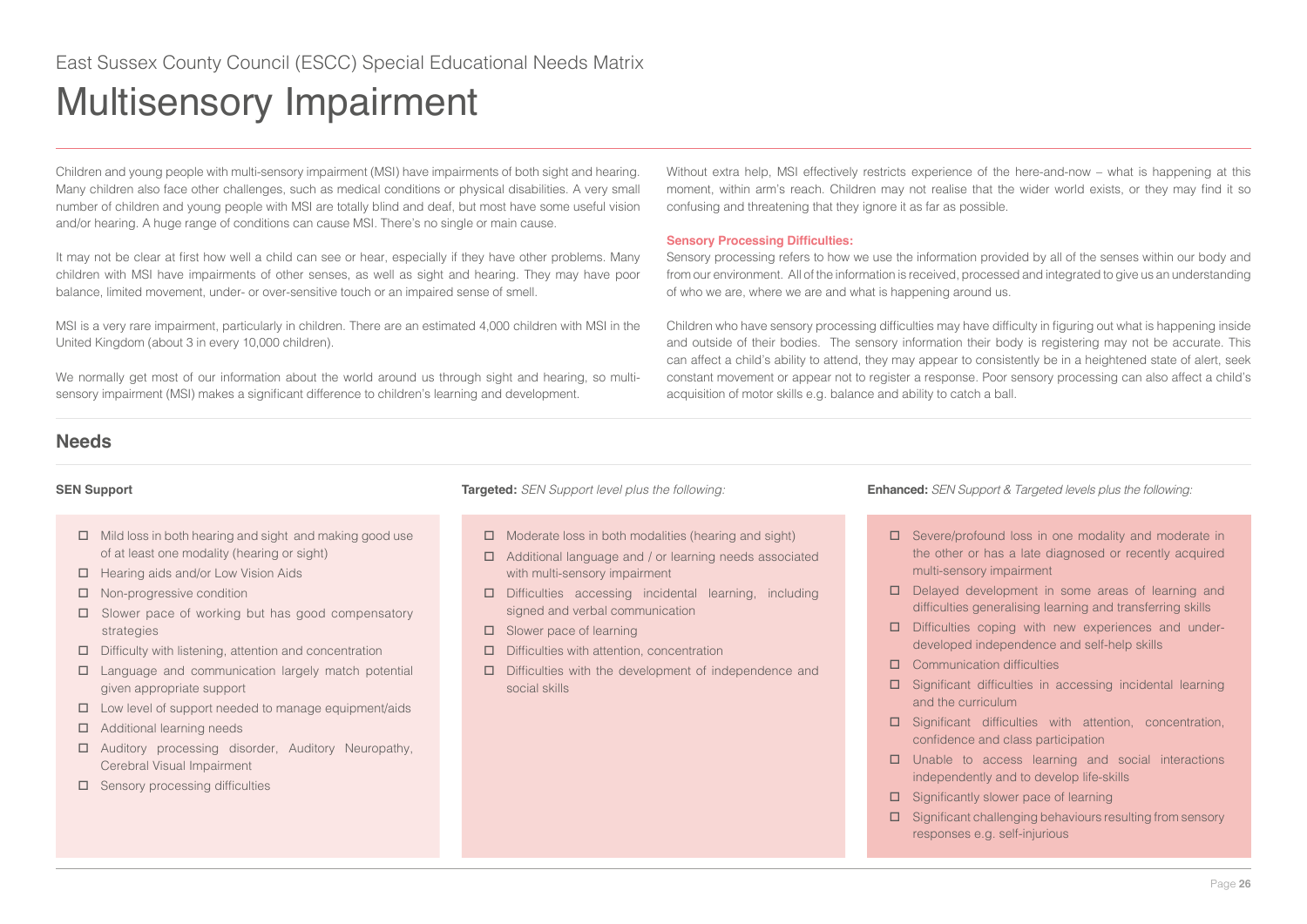# Multisensory Impairment

# **Provision**

- $\square$  Specialist advice and training on strategies and teaching approaches from the Sensory Needs Service
- $\Box$  Curriculum differentiated so that content can be accessed independent of language and communication and other difficulties while supporting the development of key skills
- $\square$  Planning to ensure full participation in class activities
- Adaptation of resources and use of technology to personalise resources
- $\square$  Specialist equipment e.g. low vision aids and electronic magnification
- $\Box$  Modification to presentation of assessments
- $\square$  Explanation, clarification and reinforcement of lesson content
- □ Additional time to complete tasks if needed
- Additional support from key adult with appropriate training to reinforce lesson content and ensure the child is accessing the curriculum and is socially included at key points in the day
- $\square$  Sensory motor based activities e.g. movement breaks, fidget toys or workstations
- Environmental audit of setting by Sensory Needs Habilitation Office to highlight and reduce risks
- $\Box$  Health, Safety and Risk management re visual impairment
- $\Box$  Individual/ small group intervention to help children to manage their multisensory impairment and develop a positive self-image
- □ Support for other children to understand and accommodate needs of their multisensory impaired peers
- $\Box$  Access arrangements for assessments
- Advice on support for mobility, orientation and independence

- $\square$  Specialist advice for school staff on how to enable full access to the curriculum and provide support for curriculum or skill areas and/or task analysis
- $\Box$  Advice from SNS re aspects of learning requiring specific intervention
- Greater personalisation of outcomes (refer to outcomes relating to earlier aspects of the curriculum) to provide the child with the experience of success
- $\Box$  More time to enable learning to automaticity before further skills are taught (previous skills learned to automaticity, a small amount of new material is introduced and all the material is practised together)
- $\Box$  Planning to ensure full access top learning and development of social and emotional skills
- $\Box$  Key adult to reinforce lesson content, support language development and ensure access to the curriculum and social interaction
- $\Box$  Teacher and key adult work collaboratively
- $\square$  Direct teaching from SNS to develop specialist skills e.g. touch typing use of Low Vision Aids (LVAs)
- $\Box$  Intervention programme from the SNS Habilitation Officer
- $\Box$  Intervention to teach strategies that enable children to manage their own arousal levels e.g. 'Alert Programme' delivered by trained staff
- $\Box$  Flexible provision that allows time for children to preview and review lessons and experience new activities in a quiet area
- Access arrangements for school based and external assessments
- $\Box$  Sensory circuits (min 3 days a week, ideally 5 days)
- □ Support to develop PFA outcomes through universal

- □ On-going personalised advice and training from the SNS to enable full access to the curriculum and social inclusion
- $\Box$  Additional support from a dedicated, specialist key adult across the curriculum to prepare resources and give direct support
- $\Box$  Settings will provide a minimum of one key adult who is willing and able to learn Unified English Braille where appropriate
- Greater personalisation of outcomes (refer to outcomes relating to earlier aspects of the curriculum) to provide the child with the experience of success
- $\Box$  A tactile approach to learning with access to real objects and context based learning experiences and/or access to visual or tactile signed communication
- Access to modified resources printed materials and teaching resources and staff time to prepare resources
- □ Specialist technologies to access learning including a radio aid system as appropriate
- $\square$  Delivery of information actively incorporated into planning
- $\square$  Lesson plans available in advance so that specialist resources can be prepared
- $\Box$  Dedicated access to a quiet room for intervention
- $\square$  Direct teaching from SNS to develop specialist skills e.g. VI curriculum including braille, use of tactile resources
- Intervention from the SNS Technical Officer or TA to develop tactile skills, touch typing and / or the use of specialist technologies e.g. screen reading software, braille readers
- Mobility and Independent Living Skills Intervention programme from the SNS Habilitation Officer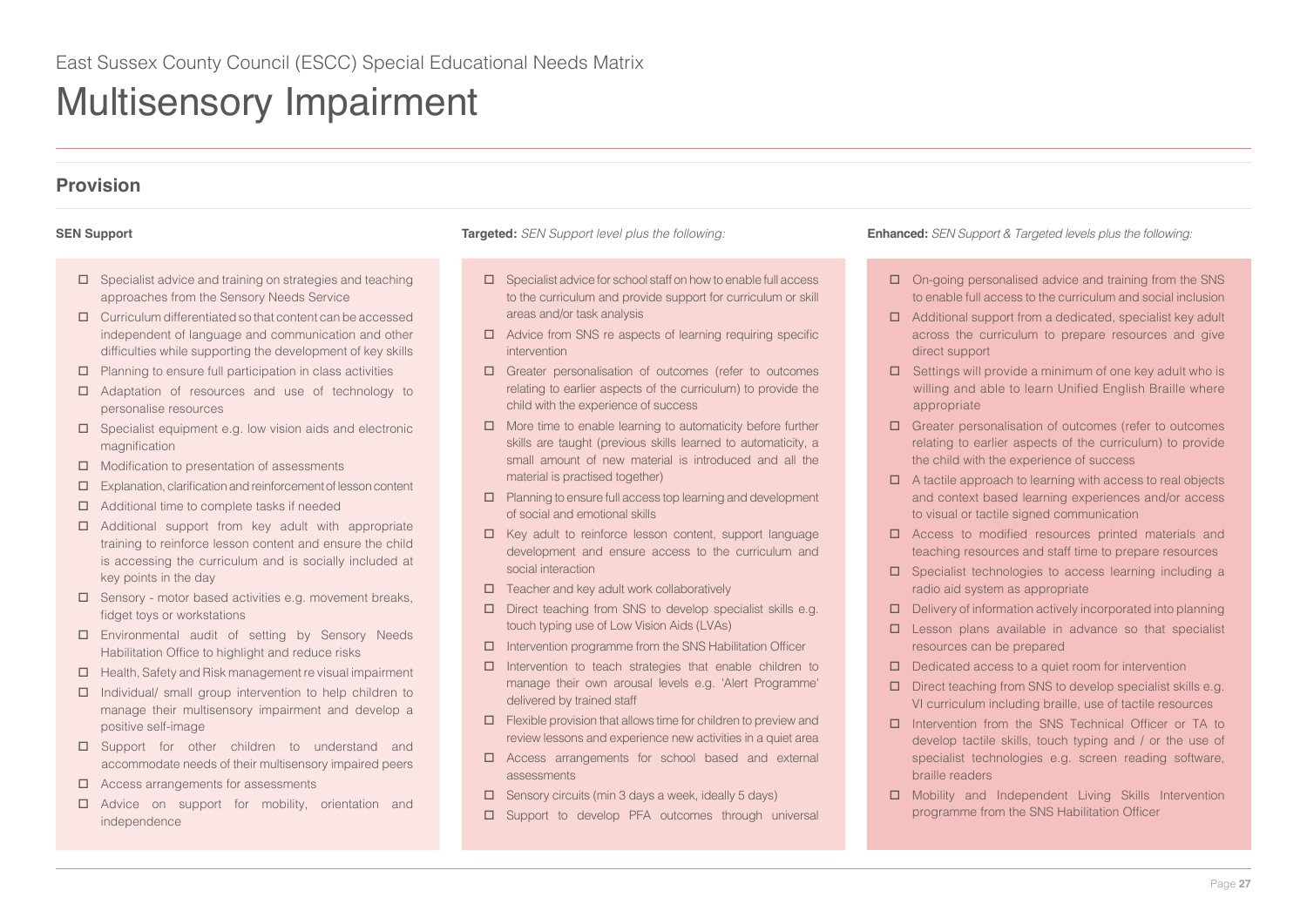# Multisensory Impairment



- $\Box$  Additional discussions between staff at points of transition
- $\square$  Training to understand the impact of multisensory impairment on development of academic and social skills
- $\Box$  Meet with parents / carers at least 3 times a year to discuss progress and plan school and home support for outcomes. These meetings should coincide with PEPs for Looked After Children where possible

provision and additional intervention (see PFA outcomes) with specialist support where appropriate (https://www. preparingforadulthood.org.uk/SiteAssets/Downloads/ yeded5wb636481748062535810.pdf)

- $\Box$  Training and advice from SNS on use of specialist software
- □ Training On- line Alert Programme
- $\Box$  Personalised planning for transition
- $\Box$  Additional support of pastoral / social care
- Additional level of parent / carer liaison
- □ Access to sensory circuits
- □ Ongoing training and advice from SNS e.g. production of tactile resources, use of specialist equipment
- $\Box$  High levels of pastoral / social care
- $\Box$  High levels of parent / carer liaison

**Progress of children and young people should be reviewed using a process of Assess, Plan, Do, Review.**

**As part of the review SEN(D)Cos should ask the following questions. Review should take place as appropriate according to intervention but at least three times a year:** 

- Have short term outcomes been met?
- Is there progress towards long term outcomes?
- What impact have different types of provision made?
- Which provisions have been successful but need to continue?

## **•** Which provisions have been successful and no longer need to continue?

- Which provisions have not been successful and need to change?
- Where do the needs of the child sit within the thresholds?
- Is there a change in level of need?

**Whilst making optimal progress in their own right children and young people with cognitive and learning difficulties, may make progress at a slower pace than the majority of their age group. This will not necessarily mean that the varying levels of provision in schools are not meeting their needs appropriately; it may reflect best possible progress**

# **Strategies**

- Curriculum plan reflects levels of achievement and includes individually focussed plan targets
- Attention to seating, lighting, visual environment and acoustics
- Full inclusion within national curriculum
- Teaching methods which facilitate access to the curriculum, social/emotional development and class participation
- Information and advice is shared with all appropriate staff
- Flexible class groups with frequent opportunities for small group and 1:1 work in a quiet environment
- Additional time to experience new activities, complete work, preview and review lessons

### **Resources**

- Multi-sensory impairment related training opportunities for staff as requested
- Liaison with Sensory Needs Service for sourcing of appropriate aids, including radio aids.
- Additional targeted support for explanation, clarification and reinforcement and to accommodate slower pace of learning
- Input from other educational and non-educational professionals as appropriate
- Need for balanced approach to support and intervention to facilitate social inclusion
- Training and support from Sensory Needs Service for the role of intervenor/individual support

### **Please see strategies and resources for visual and hearing impairment**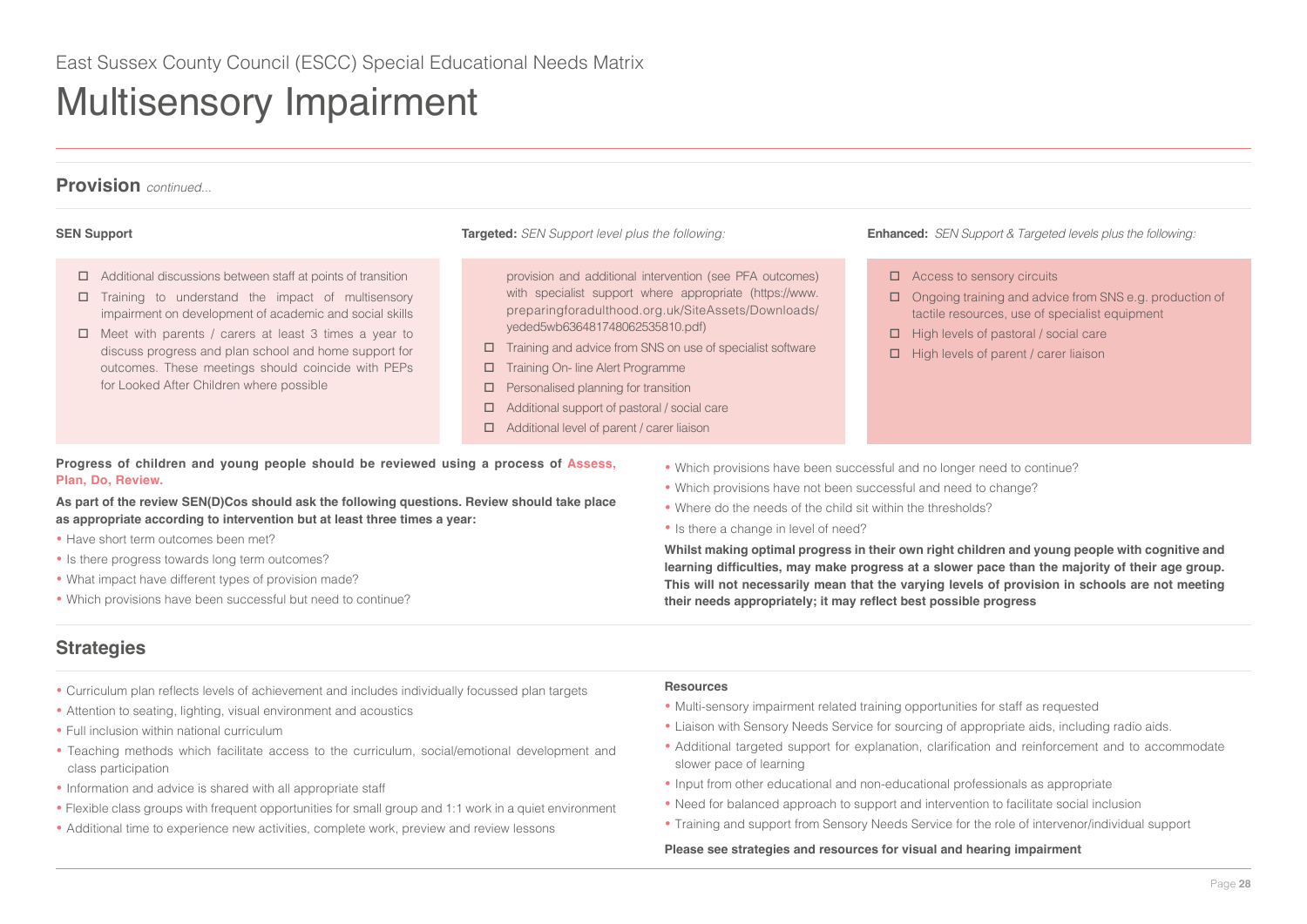<span id="page-28-0"></span>Within the group of children and young people considered to have physical and neurological difficulties there may be different forms of need:

- A child may have a physical condition that directly affects their learning outcomes. For example, significant involuntary control of the muscles of the arm will affect a child's ability to write; significant involuntary control of oral musculature may lead to the need for alternative and augmentative communication (AAC); or perceptual difficulties may cause difficulty with the process of learning to read
- A child may have a physical condition with less immediately obvious associated learning difficulties, sensory needs or neurological problems. A neurological impairment can impact on aspects of thinking and learning such as verbal/non-verbal reasoning, executive functioning, memory and processing
- A child may primarily have problems with physical access which does not directly require modifications to learning content but rather the provision of appropriate mobility aids and modifications to the school environment
- A child may have a specific medical disability that requires regular specific nursing or medical /paramedical intervention in order to benefit from school (1)

Consequently, there are children whose physical disabilities require either separately or in overlapping combination:

- Appropriate modification to curriculum access (for example presentation and recording)
- Appropriate modification to curriculum content
- Support for the development of independent learning skills
- Appropriate modifications to physical access and the physical environment
- Specialist equipment and appropriately trained staff to focus primarily on health care needs
- School staff will need to understand the importance of all of the individual needs and aspirations of the child rather than attending only to the most immediate factors linked to their particular disability or condition

If the child reviewed has needs requiring modification to curriculum content in addition to their main physical needs, then their progress and provision level will also need to be assessed within the appropriate section/s of the provision guidance.

**1 Department for Education, 2015, Supporting pupils at school with medical conditions, https://www. gov.uk/government/publications/supporting-pupils-at-school-with-medical-conditions--3**

## **Needs**

- $\Box$  Children have persistent minor health problems relating to physical disability or a medical condition requiring an increased level of monitoring
- $\Box$  They can move and position independently but have stability and/or gross/fine motor coordination difficulties; hand function may be restricted
- $\Box$  Mobility is affected, particularly over medium to long distances
- $\square$  They can make independent use of available safety features of the School environment, such as handrails
- $\square$  Disability limits the amount of self-care possible and verbal reminders and limited adult assistance may be required

- $\Box$  Impaired motor functions, affecting dexterity or mobility within school, which would without intervention, directly obstruct or hamper access to the curriculum
- Environmental adaptations to access school curriculum. For example, ramping, widening doorways, provision of care-suite for hygiene or adapted toilet facilities
- $\Box$  Adult assistance to access the curriculum, manage their condition or move safely around the environment
- Exhibits fatigue, lack of concentration or motivation due to their condition, which is having a marked effect on classroom performance
- Learning frequently affected by health problems and hospital visits

- $\Box$  Children are likely to have life-long learning difficulties or disabilities, across several areas of development, and will require very targeted and specialist intervention
- Utilises specialist equipment to enable access to curriculum and activities of daily living e.g. hoisting, complex modular seating systems, lying boards, standing frames, toileting equipment, manual-handling aids such as transfer boards
- $\Box$  Children have significant difficulty performing physical skills
- $\Box$  Neurological factors have a significant impact on learning and functioning
- $\square$  Disability prevents self-care in one or more tasks, such as toileting, feeding, dressing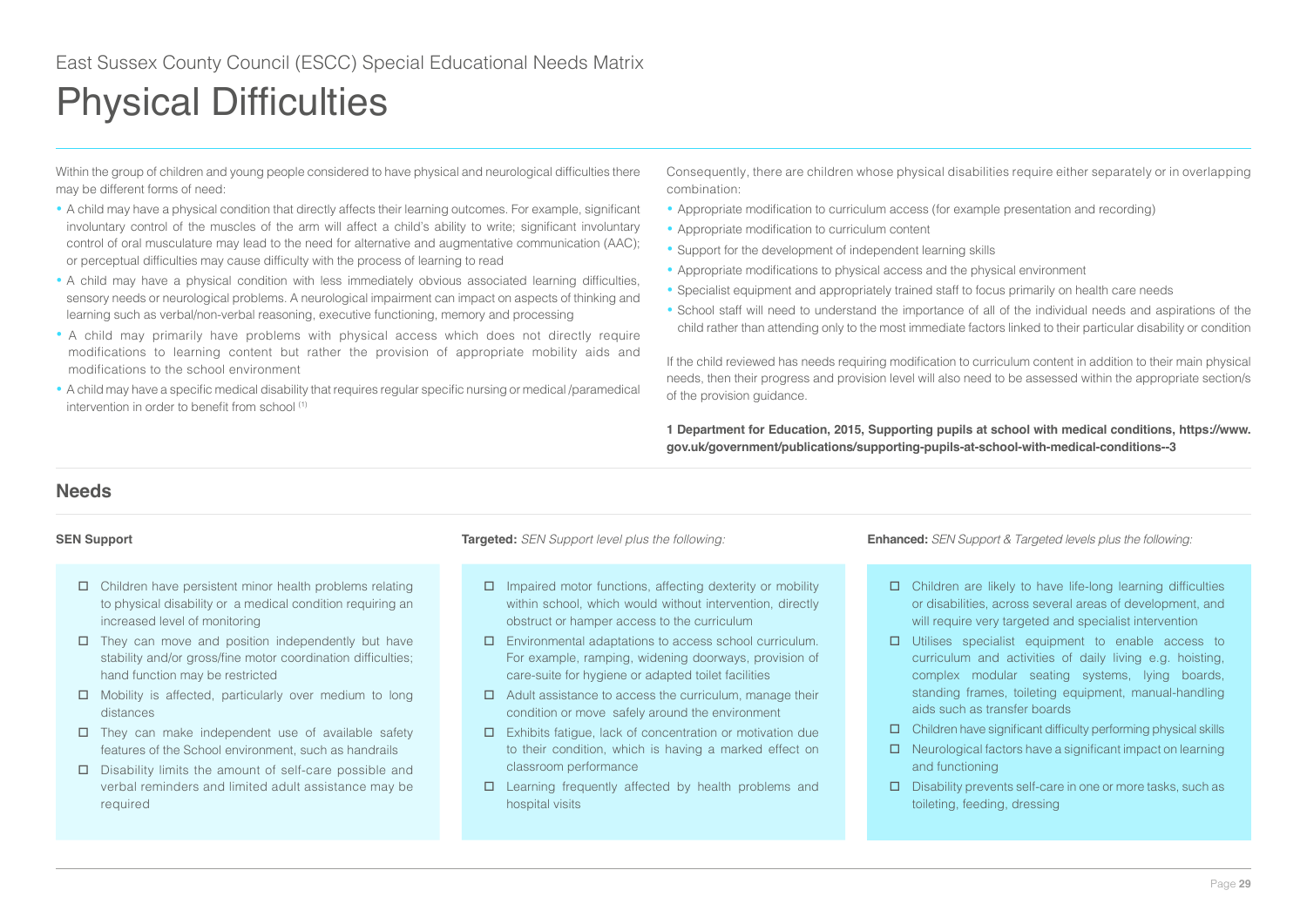| <b>Needs</b> continued |                                                                                                                                                                                                                                                                                                                                                             |                                                                                                    |
|------------------------|-------------------------------------------------------------------------------------------------------------------------------------------------------------------------------------------------------------------------------------------------------------------------------------------------------------------------------------------------------------|----------------------------------------------------------------------------------------------------|
| <b>SEN Support</b>     | <b>Targeted:</b> SEN Support level plus the following:                                                                                                                                                                                                                                                                                                      | <b>Enhanced:</b> SEN Support & Targeted levels plus the following:                                 |
|                        | $\Box$ Needs specialist input to comply with health and safety<br>legislation e.g. to access learning in the classroom for<br>personal care needs, at break and lunch times<br>Increased use of alternative methods for extended recording<br>e.g. scribe, predictive text software, low/high tech AAC<br>including access to specialist switching/mounting | $\Box$ Balance is required between educational, medical and<br>therapeutic needs and interventions |

# **Provision**

## **Staff Knowledge and Understanding**

- $\Box$  All staff involved are aware of the nature of the physical or neurological difficulty and linked learning and/or access requirements
- $\Box$  All staff are aware of the principles of effective differentiation and can put them into practice for children with moderate physical and neurological difficulties
- $\square$  Effective systems of internal communication between school staff are in place so that appropriate information is shared with regard to the implications for the children's individual needs in relation to their physical disability or neurological impairment

## **Expected access arrangements to support learning**

- $\Box$  Resources are chosen that limit the need for manipulation
- $\Box$  Access is maximised for teaching approaches which involve visual and practical resources
- □ Written recording demands are reduced

## **Staff Knowledge and Understanding**

- Awareness of the additional teacher/therapist liaison is required to ensure appropriate balance between educational and direct therapy objectives (linked to developing holistic goals/outcomes)
- □ Access is available to specific training for support staff in implementing therapy programmes (within the holistic approach)
- $\square$  Staff training related to administration or assistance with specific medical/personal care needs may be required
- □ All teaching staff will need to have received relevant and specific training on how to assess and meet the needs of children with significant physical disabilities and (for some children) learning related difficulties
- Staff need to undertake risk assessments regularly for individual children in different contexts
- $\square$  Disability-aware staff remain actively focused on all the needs of the individual child and take account of their views

**SEN Support Targeted:** *SEN Support level plus the following:* **Enhanced:** *SEN Support & Targeted levels plus the following:*

## **Staff Knowledge and Understanding**

- $\Box$  Expected access arrangements to support learning
- Adult support is needed for transferring resources between lessons
- $\Box$  Adult support ensures effective mobility access when required/ requested
- $\Box$  Adult support is provided for identified self-care tasks
- D Differentiation of the curriculum takes into account missed schooling and the possible need for home tuition
- $\Box$  Hoists may be required for transfers
- $\Box$  Access to tail-lift transport is needed to and from school and for educational trips
- $\square$  The use of mobility resources are effectively reviewed and managed
- $\Box$  Access to hydrotherapy is required for some children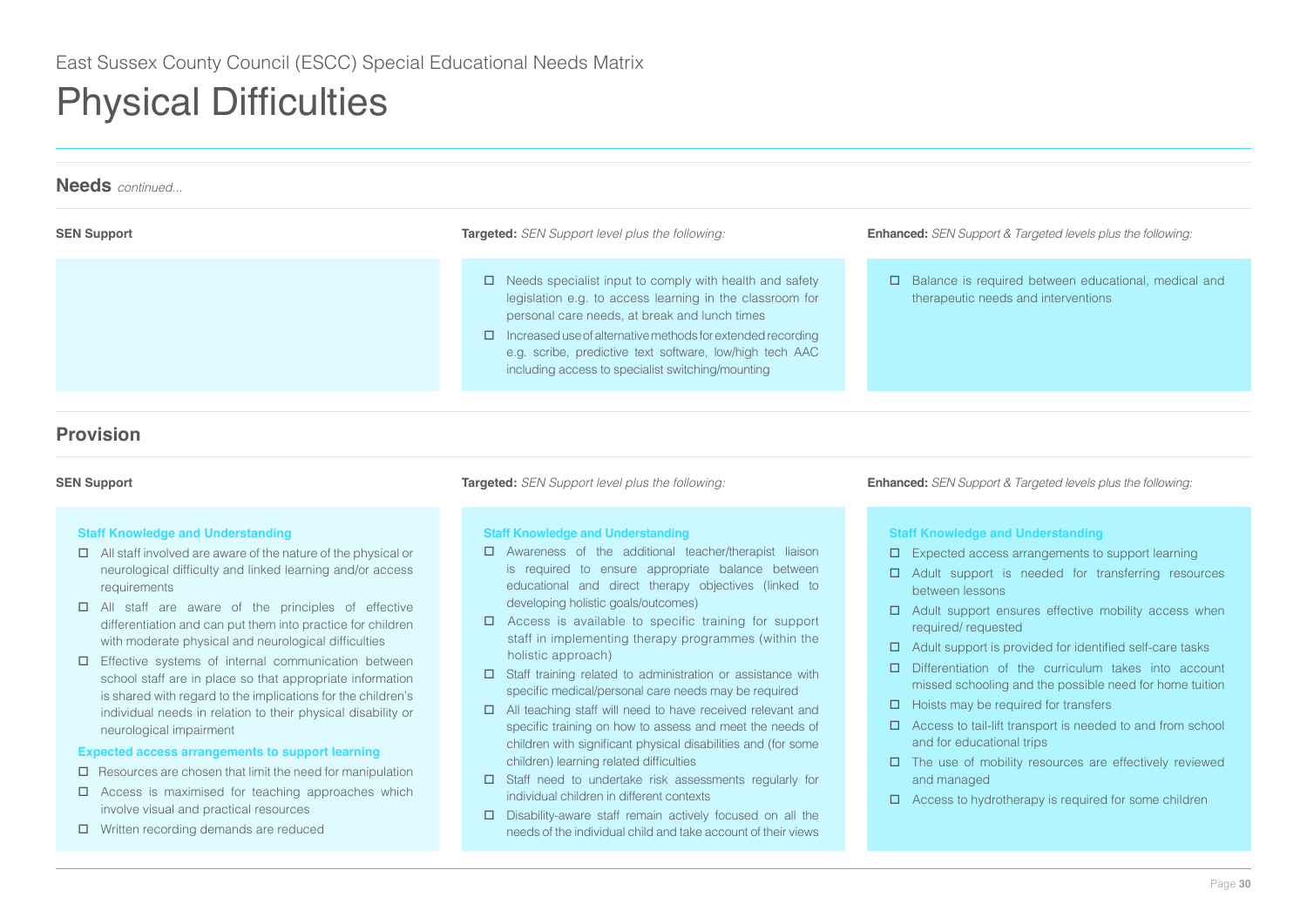# **Provision** *continued...*

- $\Box$  Regular rest breaks reduce mental and physical fatigue
- $\Box$  Appropriate seating and seating placement is considered
- □ Additional support for self-care is provided when required/requested
- □ Access is provided to a variety of strategies and personalised low-tech resources, such as a writing slope or modified scissors
- $\square$  The school environment already has adapted safety/ support resources

### **Expected access arrangements to support learning**

- $\Box$  Access to supportive seating is required
- $\Box$  Access to an additional mobility resource is needed, such as a walking frame or wheelchair
- $\Box$  Aspects of the school environment are adapted for specific needs, such as ramped access or an accessible toilet
- Modified personalised Information Communication Technology resources are made available, linked where appropriate with Assisted Communication or Alternative and Augmentative Communication (AAC) resources and equipment
- $\Box$  A scribe is used when required
- $\square$  Specialist transport arrangements and advance planning are provided to ensure maximum access and involvement on school trips
- $\Box$  Additional support is available for physically active lessons such as PE or modified PE
- $\Box$  Appropriate staffing is needed to monitor and support for specific activities, such as swimming
- $\square$  Expected interventions to support emotional well-being for learning
- $\square$  Stress levels due to any sensory needs are monitored and appropriate strategies to reduce these are implemented consistently
- $\Box$  Regular opportunities are provided for the child concerned to express their concerns and identify preferences
- $\square$  Up-to-date access to specialised and personalised resources and equipment (recommended by physiotherapist/occupational therapist/speech and language therapist/paediatrician or specialist nurse) is regularly maintained

- Expected interventions to support emotional well-being for learning
- $\Box$  A high level of adult support is provided to:
	- maintain child safety;
	- provide emotional support and help clarify signs of stress or concern;
	- meet personal care needs;
	- Provide rapid response to any emerging medical need
- $\Box$  High levels of pastoral / social care
- $\Box$  High levels of parent / carer liaison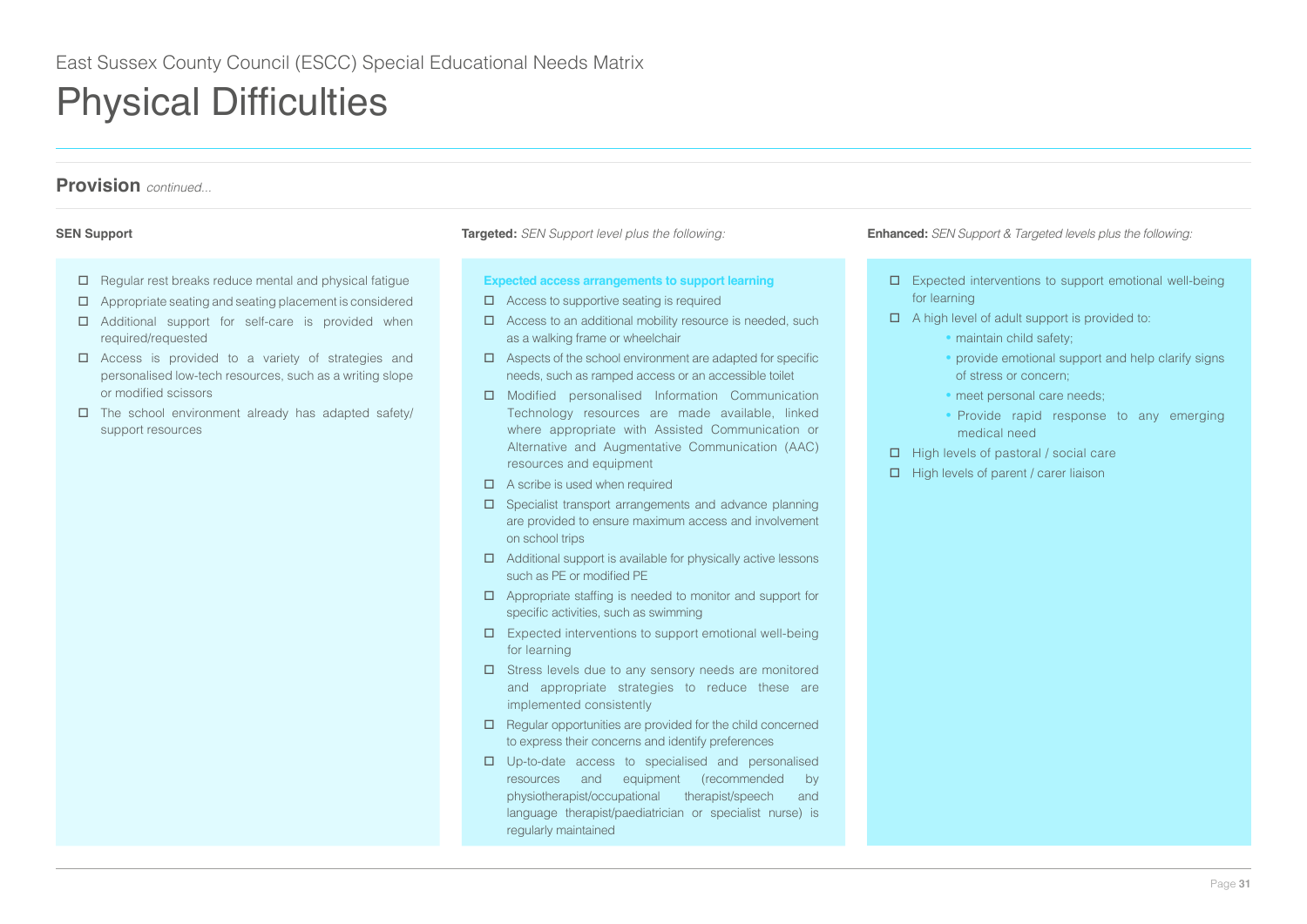# **Provision** *continued...*

- □ Additional support of pastoral / social care
- $\Box$  Additional level of parent / carer liaison

**Progress of children and young people should be reviewed using a process of Assess, Plan, Do, Review.**

**As part of the review SEN(D)Cos should ask the following questions. Review should take place as appropriate according to intervention but at least three times a year:** 

- Have short term outcomes been met?
- Is there progress towards long term outcomes?
- What impact have different types of provision made?
- Which provisions have been successful but need to continue?
- Which provisions have been successful and no longer need to continue?
- Which provisions have not been successful and need to change?
- Where do the needs of the child sit within the thresholds?
- Is there a change in level of need?

**Whilst making optimal progress in their own right children and young people with cognitive and learning difficulties, may make progress at a slower pace than the majority of their age group. This will not necessarily mean that the varying levels of provision in schools are not meeting their needs appropriately; it may reflect best possible progress**

# **Strategies**

- Give opportunities to record information in a variety of ways
- Use low tech specialist equipment e.g. word processor with accessibility options , adapted pens and rulers, writing slopes, foot box
- Access to adapted ICT hardware e.g. large key boards
- Access to recording software e.g. voice activated software, Read, Write
- Ensure layout of classroom allows easy access to seat and resources
- Ensure layout allows social interaction
- Children and young people with physical disabilities may have additional needs e.g. language needs – please see strategies appropriate to support these needs

### **Resources**

- Adapted hardware and accessibility options e.g. large keyboard
- Recording software e.g. Dragon Dictate
- Specialist seating and foot box to support posture
- Adapted equipment e.g. writing materials, scissors, kitchen equipment, art materials, PE equipment
- Mobility aids see specialist advice for individual children
- Personal care aids see specialist advice for individual children
- ICT accessibility options e.g. voice activated software
- Resources organised and accessible to all children
- Specialist equipment e.g. non-slip mat (Dycem), adapted equipment e.g. pens, foot stool, writing slope
- Specific intervention programme resources e.g. Jump Ahead
- Manual handling training delivered in school to adhere to health and safety training
- Training in personal care and the impact of health needs where appropriate
- Multi agency collaboration regarding education, health and care needs
- Specialist ICT hardware and software
- Adapted site may be necessary to enable access to the building and/ or the curriculum
- Hygiene/ medical room may be necessary
- Training in personal care and the impact of health needs where appropriate
- Multi agency collaboration re education, health and care needs
- Specialist ICT hardware and software
- Specialist complex, modular seating and equipment e.g. x-panda, triton chair
- Specialist ICT hardware and software e.g. eye gaze technology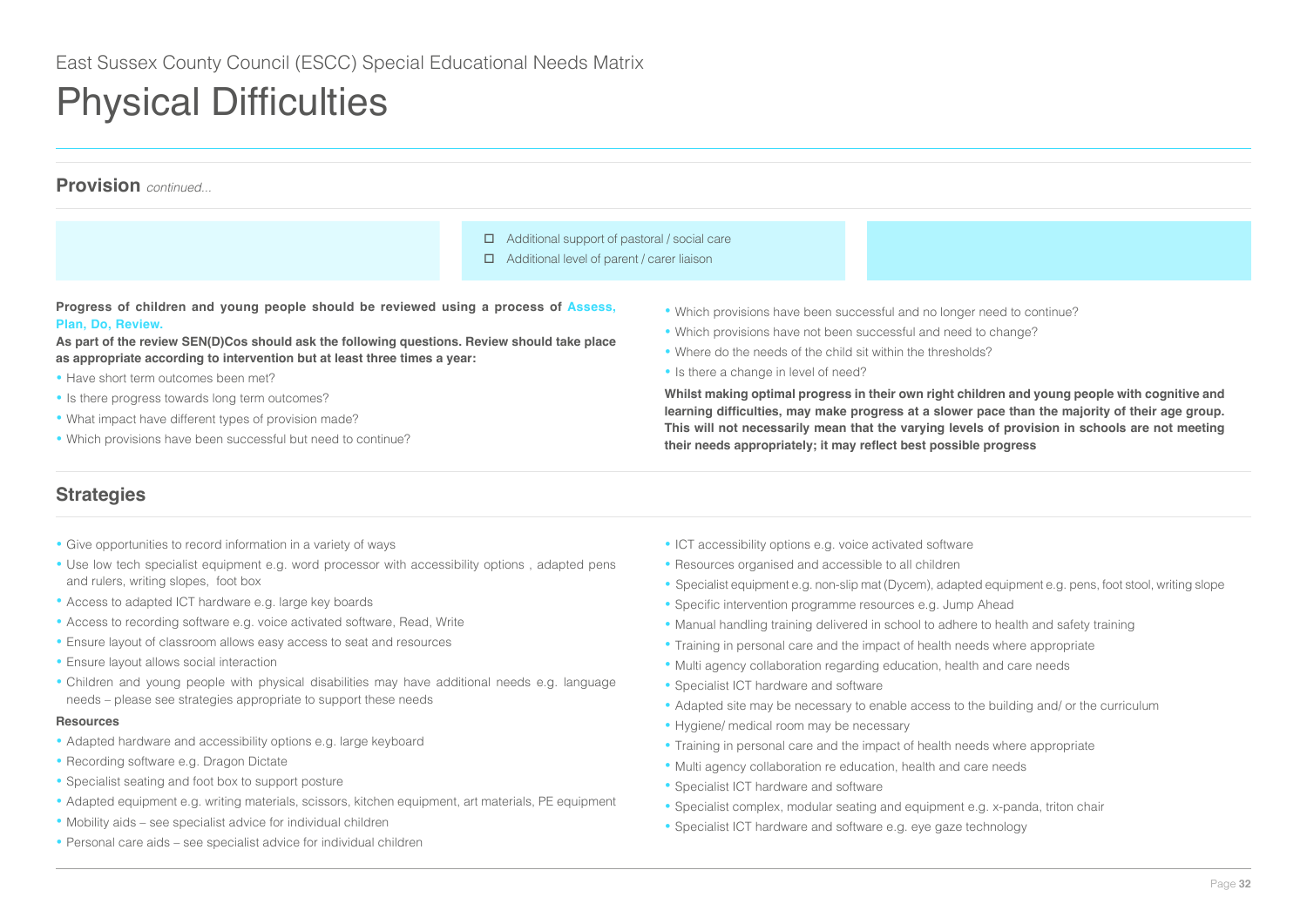<span id="page-32-0"></span>Children and young people may experience a wide range of social, emotional and mental health difficulties which manifest themselves in many ways. These may include becoming withdrawn or isolated as well as displaying challenging, disruptive and disturbing behaviours. These behaviours may reflect underlying mental health issues such as anxiety or depression, self-harming, substance misuse, eating disorders or physical symptoms that are medically unexplained. Other children and young people may have disorders such as attention deficit disorder, attention deficit hyperactive disorder or attachment disorder. **SEND Code of Practice, 2015, 6.32**

Only medical professionals should make a formal diagnosis of a mental health condition. Schools, however, are well-placed to observe children day-to-day and identify those whose behaviour suggests that they may be suffering from a mental health problem or be at risk of developing one. This may include withdrawn children whose needs may otherwise go unrecognised

Children and young people with social, emotional and mental health difficulties may struggle to cope with school routines and making and sustaining relationships. They will be considered to have special educational needs if they require educational arrangements or interventions that are different from those generally offered in a mainstream school. However, although there are challenges, children and young people with social, emotional and mental health difficulties should be supported to fully participate in school and academic expectations for this group should remain high. Any intervention must be carefully planned with an expectation of re-integration to a full time curriculum and to social interaction. Where a clear plan is not in place there is a danger of increased disengagement from teaching and learning and from inclusion in all aspects of school life

Persistent disruptive or withdrawn behaviours do not necessarily mean that a child or young person has SEN. Where there are concerns, there should be an assessment to determine whether there are any causal factors such as undiagnosed learning difficulties, difficulties with communication or mental health issues. If a child has poor attendance or is not attending at all, the school should make appropriate referrals to Local Authority or external services and work with the children, families and team around the child to bring about reintegration or placement change. The school maintains responsibility for the child, and should co-ordinate support for the child, even where other agencies, including Teaching and Learning Provision (TLP) are involved

Professionals should also be alert to other events that can lead to learning difficulties or wider mental health difficulties, such as bullying or bereavement. Such events will not always lead to children and young people having SEN but it can impact on well-being and sometimes this is severe. Schools should ensure they make appropriate provision for the child's short-term needs in order to prevent problems escalating. Where there are long-lasting difficulties schools should consider whether the child might have SEN The emphasis of this guidance is on whether the child meets expectations of progress in school. Experience shows that:

- Schools and teachers differ in their expectations and thresholds of tolerance
- The way in which schools, classrooms, the curriculum and individual children are managed makes a substantial difference to the behaviour of children and can make a substantial difference to the emotional development of vulnerable children
- If the ethos of the school is welcoming to all children, staff are flexible in approach and able to work together to solve the complex issues that sometimes arise; children with quite challenging social, emotional and mental health difficulties are able to be successfully managed and included
- Schools should regularly audit the quality of provision in school and seek external validation of their selfassessment processes
- Measuring the progress of children with social, emotional and mental health difficulties is key to establishing effective interventions
- Schools that monitor trends in incidents, exclusions and vulnerable child groups will be more successful in targeting support to improve emotional well-being
- Most serious incidents start with a relatively minor incident that escalates into a serious episode of non-compliance or violence; schools need to develop expertise in defusing non-compliance and deescalating confrontations

These criteria therefore put considerable emphasis on the level and quality of provision for the child in school. It will be expected that:

- The school will have in place effective policies and practice covering teaching and learning, behaviour, pastoral care, child protection, discipline and special educational needs
- The implementation of these policies should ensure that all staff working with children, especially those who present with emotional, social and mental health difficulties have a consistent and positive approach
- The progress of children in response to an intervention programme will be measured and tracked to inform decisions re-adjustments to the intervention programme
- Exclusion is never an appropriate intervention in terms of the SEN Code of Practice
- Interventions will be specific, include clear baselines and progress measures and should be those which have research evidence of success in bringing about changes in well-being and behavior
- Involvement of parents/carers and children will be sought to support the child in a proactive approach
- Support for wider family should be coordinated by the school where a child's behaviour, mental health, wellbeing or attendance is a result of wider home or social factors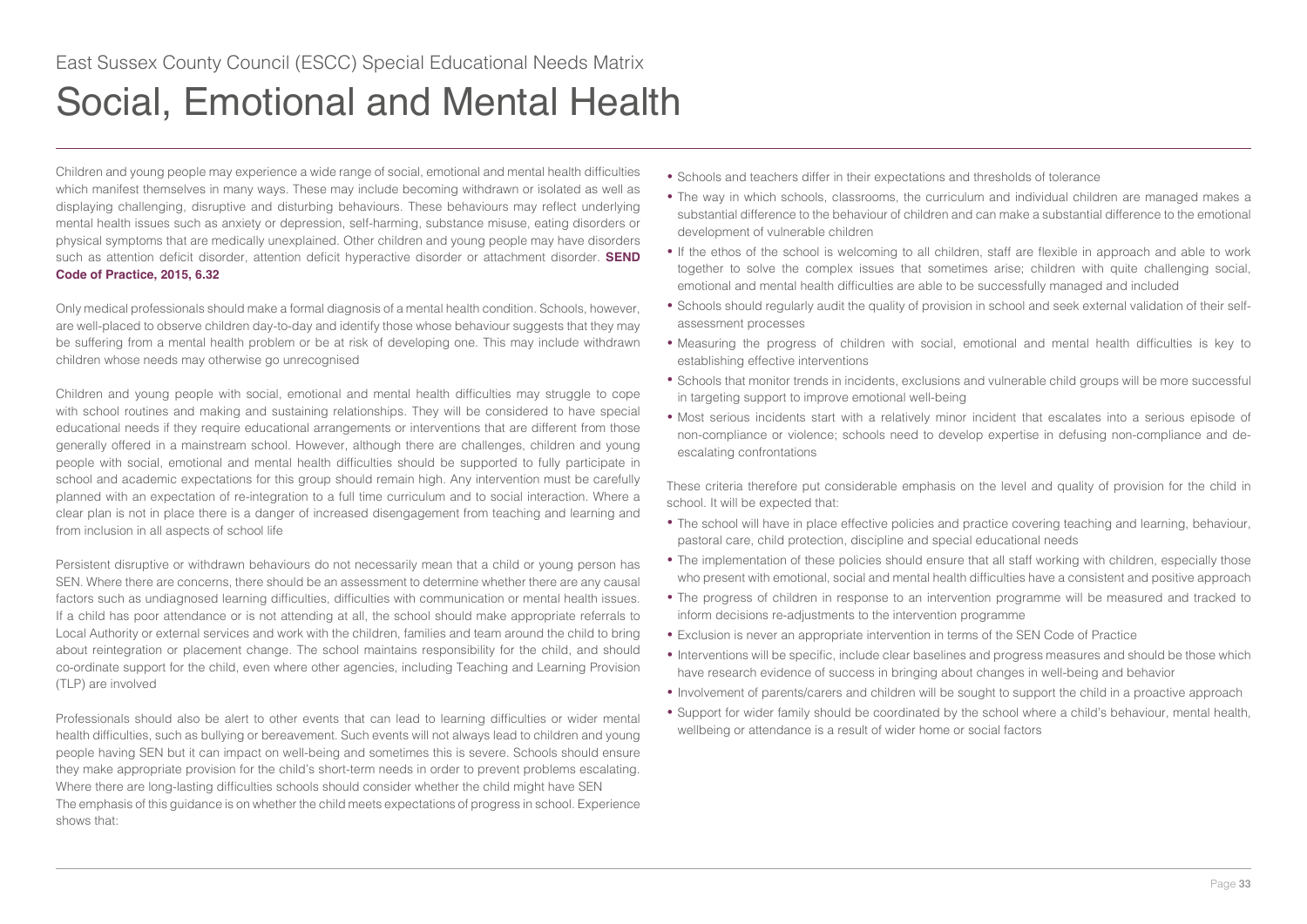# **Needs**

## **Self-care:**

- Lacks awareness of or interest in own physical presentation
- $\square$  Demonstrates impulsive behaviour which carries risk
- $\Box$  Has slow assimilation and poor application of life skills needed to keep self-safe despite teaching and reinforcement of these in curriculum (for example road crossing)
- $\Box$  Has slow assimilation and poor application of life skills which contribute to development of good functioning in social situations impacting on dignity and self-worth (for example poor understanding of how to eat with cutlery)
- Intermittent or poor attendance affects social and academic functioning

## **Attachment and relationships:**

- $\Box$  Difficulties seeking comfort from familiar adults or seeks to gain and maintain frequent close physical contact with adults
- $\square$  Difficulty in maintaining relationships with members of staff
- $\Box$  Difficulty separating from main carer and requires support and encouragement from a familiar adult to do so
- $\square$  Difficulty in working independently

## **Social behaviours:**

- Difficulties complying with boundaries, routines and adult requests
- $\square$  Difficulties inhibiting own actions/ behaviours
- $\Box$  Difficulties understanding impact of behaviour on others
- $\square$  Difficulties accepting praise
- □ Difficulties relating to unfamiliar people and new social situations

## **Self-Care:**

- $\Box$  A high level of adult support needed for increasing independence and personal care skills
- $\square$  Delayed development of hygiene and self-care i.e. regular soiling, that is not related to sensory or medical condition and is affected by significant contextual events, i.e. abuse or in response to transitions
- $\square$  Difficulties understanding potentially high risk situations
- $\square$  Does not demonstrate fear or pain when appropriate to do so
- $\square$  Inappropriate relationship with food or addictive substances
- Evidence of self-harming behaviours
- $\Box$  Attendance is continual cause for concern and is subject to school attendance monitoring systems

## **Attachment and Relationships:**

- $\Box$  Repeatedly seeks affection, approval and reassurance but insecurity remains to an extent which prohibits successful functioning
- $\square$  Places importance on objects rather than relationships showing traits of obsessiveness

## **Social Behaviours:**

- Difficulties in forming and maintaining positive relationships, which also prevents being able to cooperate/ work in a group with other peers and adults and impedes functioning in learning tasks
- $\square$  Difficulties developing the associated necessary skills and learning behaviours to enable effective initiation, sustaining and completion of tasks

**SEN Support Targeted:** *SEN Support level plus the following:* **Enhanced:** *SEN Support & Targeted levels plus the following:*

## **Self- Care:**

- $\Box$  A very high level of adult support needed for increasing independence and personal care skills
- $\square$  Evidence of self-harming, substance abuse, eating disorders or physical symptoms that are medically unexplained which have required a medical or mental health referral
- $\Box$  Attendance has been the subject of legislative measures

## **Attachment and Relationships:**

- $\Box$  Demonstrates the need for daily and on-going support and encouragement from a familiar adult when separating from main carer which causes distress for a prolonged period
- $\Box$  Over dependent on key adults, with a sense of desperately needing to hold attention and expressing hostility or violence to that adult if thwarted in this
- $\square$  Demonstrates hypervigilance and an absence of trust in adults and/or a lack of trust or compliance with any adult authority
- $\Box$  Projects inappropriate negative emotions onto adults
- $\square$  Behaves in contradictory ways such as approaching adults whilst looking away
- $\Box$  Use of transitional object or 'holding in mind' activities and rituals

## **Social Behaviours:**

- $\Box$  Over reacts dramatically and overwhelmingly to situations which do not appear to warrant it
- □ Seek out 'higher' authorities and has over inflated perception of self and abilities
- $\Box$  Consistently seeks out other vulnerable children, either to look after or to exert power over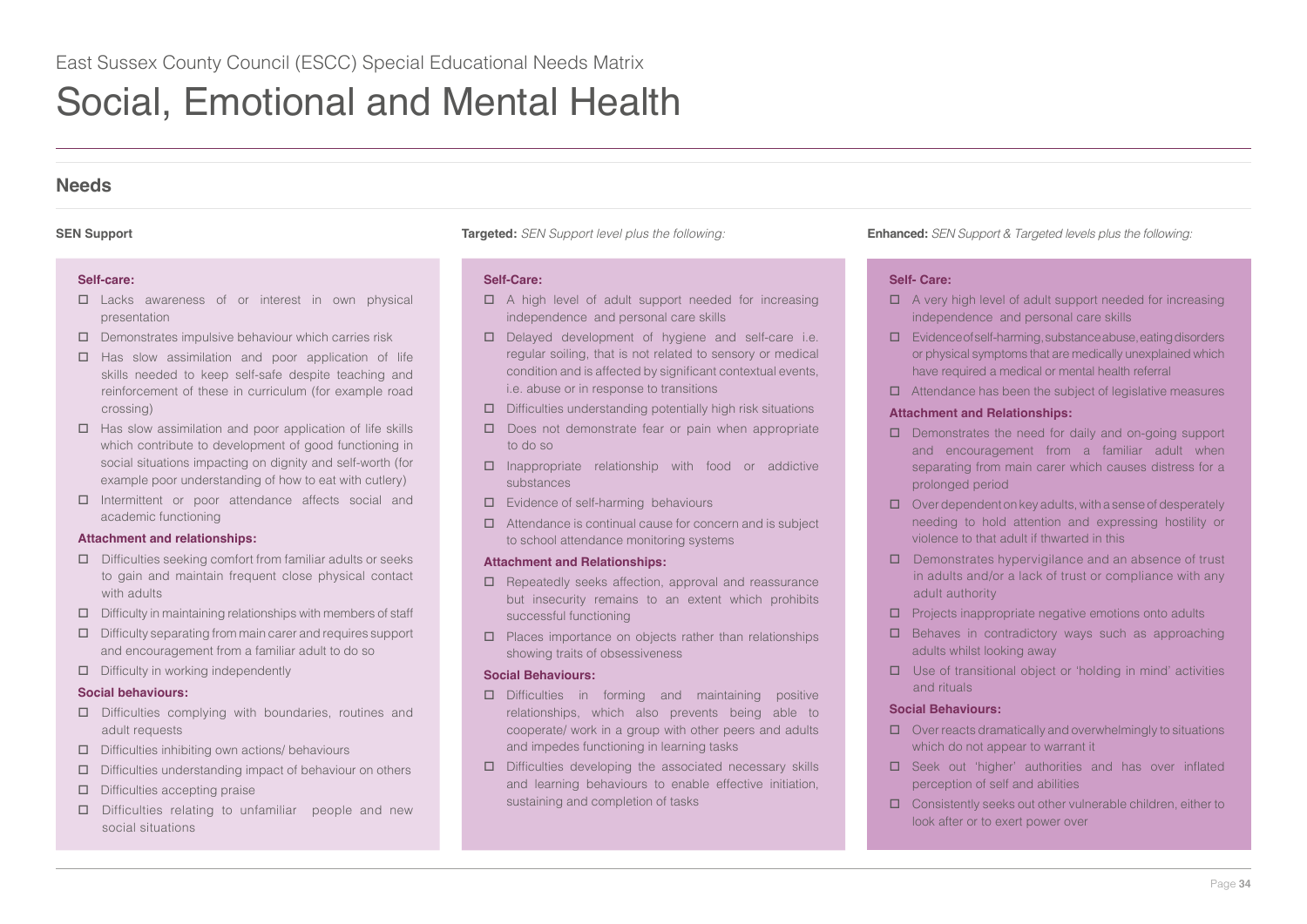# **Needs** *continued...*

- $\square$  Displays some attention seeking behaviour which is inappropriate or challenging
- $\Box$  Victim of bullying or intimidation or bullies or intimidates others
- $\square$  Difficulties distinguishing between fact and fiction
- $\square$  Difficulties interacting positively with peers
- $\Box$  Difficulties adapting to change in systems and routines
- $\Box$  Limited concentration and organisation in relation to age expectations
- $\Box$  Behaviours in class or group settings which can interrupt the progress of the activity or lesson

### **Emotional regulation:**

- $\Box$  Difficulties with self-regulation and in managing feelings
- $\square$  Difficulties expressing own preferences and interests
- Low self-confidence and low self-esteem
- $\Box$  Easily sensitive to disapproval
- When disapproval is shown, attention is withdrawn or when thwarted
- $\Box$  Requires encouragement to stay on task
- $\Box$  Frequently displays behaviour which is sullen, resentful or self-critical

- $\square$  Experiences disrupted learning and limited progress with actions that hinder the progress of others
- $\square$  Damages or destroys own achievements, those of others and the learning environment
- Frequent, aggressive interaction with peers
- □ Can bear grudges or seeks revenge in relation to past confrontations

### **Emotional Regulation:**

- $\Box$  Inability to self-regulate without high levels of support
- $\square$  Displays high levels of anxiety that can result in aggressive behaviours
- $\square$  Displays high levels of anxiety that can result in withdrawal from learning or social situations.
- $\Box$  Extremely sensitive to criticism or implied humiliation

## **SEN Support Targeted:** *SEN Support level plus the following:* **Enhanced:** *SEN Support & Targeted levels plus the following:*

- Displays anxiety through rocking, self-soothing or ritualistic behaviours
- $\Box$  Denies the need for help and support from adults, exerts control through refusal to accept help
- $\square$  Demonstrates over preoccupation with tidying up, organising and always reverts to adult roles despite discouragement and distraction. Expresses overt anxiety when not able to perform these tasks
- $\square$  Obsesses over small insignificant injuries (bruises, tiny cuts), but shrugs off significant injuries or incidents, or shows neurotic behaviours

### **Emotional Regulation:**

- Lacks ability to value own achievements and those of others, and is reluctant or even responds with hostility, fear or violence when encouraged to try new things
- $\square$  Demonstrates avoidance to tasks, peers or adults through extreme behaviours such as hiding or running
- $\Box$  Requires continued and profound adult assistance to contain, process and express own emotional states due to inability to regulate feelings independently
- $\square$  Resorts to fight, flight or freeze states to manage difficult emotional states, showing hypervigilance frequently or reacting to unseen triggers
- $\square$  Displays detachment, is shut down and disconnected from self or others, with dazed expression
- □ 'Splits off' at times of trauma or stress, or in response to triggers not evident to others
- $\square$  Displays issues around food and eating or hoarding/ obsessing/stealing of objects
- May have Foetal Alcohol Syndrome, Personality Disorder, Anxiety Disorder, Obsessive Compulsive Disorder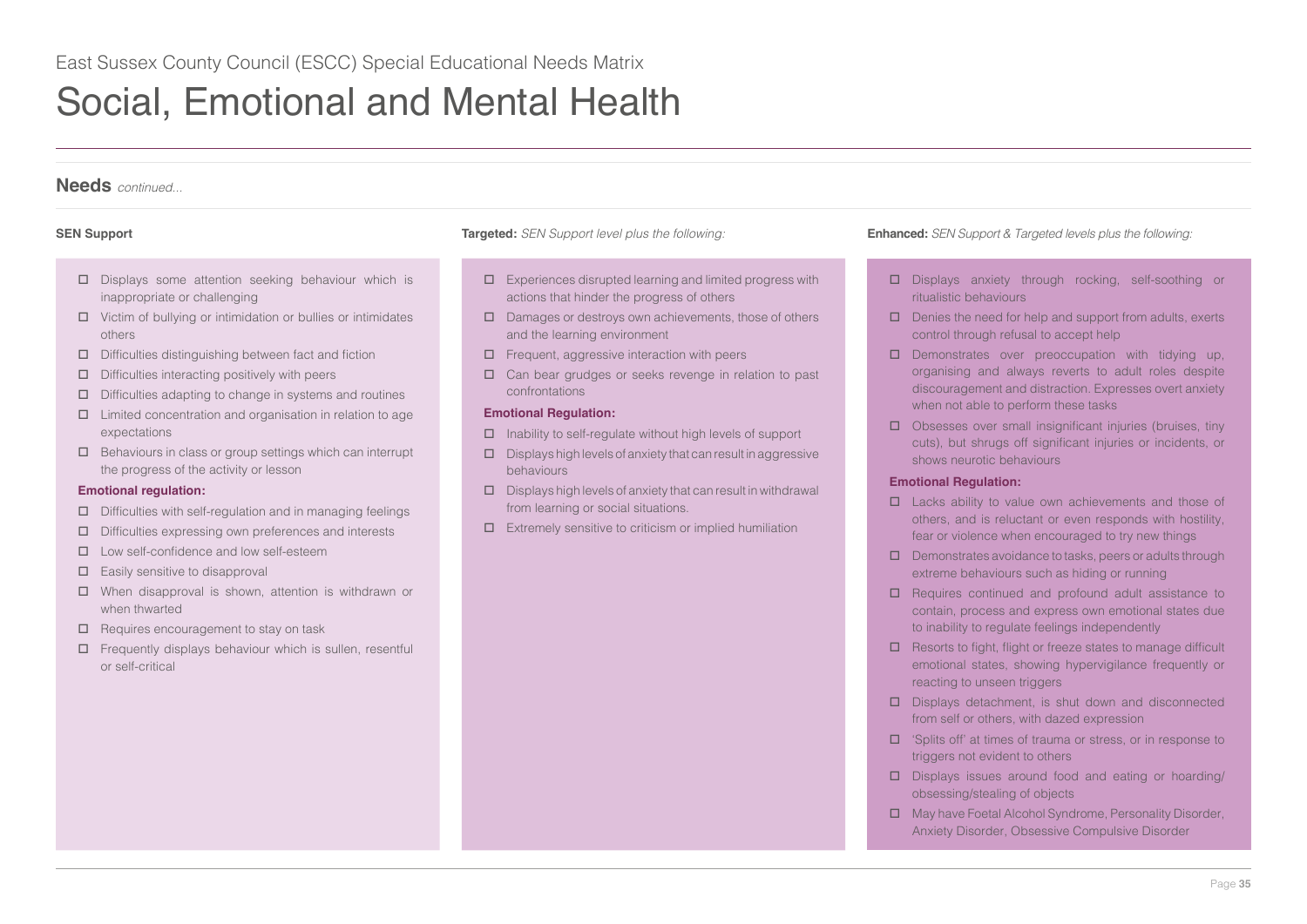# **Provision**

- Careful planning and discussion with parents/carers and children about transition to secure continuity of experience for the child as they move from one setting e.g. classroom, teacher, school, to another
- Assessment e.g. Thrive, Boxall, Strengths and Difficulties questionnaire used to assess needs and inform curriculum
- Planning for social and emotional needs of children dependent on presentation and nature of needs e.g. different types of attachment
- $\Box$  Maximize opportunities through whole class teaching and where appropriate small groups, to develop: a sense of belonging, esteem, communication skills, listening skills, emotional literacy, resilience, social and emotional aspects of learning, self-awareness, self-organisation and independence, opportunities for taking responsibility, opportunities to take on a role outside of current expertise
- $\Box$  Key worker in place who forms a meaningful and genuine relationship with the child
- $\square$  Provision of experiences and tasks that are challenging but achievable
- $\Box$  Opportunities for adults to model and facilitate positive interactions that enable children to develop positive ideas about themselves and others
- $\Box$  Opportunities for adults to role model the valuing of difference and of taking account of diverse needs and diverse expectations
- $\Box$  Planning for inclusion of children in group work e.g. working with a range of peers, making turn taking and sharing explicit, children take on different roles to support inclusion of all

- $\Box$  Individualised personal care plans drawn up with parents, carers and others professionals which mitigate against risk to the child's safeguarding and dignity
- $\square$  Specialist advice and input for school staff on how to enable full access to the curriculum and provide support for children with SEMH difficulties
- $\Box$  Referral to and joint working with other agencies to support families in meeting the developmental needs of the child and responding to emerging situations which place families and children in crisis
- $\Box$  Robust frameworks for child protection which recognise and identify risk factors, have clearly outlined pathways and accountable people to lead this
- Greater personalisation of outcomes, including social and emotional outcomes, to provide the child with the experience of success
- $\square$  Deployment of key worker with appropriate skills at key times during the school day
- □ Adaptations to less structured times with planned adult supported activities
- $\Box$  Intervention regarding behaviour management leading to specific behaviour plans which are shared with all involved
- Enhanced PSHEE/ SEAL programme and re- enforcement throughout the school day including:
	- Use of thinking tools: Executive functioning skills, Mind-sets e.g. Carol Dweck, solution focussed approaches and coaching
	- Use of behavioural tools e.g. ABC analysis, rewards, recognition, corporation training
	- Social toolset, social skills, goal analysis

- $\square$  Personalised curriculum with flexibility may be needed throughout the day
- $\Box$  High level of differentiation in behaviour management practice
- □ Personalisation of outcomes regarding academic, social and emotional outcomes to provide the child with the experience of success
- $\Box$  Planning for key worker support in all classrooms
- $\Box$  Flexibility of timetabling allows development of key skills and positive social behaviours individually or in small groups
- D Different arrangements e.g. on site longer term time out facility but with the aim of reintegration
- $\Box$  A high level of support at points of transition including daily transitions
- Additional support of pastoral / social care
- □ Additional level of parent / carer liaison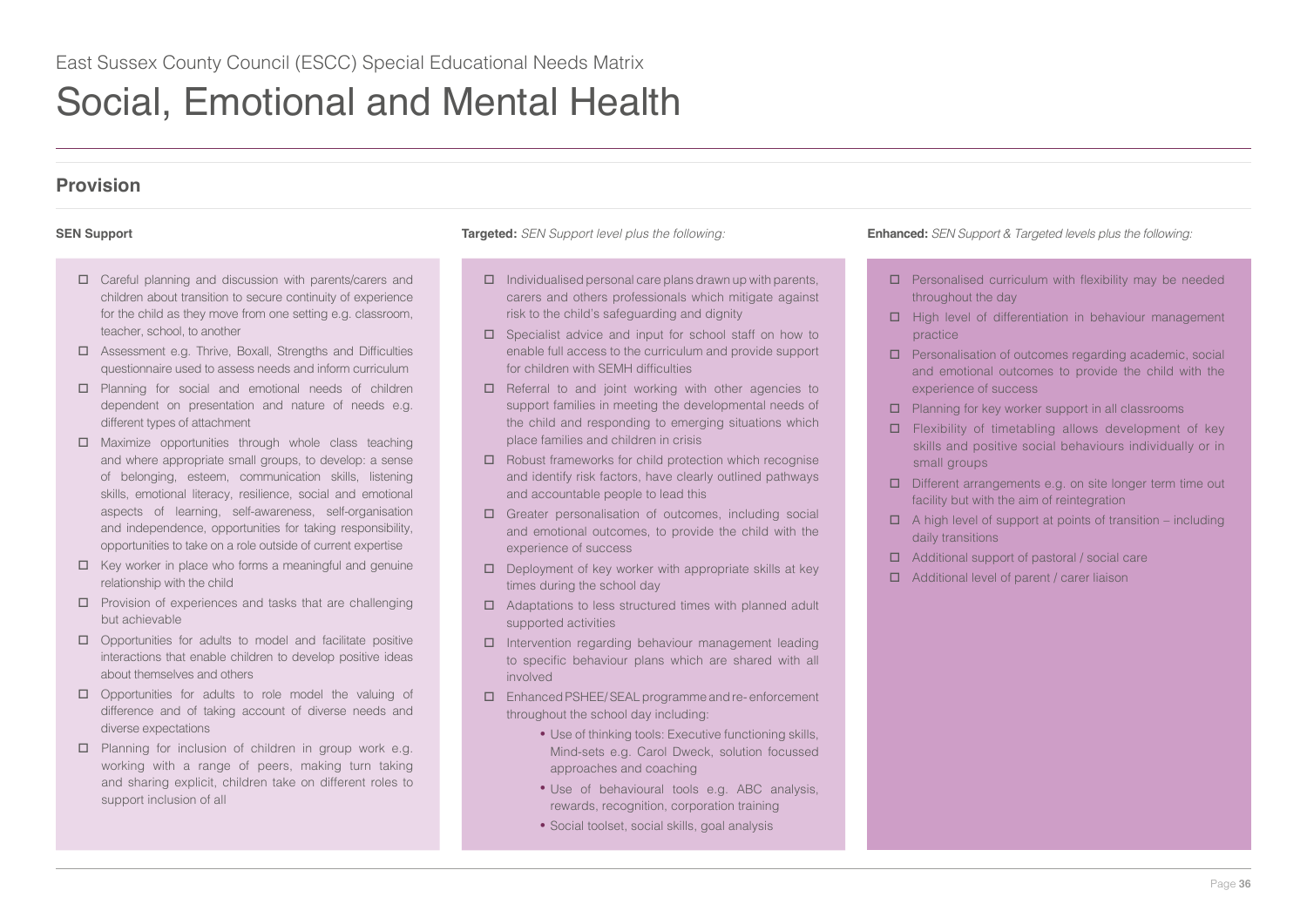# **Provision** *continued...*

- Differentiation of behaviour policy to take account of diverse needs
- Children's involvement in developing Additional Support Plans e.g. agreeing expectations and problem solving strategies such as mediation
- $\Box$  Staff are vigilant to injustice and explicit in how these are addressed and resolved
- $\Box$  Talk to the child about their feelings and those of others so that they are able to label and so express their emotions
- Enhanced PSHEE/ SEAL programme and re-enforcement throughout the school day including:
	- Ongoing support for children in understanding their right to be kept safe by others
	- Opportunities to explore ways of managing emotions so that children don't hurt others
	- Opportunities to explore the development of close relationships, enabling the growth of self-assurance and promoting a sense of belonging which allows children to explore the world from a secure base
- $\Box$  Inclusion in nurture groups or intervention set up with Nurture Principles, run by trained staff, co-ordinated across the school setting and seeking to reintegrate children by reviewing carefully targeted outcomes
- $\Box$  Range of additional opportunities for social and emotional development e.g. social skills, buddy systems, circle time, circle of friends
- Consideration of seating plans according to the child's needs e.g. are they better placed near to the teacher, which peers should they sit with? Seating plans and classroom layout adjusted to meet sensory, attention needs

- Planned calming routines as needed during the school day. These will have been pre taught and involve the child in planning
- Safe spaces identified for when quiet time is needed
- Provision of stability in staffing and peer relationships as far as possible
- Behaviour system in place for less structured times of the day and for extra curricular activities with planned intervention for identified children
- Time out opportunities within and outside the classroom which follow procedures agreed with the child and which focus on task completion
- □ Support to develop PFA outcomes through universal provision and additional intervention (see PFA outcomes) with specialist support where appropriate (https://www. preparingforadulthood.org.uk/SiteAssets/Downloads/ yeded5wb636481748062535810.pdf)
- $\Box$  Personalised planning for transition
- Additional support of pastoral/ social care
- Additional level of parent/ carer liaison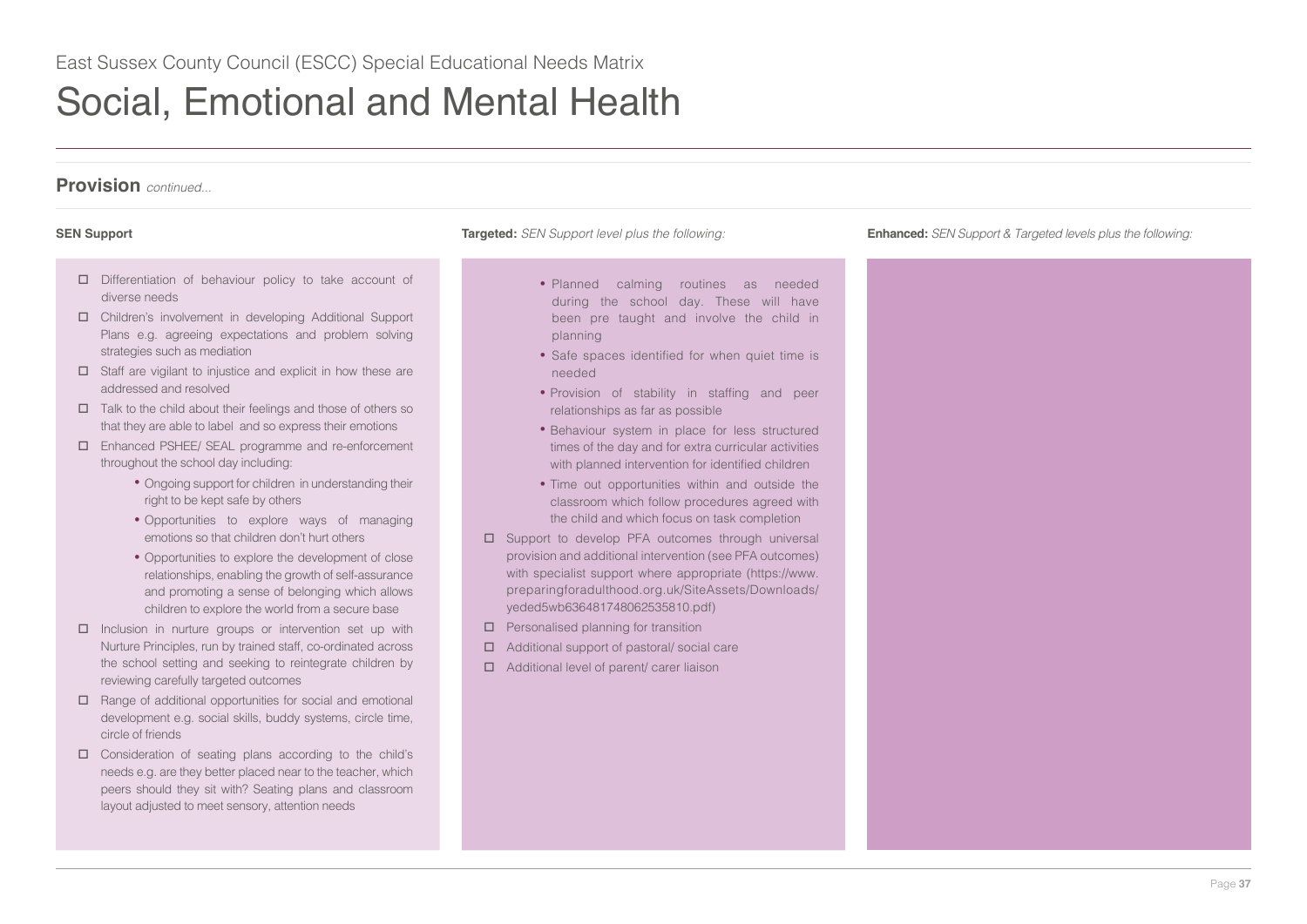# **Provision** *continued...*

- $\Box$  Safe spaces identified for when quiet time is needed
- $\square$  Provision of stability in staffing and peer relationships as far as possible
- $\square$  Positive behaviour system in place for less structured times of the day and for extra curricula activities with planned intervention for identified children
- $\square$  Time out opportunities within and outside the classroom which follow procedures agreed with the child and which focus on task completion
- $\Box$  Transitions identified and prepared for including changes in school day and annual change of staff
- Other external agencies e.g. Early Help, may become involved to support the family
- $\Box$  Therapeutic or counselling support where appropriate e.g. school counselling, CAMHs intervention
- Additional discussions between current and future staff at points of transition
- $\Box$  Meet with parents / carers at least 3 times a vear to discuss progress and plan school and home support for outcomes. These meetings should coincide with PEPs for Looked After Children where possible

**Progress of children and young people should be reviewed using a process of Assess, Plan, Do, Review.**

**As part of the review SEN(D)Cos should ask the following questions. Review should take place as appropriate according to intervention but at least three times a year:** 

- Have short term outcomes been met?
- Is there progress towards long term outcomes?
- What impact have different types of provision made?
- Which provisions have been successful but need to continue?

**SEN Support Targeted:** *SEN Support level plus the following:* **Enhanced:** *SEN Support & Targeted levels plus the following:*

- Which provisions have been successful and no longer need to continue?
- Which provisions have not been successful and need to change?
- Where do the needs of the child sit within the thresholds?
- Is there a change in level of need?

**Whilst making optimal progress in their own right children and young people with cognitive and learning difficulties, may make progress at a slower pace than the majority of their age group. This will not necessarily mean that the varying levels of provision in schools are not meeting their needs appropriately; it may reflect best possible progress**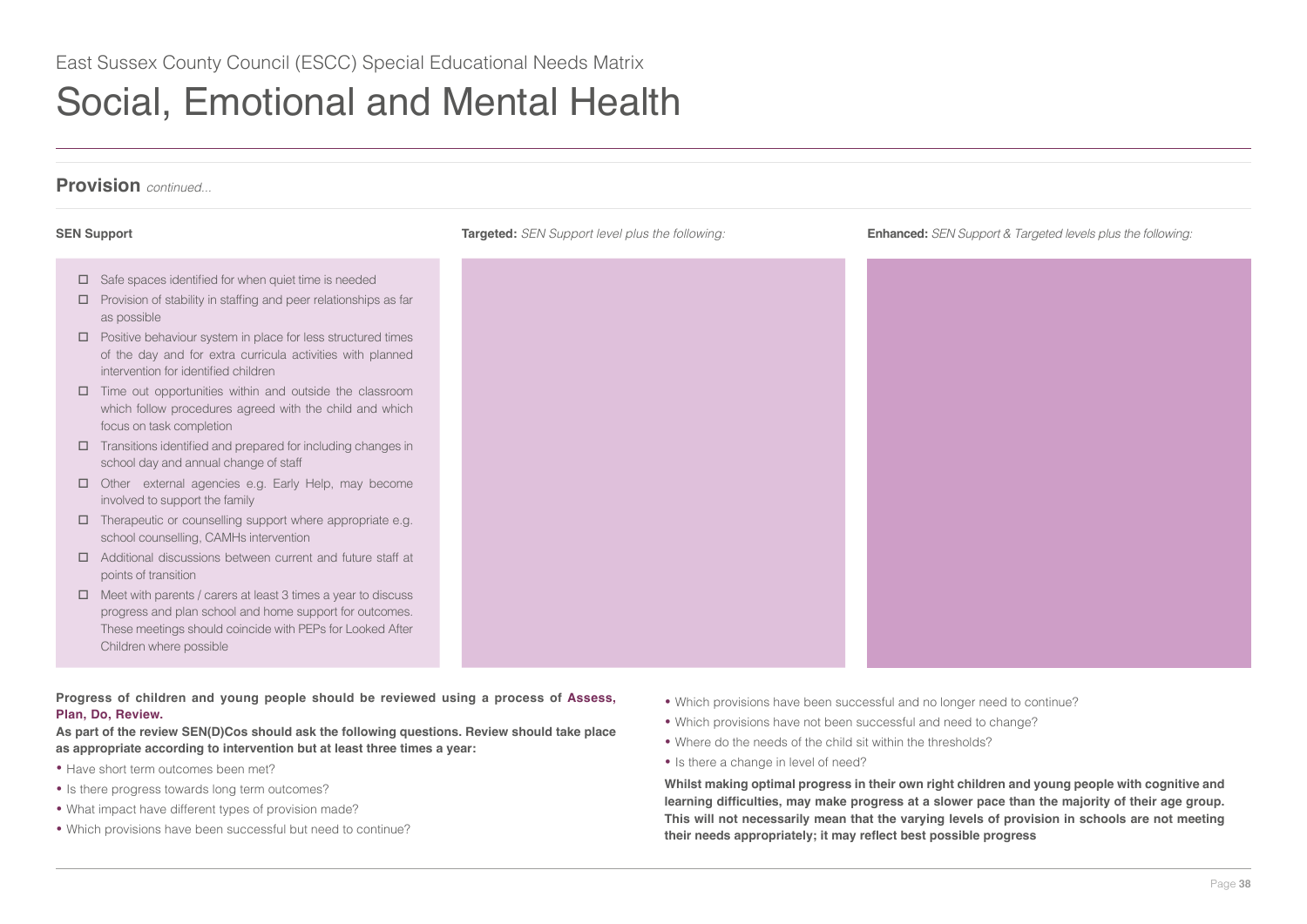# **Strategies**

- Use a 'positive unconditional regard' approach. 'Positive unconditional regard separates what a person has done in the past from the inherent value they possess. This separation allows a safe space for our inevitabl failures, and creates part of the conditions for us to change and work towards succeeding.' (https://www.dumbofeather.com/articles/why-i-teach-with-unconditional-positive-regard/)
- Establish routines with predictable sequences and events with preparation for changes that may occur in routine
- Encourage children to freely express ideas and feelings, such as joy, sadness, frustration and fear, enabling children to develop strategies to cope with new, challenging or stressful situations
- Give careful explanations as to why some children may need extra help or support for some things or feel upset by a particular thing, to help children understand that their needs will be met
- Involve children in identifying issues and finding solutions whilst encouraging them to think about issues from the viewpoint of others
- Establish routines with predictable sequences and events and prepare for changes that may occur in routine
- Use social stories to support understanding of change, new and experiences and areas of challenge
- Use logical consequences as part of a stepped approach to behaviour management
- Use visual prompts to support ideas
- Provide an emotionally secure and safe environment, with good school/classroom organisation which provides predictability for children and consistency of management in all curriculum areas
- Have a flexible approach to a range of different behaviours
- Provide opportunities for recovery and 'fresh start' after every incident.
- Allocate a safe place for children to go to and check in or take time if things get too much
- Think toddler: Wonder aloud, notice and give commentaries as you would with a much younger child.
- Relate to the child at their emotional/ social age rather than the chronological age
- Get to know what makes the child tick and use areas of strength to build confidence and resilience
- Do not take difficult or comfortable feelings personally
- Hold onto successes for children e.g. success books
- Be mindful of curriculum topics that might trigger traumatic events. Prepare children for these sessions so they can prepare
- Use non-confrontational strategies when addressing inappropriate behaviours. Ignoring, ridiculing, shaming, demanding eye contact can lead to an escalation of behaviours.
- Gently challenge perceptions of issues. Perceptions are often a result of hidden fear or panic based on past experiences and as such children will do everything they can to stop themselves feeling vulnerable and that includes accepting responsibility.
- Comment rather than interrogate think on the part of the children
- Provide opportunities for reparation as close to incidents as possible
- Allow extra processing time
- Explicitly empathise as empathy breeds empathy
- Persevere
- Work closely with family members and any other agency staff
- Give specific opportunities for adults and supportive peers to model appropriate behaviour responses and attitude/approach to learning. These should be planned by the teacher and shared with all adults working with the children
- Plan targeted support around the identified needs of individuals to develop skills in the areas of social, emotional and behavioural development, for example Circle of Friends intervention (or other support group), to encourage belonging and social skills development
- Pre teach resilience tools and build use into the everyday curriculum e.g. relaxation skills, breathing exercises, visualisation, massage, music, colouring
- Use covert or normalised strategies which do not single out the child, shared with all staff and carry out consistently
- Give opportunities for 'shame recovery' for vulnerable children, i.e. ability to return to learning, use of delayed sanction/pre- agreed protocol where necessary
- Involve children in activities in which they are listened to e.g. school councils
- Sharing of policies and practice with parents, ensuring an accurate two-way exchange of information through plain English, an interpreter or through translated materials, where necessary
- Consistently used 'scripts' for verbal interaction
- Establishment of routines with predictable sequences and events with preparation for changes that may occur in routine
- Encouragement in choosing a variety of friends
- Encouragement to freely express ideas and feelings, such as joy, sadness, frustration and fear, enabling children to develop strategies to cope with new, challenging or stressful situations
- Involvement of children in identifying issues and finding solutions whilst encouraging them to think about issues from the viewpoint of others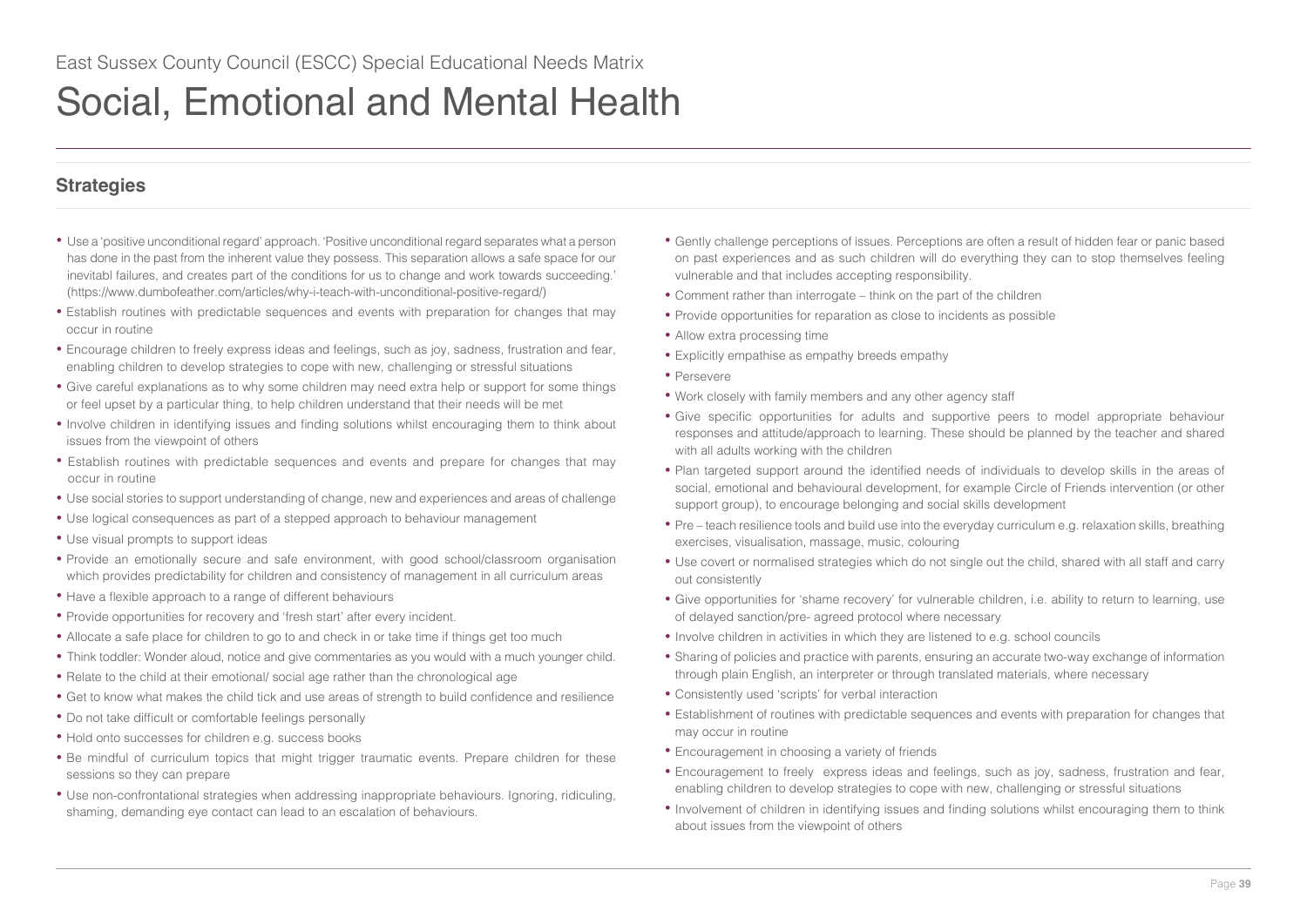# **Strategies** *continued...*

## **Resources**

- Risk assessments which identify proactive as well as reactive measures are reviewed regularly and shared with staff and parents/ carers
- Key adults in place for identified children to aid development of secure attachments
- Close liaison with parents and carers to maintain a joint approach
- Training for staff in understanding how a child may be communicating through their behaviour
- Training in Attachment Awareness
- Training in positive handling positive touch?
- Positive handling policy reviewed regularly and shared with stakeholders
- SEAL/ emotional literacy resources e.g. Margot Sunderland
- Safe and quiet spaces
- Range of sensory tools which aid focus and attention e.g. therapeutic
- Key worker liaison with the family
- Identified staffing to support access to the curriculum or personal development
- Support from other professionals to manage attendance and behaviour
- Multi agency liaison where appropriate
- Positive handling plan considered and discussed with family
- Targeted staff trained to deliver a range of SEAL interventions
- High level of Key worker liaison with the family and other professionals to support a range of areas such as attendance, behaviour, well-being, child protection and mental health e.g. counselling, CAMHs, Early Help and social care
- Identified staffing to support access to the curriculum or personal development
- Safe space or children to go with pre- agreed protocol and recovery strategies
- Use of Boxall or Thrive assessment to inform curriculum re SEMH needs
- Joint working with parents/ carers to consistently apply predetermined strategies for task completion after school hours or to ensure a 'fresh start' approach when school day ends
- Specific staff trained to deliver more advanced interventions and to train or advise others where appropriate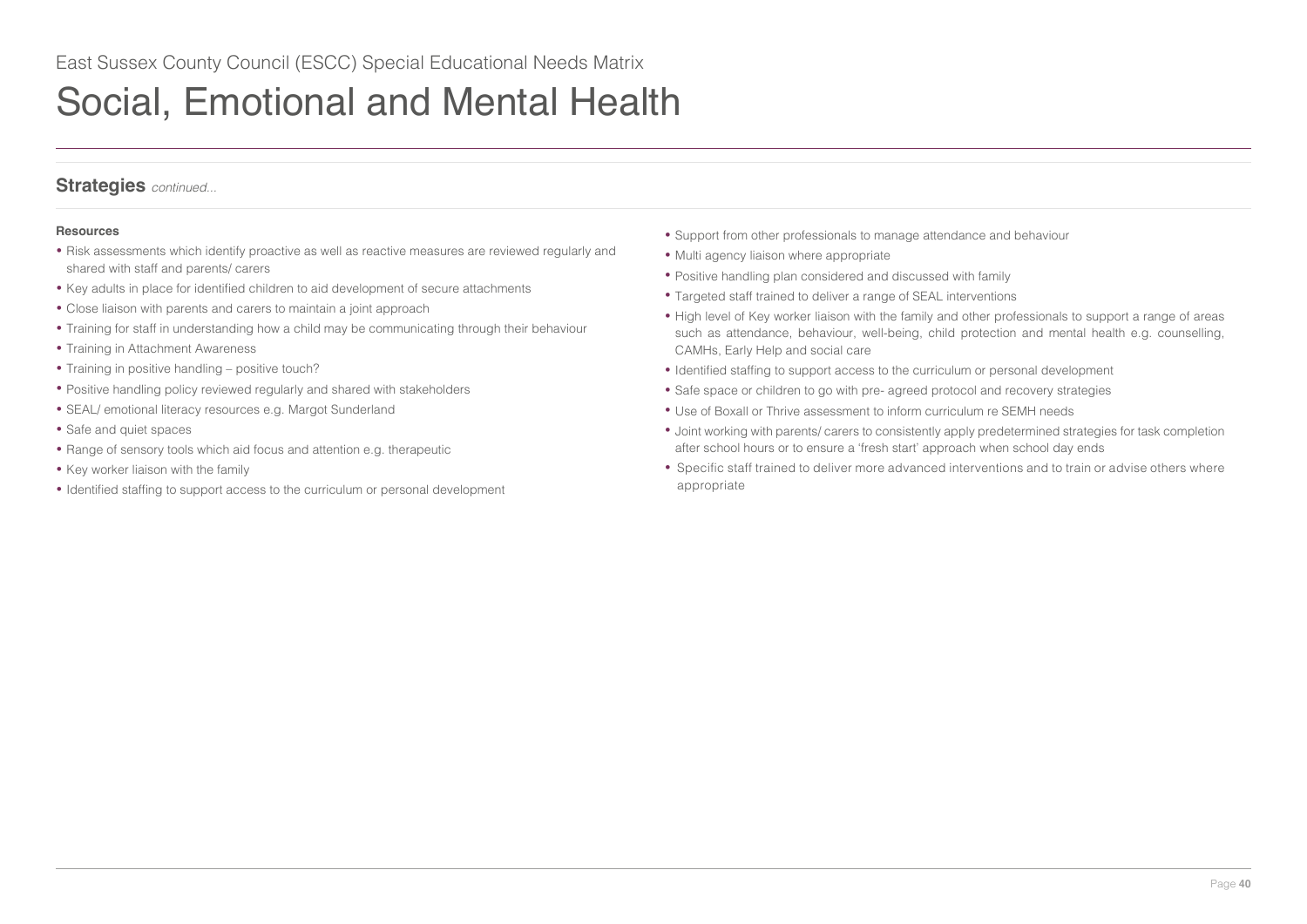<span id="page-40-0"></span>Language impairment/speech disorder maybe in addition to other areas of SEND Some children and young children will have longer term difficulties with articulation and/or language development. These may be exhibited through:

- Difficulties with receptive language; listening and attention skills
- Difficulties in articulation and phonology
- Difficulties in understanding the meaning of language
- Difficulties with expressive language, putting words into meaningful sentences and/or forming structured sentences appropriate to a child's age and development
- Difficulty with vocabulary acquisition
- Difficulties with social use of language and social communication

## **Needs**

- Child has low/moderate delay in expressive and/or receptive language and/ or child has a mild to moderate speech sound disorder
- $\Box$  Mostly confident with occasional difficulty integrating or in fulfilling social activity,
- $\Box$  Mild, occasional upset, frustration or anger relating to speech and language needs,
- $\square$  Can show reluctance to comment, ask questions in group situations,
- $\square$  Capable of clear speech when prompted but clarity deteriorates in spontaneous speech,
- $\Box$  Intelligible to familiar listeners in context, variable intelligibility to non-familiar listeners,
- $\square$  Some reliance on visual prompts or following peers rather than verbal instructions,
- $\Box$  Only processes part of several past instructions, e.g. the last sentence.
- $\Box$  May require regular input from speech and language therapist with advice for specific programs to be carried out by the setting/school/provider.
- $\square$  Some difficulties with understanding basic concepts.
- $\square$  Uses spontaneous commentary in play

- □ Moderate to severe language and /or speech sound disorder/ limited language.
- □ Uses mix of speech and augmented communication systems; Makaton symbol use, PECS
- $\square$  Some ability to follow simple, verbal instructions in a clear context,
- $\square$  Difficulties with self confidence in communicating with others,
- In need of social skill support/development as part of small group or when following SALT programmes.
- $\Box$  Uses Makaton or symbol use to enhance communication; both receptive and expressive.
- $\Box$  Intelligible to familiar listeners in context, variable intelligibility to non-familiar listeners
- $\square$  Does not use language as primary means of establishing social contact, sharing feelings, experiences and thoughts
- $\Box$  Only able to use talk relating to the here and now
- Difficulty maintaining a conversation e.g. staying on topic, awareness of listener need
- $\Box$  Uses single words and short, simple phrases only to communicate

- Severely limited language skills, uses alternative communication systems to make needs/choices known
- $\Box$  Moderate to severe difficulties in accessing curriculum areas without a significant level of support.
- Complex, long-term speech & language difficulties barriers to learning and social relationships,
- Severe language impairment in one predominant area involving language use, comprehension, expression or phonology,
- $\square$  Considerable visual support is required to follow simple instructions
- Good use of consonants and vowels at a single word level but poor transfer of sounds into sentences,
- Difficulty in expressing ideas through language e.g. word finding, sequencing,
- Difficulties with self confidence in communicating with others,
- $\square$  Social isolation, frustration and peer isolation is evident
- Difficulty understanding social situations and may respond inappropriately, emotional immaturity as a consequence.
- □ Uses signing and or other AAC as main form of communication.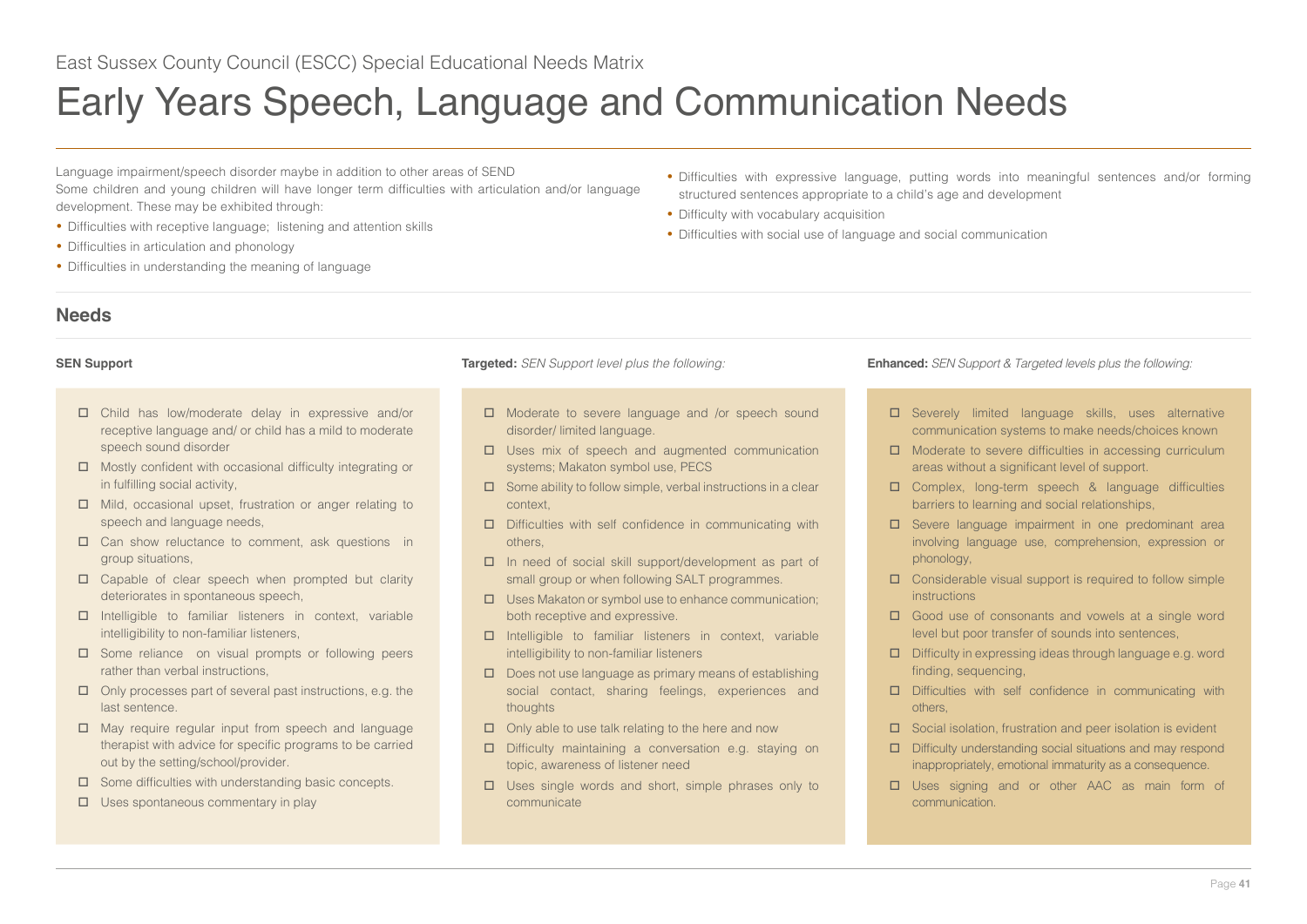

**Progress of children and young people should be reviewed using a process of Assess, Plan, Do, Review.**

**As part of the review SEN(D)Cos should ask the following questions. Review should take place as appropriate according to intervention but at least three times a year:** 

- Have short term outcomes been met?
- Is there progress towards long term outcomes?
- What impact have different types of provision made?
- Which provisions have been successful but need to continue?
- Which provisions have been successful and no longer need to continue?
- Which provisions have not been successful and need to change?
- Where do the needs of the child sit within the thresholds?
- Is there a change in level of need?

**Whilst making optimal progress in their own right children and young people with cognitive and learning difficulties, may make progress at a slower pace than the majority of their age group. This will not necessarily mean that the varying levels of provision in schools are not meeting their needs appropriately; it may reflect best possible progress**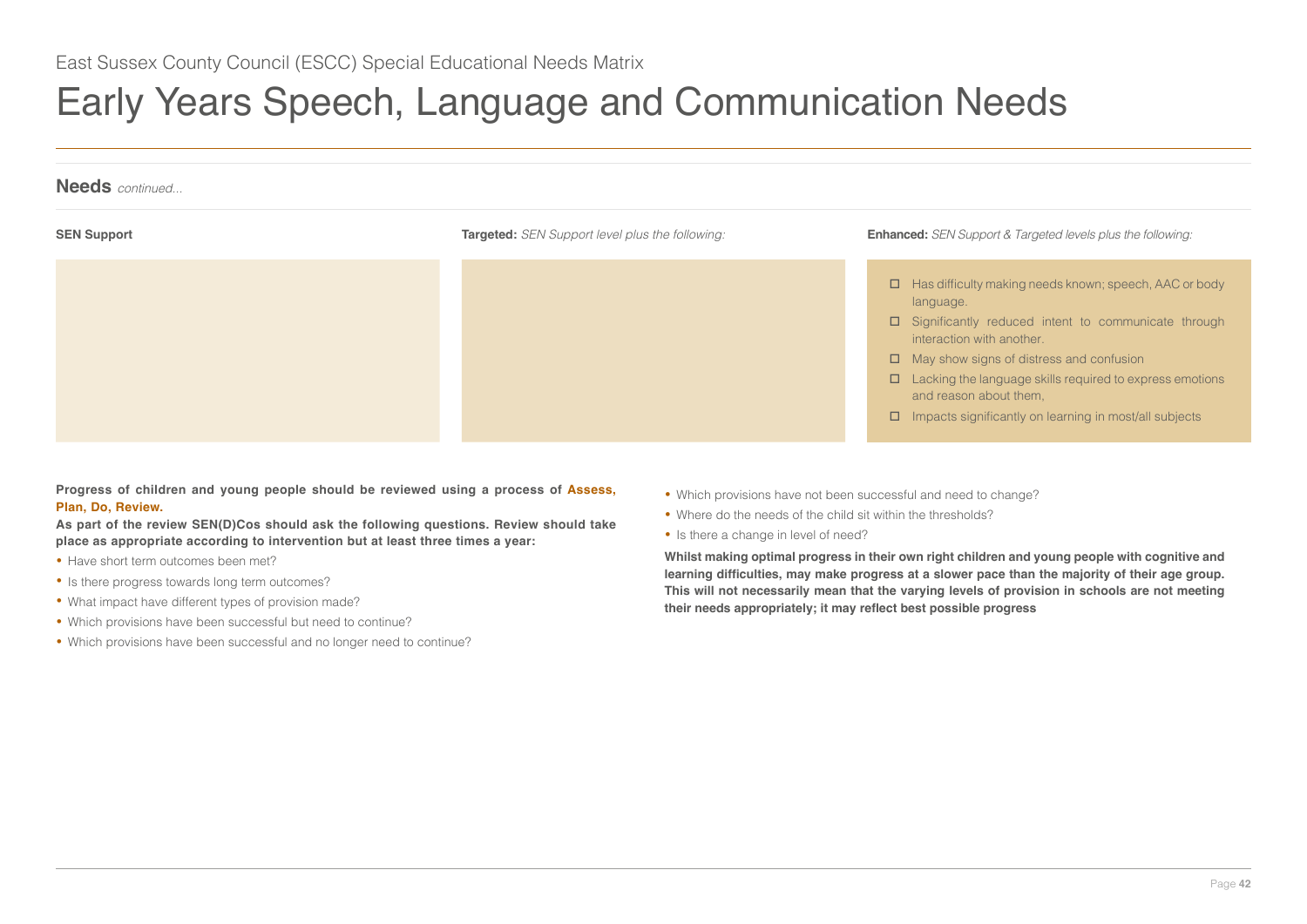# **Provision**

- $\Box$  Awareness that the child may have a range of strengths and difficulties in different areas of development and may have some mild comprehension difficulties
- $\Box$  When giving an instruction, staff ensure that they use the child's name first to gain attention
- $\Box$  Activities that involve interaction and co-operation with other children in line with their usual good practice
- $\Box$  Use of visual aids (such as a visual timetable) where possible to support the understanding of all children in the classroom
- $\Box$  A language-rich environment in which the children have opportunities to learn from:
	- Adults using lots of language with them by asking questions, labelling objects and commenting on what they are doing
	- Language modelled by adults and other children
	- Reinforcement of instructions through individual repetition, visual prompts and questions
- □ Staff monitor informal social situations from a distance, allowing children to make clumsy social approaches and only intervening where necessary

- $\Box$  Staff learn to interpret minimal or unclear communication signals from the child
- $\Box$  Understanding that challenging behaviour as a form of communication, and seek the cause of the problem in order to address it
- $\square$  Staff are aware of strategies for managing such behaviour, including distraction techniques and providing alternatives to socially inappropriate strategies/ communication such as pinching others
- $\Pi$  A visual environment that would cue the child into the meaning of words. Visual input could include modelling of what is required, gestures and pictures and symbols to reinforce verbal information
- □ Support to use Alternative and Augmentative Communication such as Makaton signing and/or PECS (Picture Exchange Communication System) to make choices and requests
- □ Frequent checking on the child's understanding and provision of opportunities for the child to demonstrate their understanding nonverbally
- $\Box$  A visual timetable which sets out the schedule for the current session. The child is alerted to changes on the way by these being pointed out on the visual timetable
- $\Box$  A First, Then schedule which visually sets out a 'contract' in which the adult-chosen activity will be rewarded by a child-chosen activity
- $\Box$  Involved adults provide models of language for the child by frequently just commenting on what the child is doing, at their level of understanding

- □ Support to use Alternative and Augmentative Communication systems such as picture exchange (e.g. PECS), signing (e.g. Makaton) and/or computer software (e.g. Clicker 7)
- $\square$  Use of advice and/or training from professionals with knowledge of understanding and meeting the needs of children with autism/ social communication difficulties
- $\Box$  'Intensive Interaction' used, where staff join and imitate the child's play to help them recognise social interaction as something enjoyable as a first step in developing their play
- $\square$  Social activities may need to take place for the child in short bursts initially
- $\Box$  Highly structured routines with individual support and/or prompts. The child may need to be warned of change in advance, and be alerted to this on their visual timetable
- $\Box$  Advice and input from a Speech and Language Therapist, as deemed appropriate.
- $\Box$  A social language programme that supports and extends the child's comprehension and use of social language should be in place.
- $\Box$  Paired and small group sessions with a member of the setting staff to work on social skills and communication targets should be incorporated
- $\Box$  A key member of staff with appropriate knowledge and supervision available to support the learner when needed
- $\Box$  A plan for how adults will manage issues of extreme concern (this might be called a 'Care Plan'), for example self-harming, smearing of faeces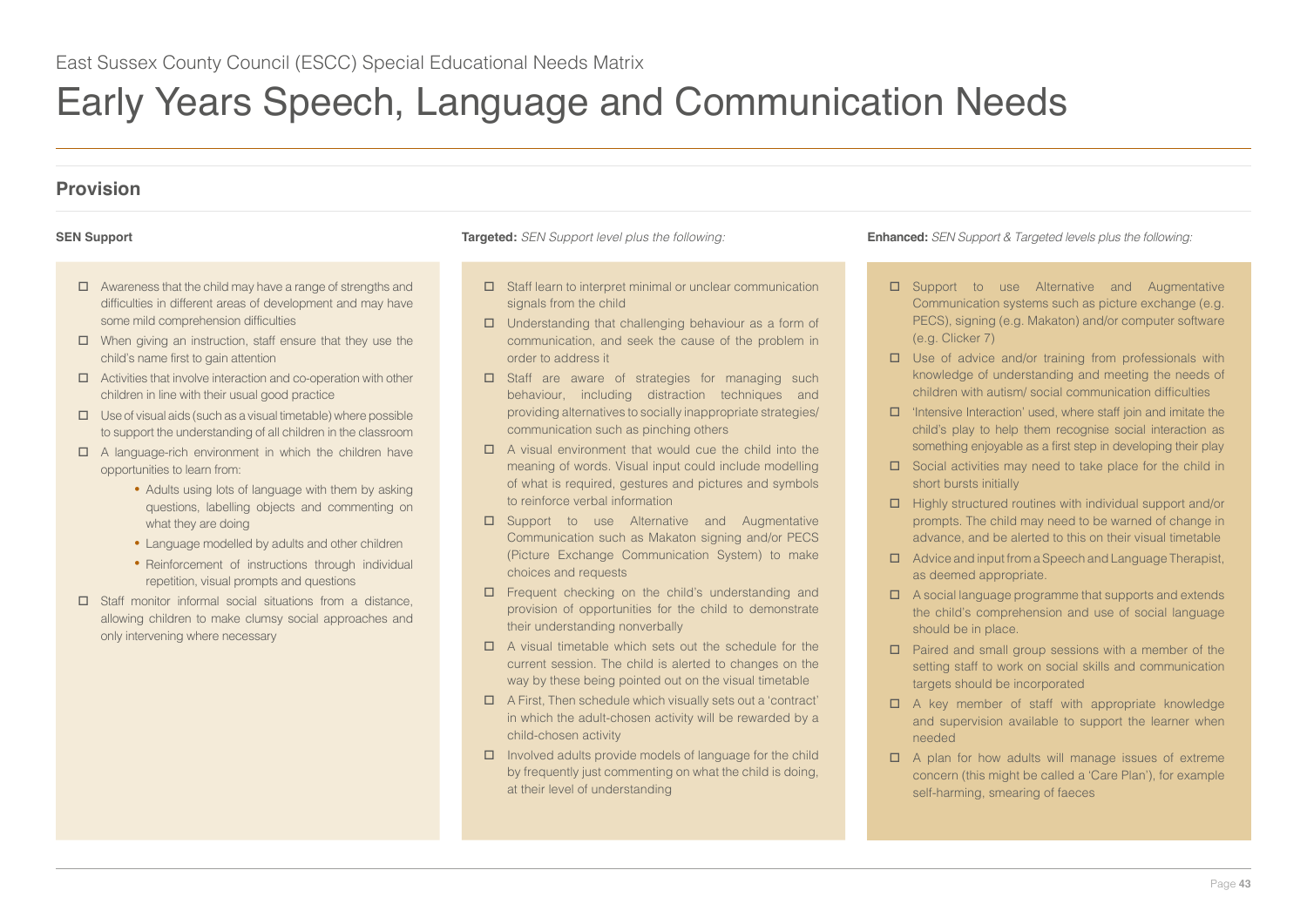

**Progress of children and young people should be reviewed using a process of Assess, Plan, Do, Review.**

**As part of the review SEN(D)Cos should ask the following questions. Review should take place as appropriate according to intervention but at least three times a year:** 

- Have short term outcomes been met?
- Is there progress towards long term outcomes?
- What impact have different types of provision made?
- Which provisions have been successful but need to continue?
- Which provisions have been successful and no longer need to continue?
- Which provisions have not been successful and need to change?
- Where do the needs of the child sit within the thresholds?
- Is there a change in level of need?

**Whilst making optimal progress in their own right children and young people with cognitive and learning difficulties, may make progress at a slower pace than the majority of their age group. This will not necessarily mean that the varying levels of provision in schools are not meeting their needs appropriately; it may reflect best possible progress**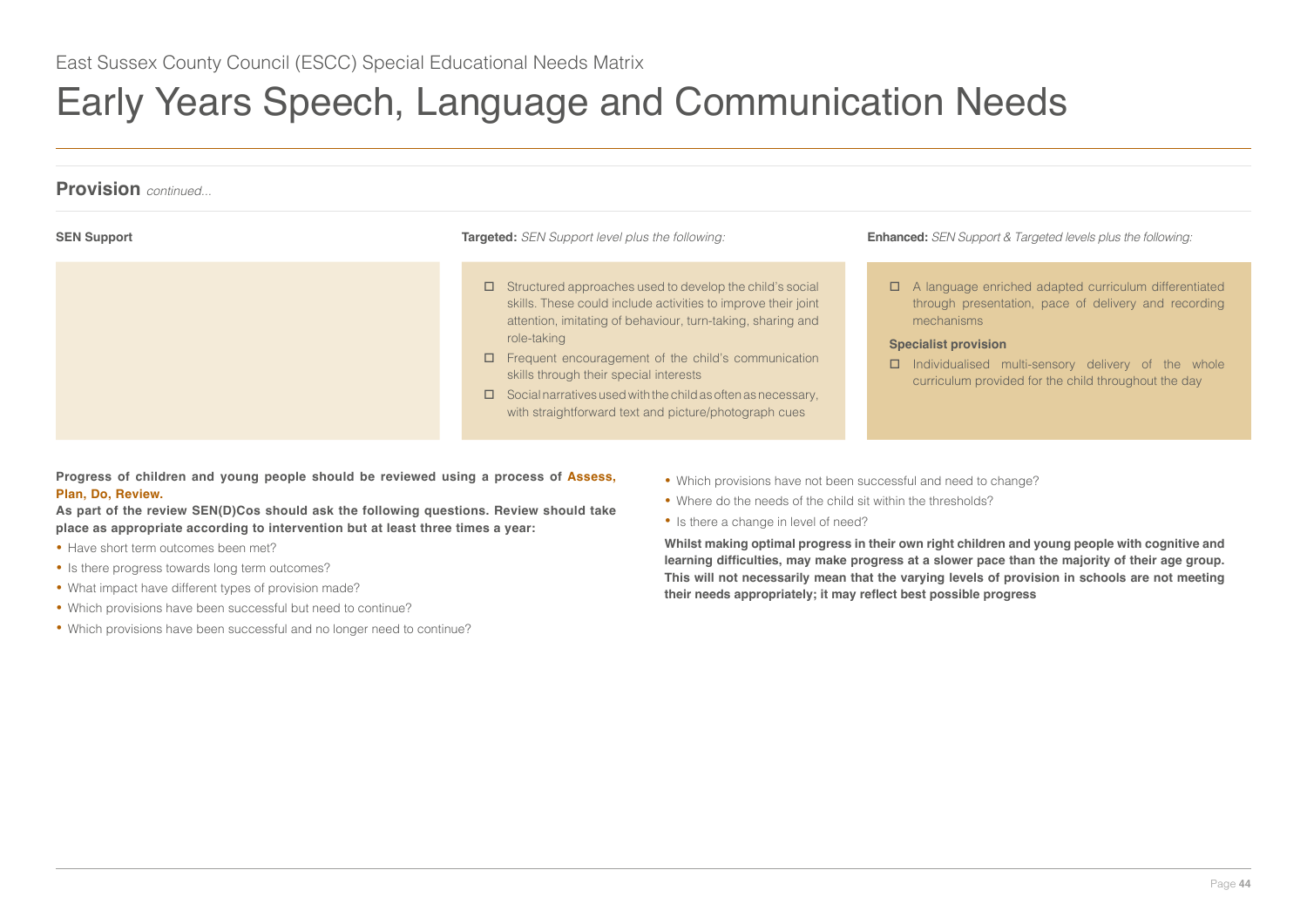# <span id="page-44-0"></span>Early Years Cognition and Learning

### Area of Need:

- Difficulties with focus and attention on table top activities
- Difficulties with pattern recognition
- Difficulties with number recognition
- Difficulties with letter recognition
- Shows little interest in books
- Struggles to generalise skills between tasks

**•** Doesn't link information

**•** Struggles to access appropriately differentiated tasks.

## **Children will be at approximately these Early Years Stage Foundation levels:**

SEN support: 22-36 months Targeted: 16-26 months Enhanced: 0-11, 8-20 months

# **Needs**

- Delayed play skills. Shows repetitive play and/or restricted interests
- $\Box$  Needs play to be modelled by adult
- $\Box$  Finds it difficult to select own activity
- $\Box$  Needs encouragement to explore new activities
- $\Box$  Limited concentration in a large group
- $\Box$  Restless and aimless, unable to concentrate on activity without some adult input
- $\Box$  May need pre-teaching
- $\Box$  Has difficulties retaining concepts over time

- $\square$  Small step teaching programme with intervention programme.
- $\Box$  Finds it hard to pay attention in a group
- $\Box$  Fleeting attention to activities
- $\Box$  Reliant on adult support to maintain concentration
- Frequent and observed repetitive play and/or restricted interests
- $\Box$  Prefers solitary play
- $\Box$  May use resources inappropriately
- $\square$  Reluctant to explore activities or try new resources even with adult support
- $\square$  Significant difficulty with early learning
- $\Box$  Regression or loss of previously mastered skills.

- $\Box$  Highly restricted attention to activities (less than a minute)
- $\Box$  Activities remain at sensory motor, self-stimulatory level or are self-absorbed/repetitive to the exclusion of other activities.
- $\square$  Unable to sustain activities without significant, consistent adult attention and intervention
- $\square$  Shows no desire or interest in exploring toys
- $\square$  Only engages in solitary play and resists adult help or intervention
- $\Box$  Profound and complex difficulties with learning
- $\Box$  Intensive and ongoing support required involving outside agencies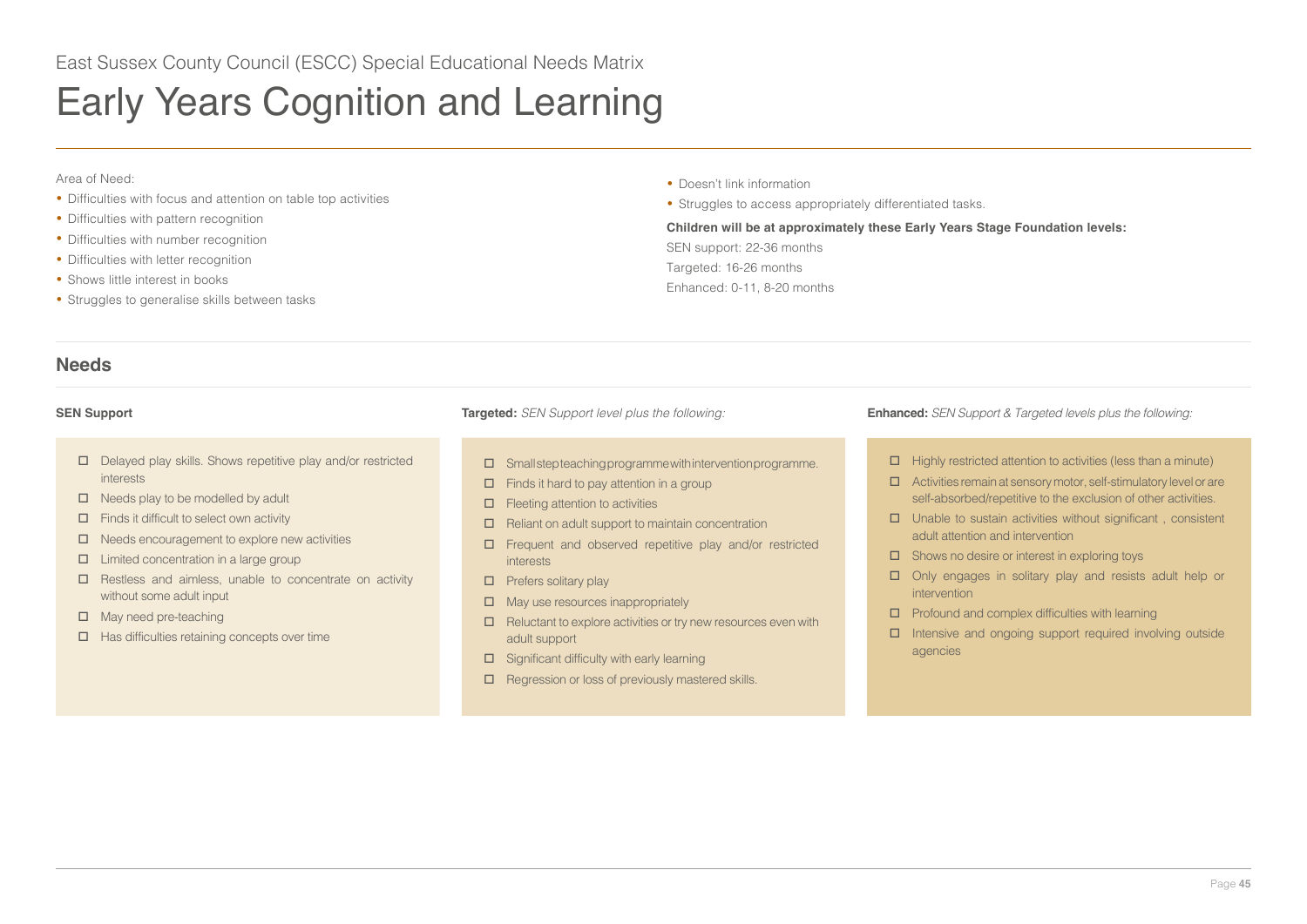# Early Years Cognition and Learning

# **Provision**

- $\Box$  The child is based in the classroom but may be withdrawn for targeted support/wave 2 interventions if appropriate.
- $\Box$  Regular, structured teaching or activities planned by the class teacher which are given to a small group of learners to help them meet clearly-defined targets
- $\square$  Differentiation of the curriculum through presentation timing and recording methods
- $\Box$  Use of real life examples to replace abstract concepts
- $\Box$  Personalised reward systems which are known to all staff who have contact with the learner and are used consistently across the curriculum
- $\square$  The class teacher takes the lead in the child's assessment of progress and targets and teaches to address relevant gaps in understanding through high quality differentiation and targeted support
- $\square$  Staff to provide a visual timetable to prepare the child for changes
- $\Box$  An understanding that children may require more time to complete tasks and might need to approach some activities in a different way
- $\Box$  Learning outcomes for children that are suitable for their development
- $\Box$  A positive classroom climate in which learners generally receive more praise than correction, and are given specific praise for appropriate behaviour
- $\Box$  Children are encouraged to play with small world toys if they will benefit from modelling of imaginative play from an adult
- Visual supports are embedded to aid language understanding across aspects of the environment to help access to the curriculum (e.g. pictures, symbols, objects of reference, signing, gestures)

- $\Box$  A plan which is personal to the learner and specific, measurable targets are described and progress towards those targets are recorded
- $\Box$  Children are in class for the vast majority of the day following an increasingly individualised curriculum linking content of whole class work and learning outcomes that are appropriate to the child
- □ Detailed differentiation of learning and development programmes required to set out smaller steps
- Class teacher and TA alternate between supporting the child as part of a small group, within the class, or 1:1 and working with other children
- D Opportunities for repetition, over-learning and consolidation of skills are planned for within their timetable
- $\square$  Some children might be given specific equipment (ICT, writing slopes, coloured overlays) in order to remove barriers to learning
- $\Box$  Regular access to supervised areas at unstructured times of the day
- $\square$  Preparation for changes to routines/activities/staffing at a small group or individual level
- $\square$  Trained staff who have experience of working with children with additional learning needs
- $\Box$  Involvement of external specialist agencies to assess, provide advice, and review the learner's progress over time (following an assess, plan, do, review cycle)
- $\square$  Involvement of parents/carers in identifying the learner's strengths, difficulties and areas in which support is needed

- □ Curriculum adapted to meet the needs of children with complex learning difficulties differentiated through presentation, pace of delivery and recording mechanisms
- $\Box$  Multi-sensory approach to learning where necessary
- $\square$  Sustained specialist interventions, therapies and teaching approaches with the necessary support to access the curriculum
- $\Box$  Use of total communication approach
- $\square$  Focus on skills being taught include varying levels of prompts to ensure mastery of skill leading to independence for example 'hand over hand', modelling, visual strategies
- Opportunities for reinforcement/learning enrichments to apply skills learnt, support with life skills, organisational and problem solving skills
- $\square$  Individual learning programmes/wave 3 intervention used to support learning throughout the school day, providing opportunities for repetition and over-learning
- □ Access to intervention programmes which focus on functional learning across school, home and the wider community
- $\Box$  Use of specific IT programmes and specialist equipment to enhance recording and presentation of work
- $\Box$  Highly structured routines with individual support and/ or prompts
- $\Box$  Regular liaison between external professionals and school staff about specific programmes and targets for the learner. This may be coordinated through the Common Assessment Framework (CAF) system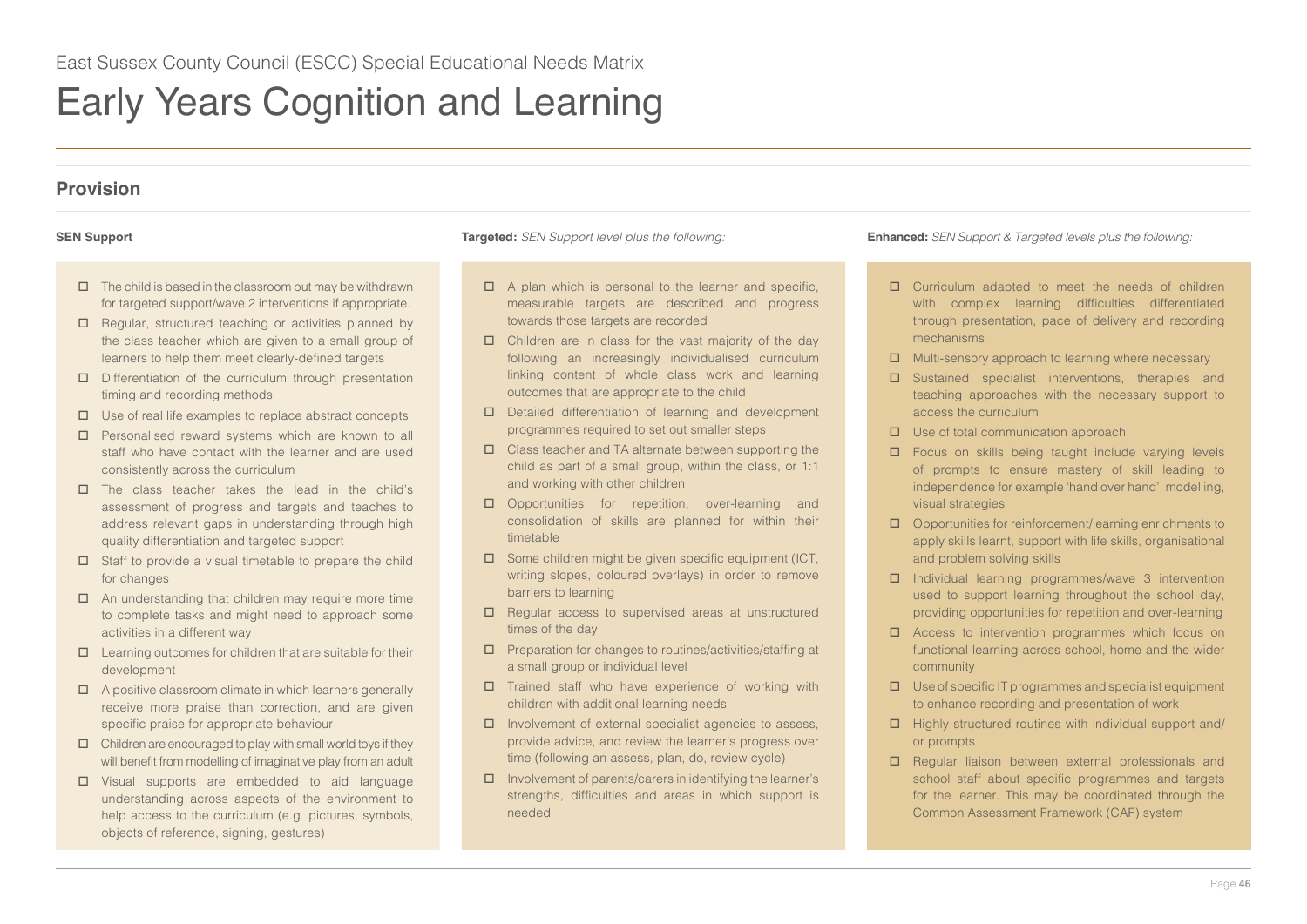# Early Years Cognition and Learning

| <b>Provision</b> continued |                                                                                                                                                                                                           |                                                                                                                                                                                                                                                                 |  |
|----------------------------|-----------------------------------------------------------------------------------------------------------------------------------------------------------------------------------------------------------|-----------------------------------------------------------------------------------------------------------------------------------------------------------------------------------------------------------------------------------------------------------------|--|
| <b>SEN Support</b>         | <b>Targeted:</b> SEN Support level plus the following:                                                                                                                                                    | <b>Enhanced:</b> SEN Support & Targeted levels plus the following:                                                                                                                                                                                              |  |
|                            | $\Box$ Formal reviews which involve parents/carers held at<br>least twice a year<br>$\Box$ Evidence needs to be recorded, measured and reviewed<br>to demonstrate differentiated levels of support needed | $\Box$ Parents understand and agree on the intervention,<br>support and expected outcomes, with transparency on<br>school and high needs funded support<br>Enhanced home-school liaison, for example an on-<br>going home-school diary which is completed daily |  |

**Progress of children and young people should be reviewed using a process of Assess, Plan, Do, Review.**

**As part of the review SEN(D)Cos should ask the following questions. Review should take place as appropriate according to intervention but at least three times a year:** 

- Have short term outcomes been met?
- Is there progress towards long term outcomes?
- What impact have different types of provision made?
- Which provisions have been successful but need to continue?
- Which provisions have been successful and no longer need to continue?
- Which provisions have not been successful and need to change?
- Where do the needs of the child sit within the thresholds?
- Is there a change in level of need?

**Whilst making optimal progress in their own right children and young people with cognitive and learning difficulties, may make progress at a slower pace than the majority of their age group. This will not necessarily mean that the varying levels of provision in schools are not meeting their needs appropriately; it may reflect best possible progress**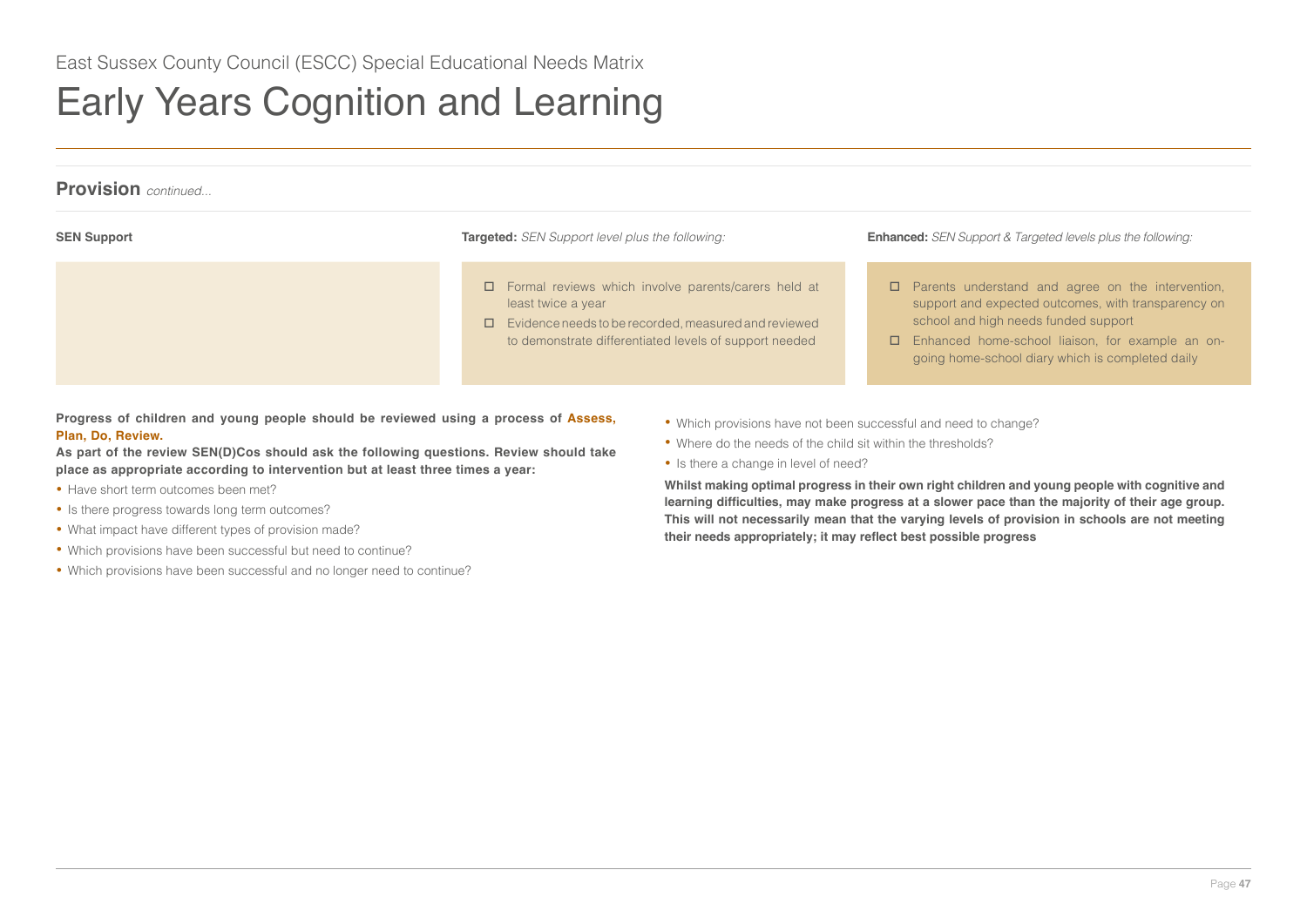<span id="page-47-0"></span>Physical impairment maybe in addition to other areas of SEND

Children and young people with motor disabilities and severe medical problems are most frequently identified at the pre-school stage. Exceptions to this would be child experiencing severe trauma, possibly as the result of an accident or illness, leading to long term disability.

Physical disabilities or impairment may arise from:

- physical, neurological or metabolic causes such as cerebral palsy, achondroplasia, or spina bifida
- severe trauma, perhaps as a result of an accident, amputation or serious illness
- degenerative conditions, like muscular dystrophy (Duchenne)
- moderate or severe gross motor and/or fine motor dysfunction in conjunction with other learning difficulties e.g. dyspraxia and autistic spectrum disorders
- moderate or severe difficulties with fine and/or gross motor movements without any specific attributable causes

Physical disabilities arising from this wide spectrum of need may show themselves by difficulties with accessing the following:

- physical environment of the school
- educational facilities and equipment
- whole school and class activities, including assessments
- practical lessons safely
- all areas of the curriculum especially practical subjects

As well as difficulty in:

- achieving independent self-care skills
- communicating through speech and other forms of language.

Emotional stress, physical fatigue, complex learning and social needs and multi-sensory difficulties can also be experienced

# **Needs**

- $\square$  Level difficulties e.g. mild hemiplegia which contributes to difficulties in some areas, e.g. toileting, handwriting and for which alternative approaches need to be planned
- $\Box$  Child may also experience difficulties with confidence and social relationships as a result
- $\Box$  Children will achieve their mobility independently (whether or not they are wheelchair users or require mobility aids), although building adaptations such as ramps and disabled toilet facilities may need to be in place
- $\Box$  Children will be independent in the majority of self-help skills
- □ Children may:
	- have medical conditions which reduce their levels of independence e.g. need for staff to monitor signs of severe asthma.
	- have intermittent needs which require monitoring, e.g. arthritis and diabetes.

- $\square$  PD ambulant may have personal care needs throughout the day
- $\Box$  Medical needs e.g. supervision of insulin dosage
- Physiotherapy programme is delivered daily under supervision of therapist
- Time for CT/TA/Physio/OT to meet to evaluate progress and plan programmes
- $\Box$  Moderate difficulties in accessing some aspects of the curriculum, e.g. electric wheelchair user
- $\square$  Child is able to be independent in most activities with IEP targets focusing on specific areas, e.g. physical programme.
- $\Box$  Mild physical difficulties ambulant
- $\Box$  No additional learning needs
- $\square$  Staff awareness of any possible impact on learning
- □ Administration of routine medicines

- $\square$  Significant physical difficulties with associated health and personal care issues
- Associated language/communication and learning difficulties affect access to the curriculum
- $\Box$  Child is likely to have conditions that are complex, severe and long-term, requiring specialist and /or additional support to access the curriculum
- Child will have significant additional learning, communication and/or behavioural difficulties
- $\square$  Child may need support with equipment, in the management of self-help and the development of independence
- $\Box$  Rate of learning is limited and is likely to be affected by absences, fatigue, medication
- $\square$  Long-term physical and associated areas of difficulty with other distinct areas of need, e.g. child with quadriplegic cerebral palsy who has no functional speech.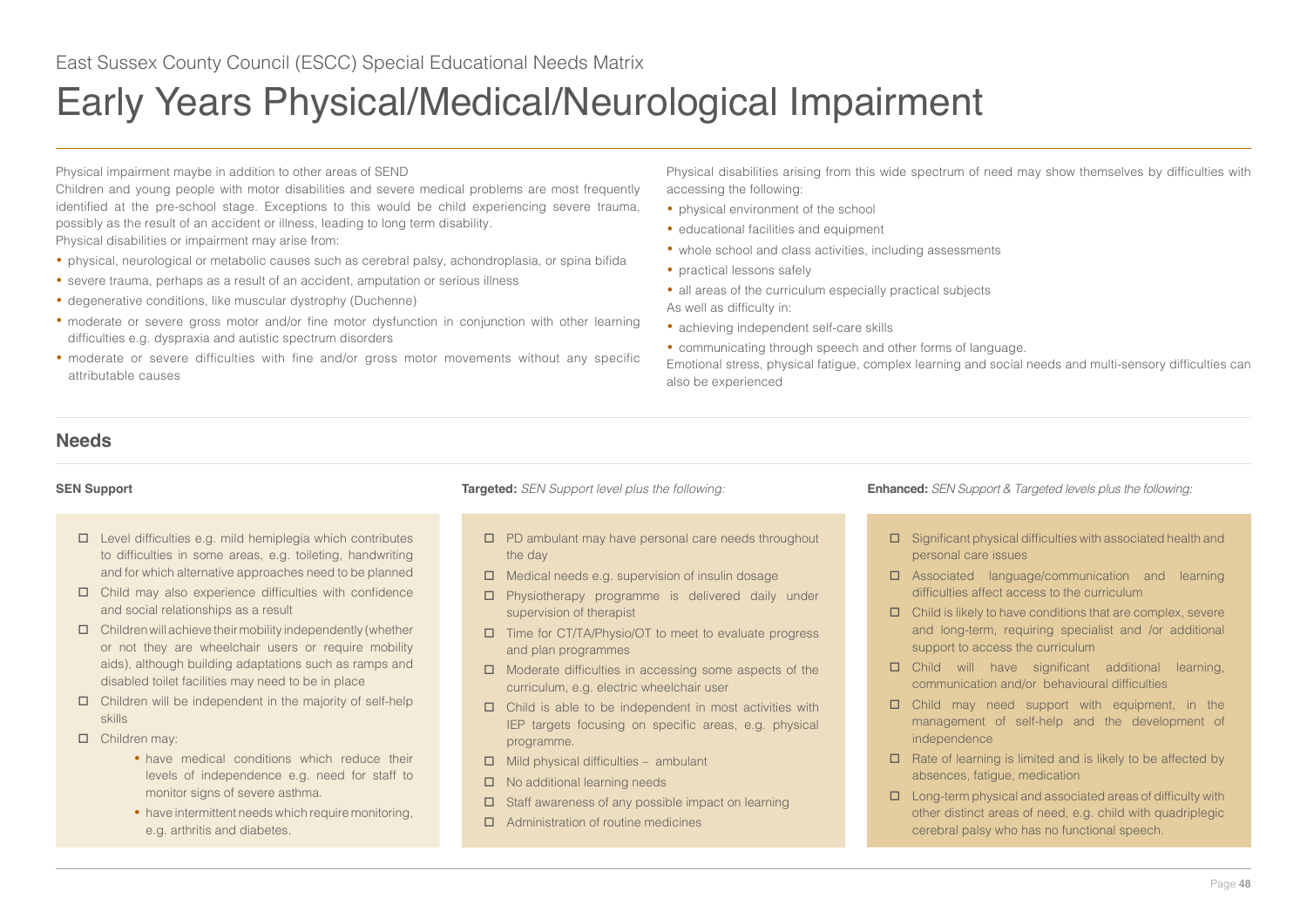

- tire more quickly than other children and young people.
- have physical abnormalities which make them self-conscious, isolated, defensive or behave erratically.
- require medication to stabilise condition.
- have medical conditions which reduce their levels of independence e.g. need for staff to monitor signs of severe asthma.
- have intermittent needs which require monitoring, e.g. arthritis and diabetes.
- $\Box$  Mild physical difficulties ambulant
- $\Box$  No additional learning needs
- $\square$  Staff awareness of any possible impact on learning
- $\Box$  Administration of routine medicines
- $\Box$  Can manage fairly well in the setting with occasional adult support based on need, e.g. help with toileting
- $\Box$  Can walk and move around independently although may find walking longer distances tiring
- $\Box$  Can eat and drink, get dressed and see to their toileting needs as you would expect for their age

- $\Box$  Has persistent minor health problems relating to physical disability or medical condition requiring an increased level of monitoring
- $\Box$  Can move and position independently but has difficulties with balance or with controlling their movements; may have trouble with some hand movements or require adult support at key times during the day, e.g. meal times
- $\Box$  Has difficulty moving over medium to long distances and navigating some obstacles
- $\Box$  Can use safety features in the setting such as handrails
- $\Box$  Needs help with self-care and may also need reminding about it
- $\Box$  May use a walking frame with some independence and confidence
- May require some assistance with some aspects of personal care on occasions
- $\Box$  May require some routine procedures, e.g. peg feed at lunchtime

- $\Box$  Child is dependent on adult or peer support for most activities
- Extensive periods of hospitalisation, use of specialist equipment and adaptations to physical environment
- $\square$  Support needed to access the curriculum at times throughout the day because of physical difficulties-in need of scribe/support with use of IT
- PD –non-ambulant
- $\Box$  Needs support throughout the day with seating/positioning
- $\square$  Support needed for learning needs associated with physical /medical needs
- $\square$  Severe, complex physical/medical needs
- $\Box$  Degenerative condition in need of possible end of life care
- Children are likely to have life-long learning difficulties or disabilities, across several areas of development, and will require ongoing, very targeted and specialist intervention
- $\Box$  Learning can be frequently affected by health problems and hospital visits
- $\Box$  Children take medication that may affect their attention or make them tired
- $\Box$  Has significant difficulty performing physical skills and relies on the physical support of another
- $\Box$  Physical skills may be variable and could deteriorate impacting significantly on independence and learning
- □ Neurological factors may have a significant impact on development and learning
- $\Box$  May be unable to bear their weight and/or transfer e.g. from chair to wheelchair/ walking frame independently
- $\square$  Disability prevents self-care in two or more tasks e.g. toileting, feeding, dressing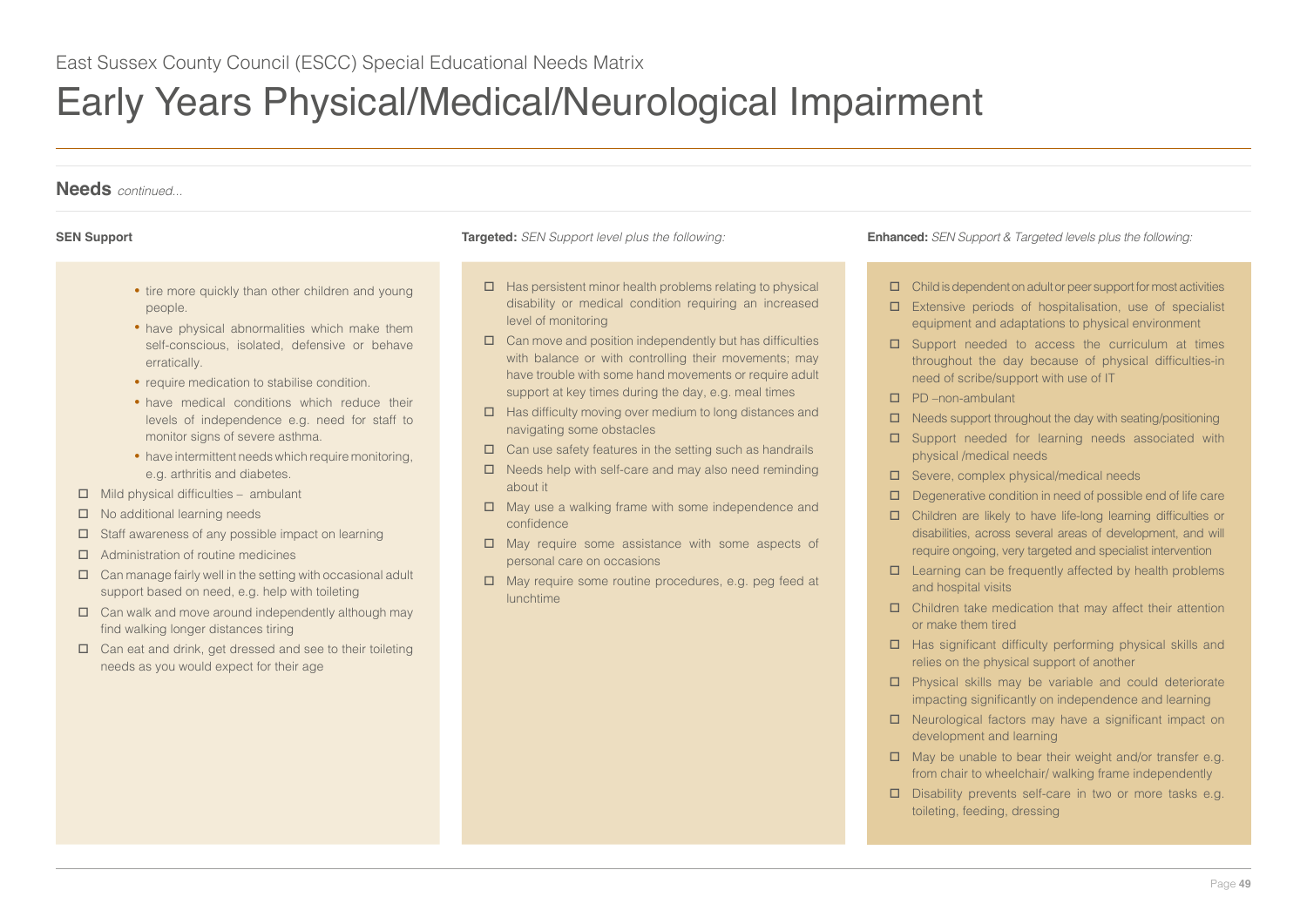

**Progress of children and young people should be reviewed using a process of Assess, Plan, Do, Review.**

**As part of the review SEN(D)Cos should ask the following questions. Review should take place as appropriate according to intervention but at least three times a year:** 

- Have short term outcomes been met?
- Is there progress towards long term outcomes?
- What impact have different types of provision made?
- Which provisions have been successful but need to continue?
- Which provisions have been successful and no longer need to continue?
- Which provisions have not been successful and need to change?
- Where do the needs of the child sit within the thresholds?
- Is there a change in level of need?

**Whilst making optimal progress in their own right children and young people with cognitive and learning difficulties, may make progress at a slower pace than the majority of their age group. This will not necessarily mean that the varying levels of provision in schools are not meeting their needs appropriately; it may reflect best possible progress.**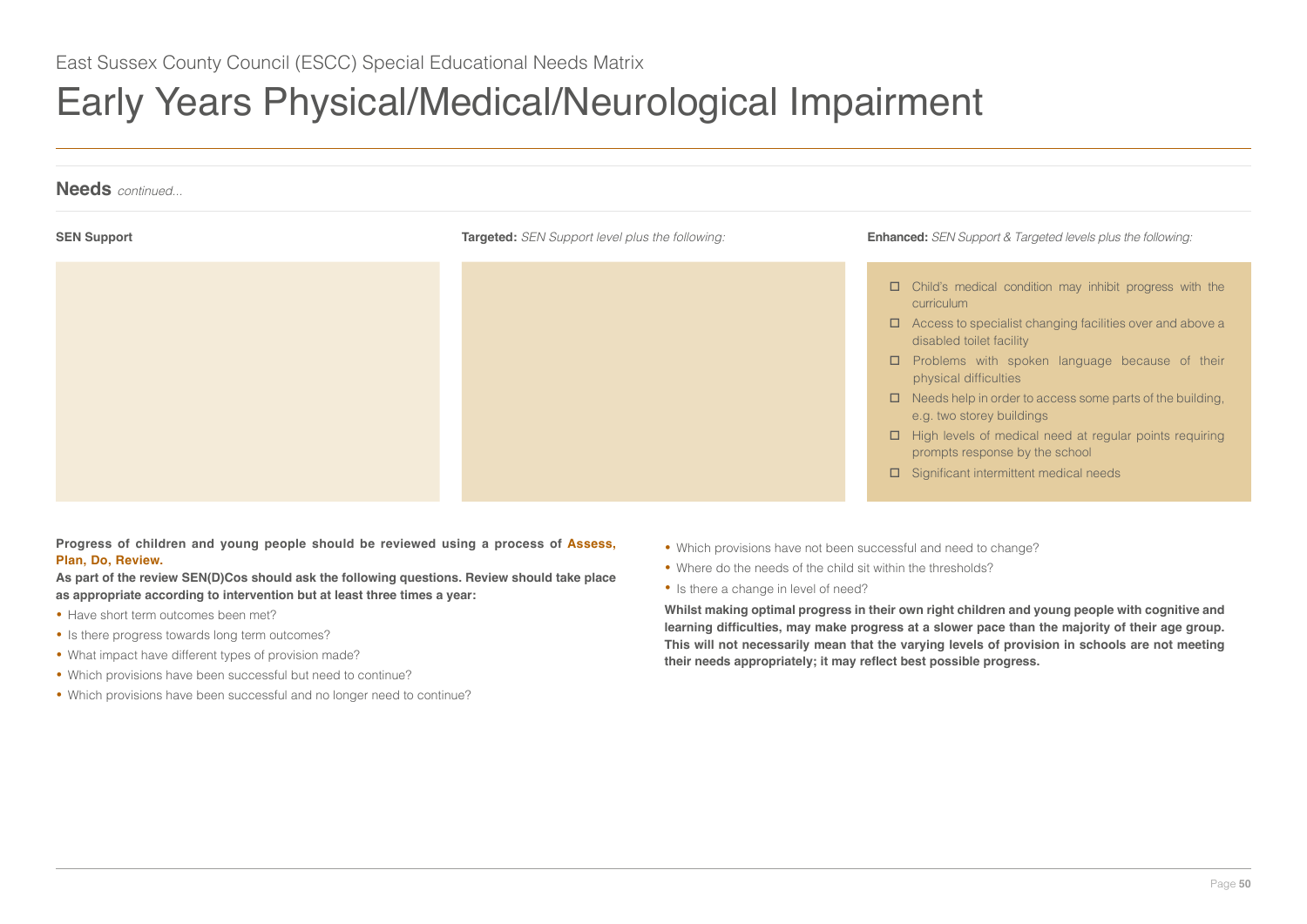# **Provision**

- $\Box$  Awareness of how to meet the needs of learners with sensory processing difficulties
- $\Box$  Awareness of the implications for learning of a child's physical disability/medical condition
- $\square$  Staff having access to appropriate training to enable them to meet children's learning needs. This should be anticipatory as far as is possible; best practice would be to have any necessary training prior to the child starting school
- $\Box$  The child may need occasional support so that the medical condition does not impede or disrupt access to the curriculum, ability to take part in specific classroom activities or participation in aspects of school life
- $\Box$  Minor modifications made, in terms of equipment/classroom organisation, access arrangements
- $\Box$  Care plan for medical needs e.g. diabetes, epilepsy, asthma
- $\Box$  A risk assessment in place where appropriate
- $\Box$  Access to named quiet areas in school and playground
- $\square$  Support for basic eating, medical or personal care tasks, for example assistance with toileting
- $\Box$  Adult supervision when taking medication (if appropriate)
- Where there are suspicions of undiagnosed physical or medical difficulties, school should advise parents to seek medical advice (e.g. GP, School Nurse)
- $\Box$  Close home-school links, so school is aware of changes in circumstances/medical condition that may impact on progress in learning
- $\Box$  Activities to develop motor skills should be provided in line with good practice
- $\square$  Visual environment to be provided which is not distracting or over-stimulating

- $\Box$  Awareness that many children with social communication difficulties or autism have sensory issues (e.g. stimming, flapping) which can dominate the behaviour and needs of such children in their early years
- $\Box$  Alternative experiences may need to be provided for sensory behaviours which are inappropriate (e.g. punching)
- Assessment / observation by school staff to identify how the child's physical disabilities affect access to the curriculum and plan for successful modification so that medical condition does not impede or disrupt access to the curriculum, ability to take part in specific classroom activities or participation in aspects of school life
- $\Box$  Close liaison and consultation with external professionals such as assessment and advice from Occupational Therapy / Physiotherapy
- $\Box$  Measures which allow the child to negotiate the school environment safely and as independently as possible
- $\Box$  Appropriate support to ensure equal access to the curriculum and out-of-hours learning opportunities
- $\Box$  Planned strategies to combat fatigue (i.e. rest breaks)
- $\Box$  Fine or gross motor skills intervention programme
- $\Box$  Appropriate use of alternative equipment to meet physical and medical needs (e.g. writing slopes, specialist scissors)
- An appropriate programme of support to develop self-help skills such as toileting and dressing
- $\Box$  Adult support in some areas of the curriculum (e.g. swimming, cutting, cooking)
- $\square$  Use of assistive technology
- $\square$  Support to attend educational trips and school visits

- $\Box$  Regular opportunities for the child to address their sensory issues and to regulate these should be provided in line with Occupational Therapist advice
- $\square$  Consider alternatives to restraint for children with autism as they may actively seek out opportunities to receive deep pressure; thus physical restraint risks being in some way calming and rewarding
- $\Box$  Care plan, including risk assessment/medical interventions throughout the day e.g. tube feeding, ventilated
- $\square$  Daily access to medical treatment and/or a therapy programme (hydro/physio/OT /S&LT)
- $\n **Pl**\n Planned transition back to school after prolonged periods of$ absence due to medical condition
- $\square$  Support to catch up on missed learning after absences due to illness/ treatment/ therapy
- $\Box$  Multi-agency approach taken to specialist assessment with advice leading to a more specifically focussed plan
- $\Box$  Time for staff to plan/co-ordinate work of a variety of agencies
- Significant adult support for personal care/ feeding/medical treatment
- □ Frequent specialist teaching and/or support at regular intervals
- $\Box$  Fundamental changes to teaching and learning methods to meet the individual needs of the learner, for example: use of hand over hand support, support for moving, low vision aids, individual touch screen
- $\Box$  Individual teaching from an appropriately-trained adult of skills which are specific to the learner, for example, touch typing, braille reading, orientation to a visuallyimpaired learner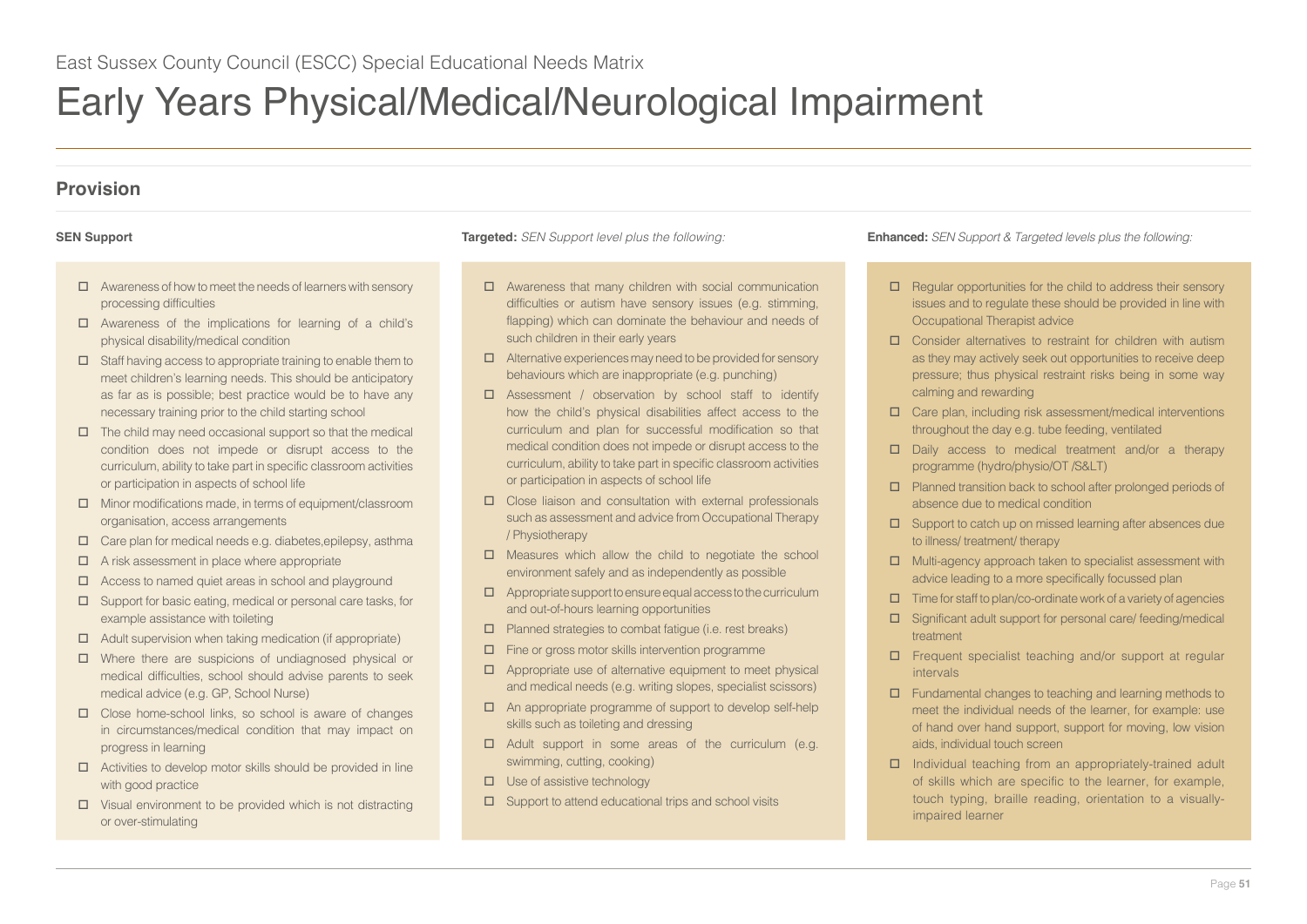

**Progress of children and young people should be reviewed using a process of Assess, Plan, Do, Review.**

**As part of the review SEN(D)Cos should ask the following questions. Review should take place as appropriate according to intervention but at least three times a year:**

- Have short term outcomes been met?
- Is there progress towards long term outcomes?
- What impact have different types of provision made?
- Which provisions have been successful but need to continue?
- Which provisions have been successful and no longer need to continue?
- Which provisions have not been successful and need to change?
- Where do the needs of the child sit within the thresholds?
- Is there a change in level of need?

**Whilst making optimal progress in their own right children and young people with cognitive and learning difficulties, may make progress at a slower pace than the majority of their age group. This will not necessarily mean that the varying levels of provision in schools are not meeting their needs appropriately; it may reflect best possible progress.**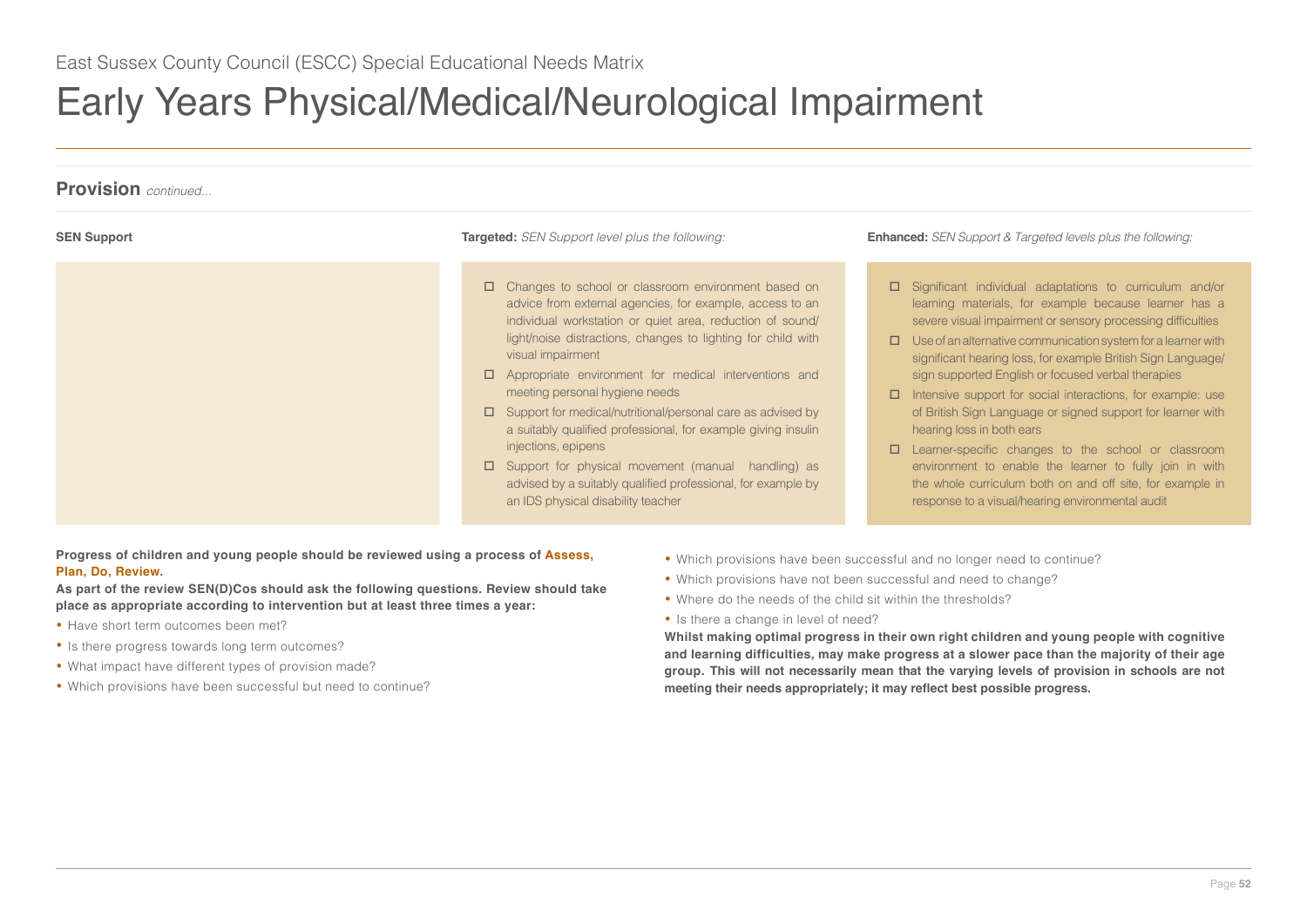# <span id="page-52-0"></span>Early Years Social, Emotional and Mental Health

## Area of Need:

- Difficulties managing responses to situations
- Difficulties with understanding and identifying emotions
- Difficulties with accepting boundaries
- Difficulties with emotional regulation
- Minimal/ no motivation to engage in interactions or learning
- High levels of anxiety that restrict access to learning environment
- May use physical aggression to express emotions such as frustration, anger and anxiety
- Limited understand of social situations

## **Children will be at approximately these Early Years Stage Foundation levels:**

SEN support: 22-36 months Targeted: 16-26 months Enhanced: 0-11, 8-20 months

# **Needs**

Requires understanding and occasional interventions within school resources, including;

- $\square$  Some short term difficulties settling in
- $\square$  Shows little awareness when parent/carers leave/arrive
- $\Box$  Higher than expected levels of anxiety at times of change (routine, environment, people)
- $\square$  Clings to familiar objects and resists having them taken away
- □ Some difficulties regulating own emotions and recognising those of others which may be evidenced by some challenging behaviour
- $\Pi$  Takes time to calm
- □ Lacks confidence/has low self esteem, leading to reluctance to take part, withdrawal or avoidance
- $\square$  Shows little awareness of danger and needs constant reminders to stay safe

- $\square$  Significant separation difficulties that persist
- $\Box$  Attachment to key carers not securely established
- $\square$  Shows no awareness when parent/carers leave/arrive
- □ Significant, frequent high levels of anxiety at times of change (routine, environment, people)
- $\square$  Shows reluctance to engage with activities by withdrawing or challenging behaviour
- □ Significant and frequent unusual behaviours requiring adult intervention
- $\square$  Significant difficulties regulating own emotions/anxieties and recognising those of others
- mental and emotional health that require advice from outside agencies and are impacting on the child's development
- □ Shows no awareness of danger and needs constant supervision to stay safe

- Severe attachment difficulties affecting development
- $\Box$  Emotions may be very extreme such as very happy/very distressed
- $\Box$  Frequent emotional outbursts at times of change
- □ Shows no awareness of the environment/people around them
- $\square$  Persistent, unpredictable extremes of demanding behaviour which affects the child's safety and that of others
- $\square$  Severe and persistent levels of anxiety requiring intensive support to enable emotional regulation
- $\square$  Persistently presents a significant danger to self and others and destroys materials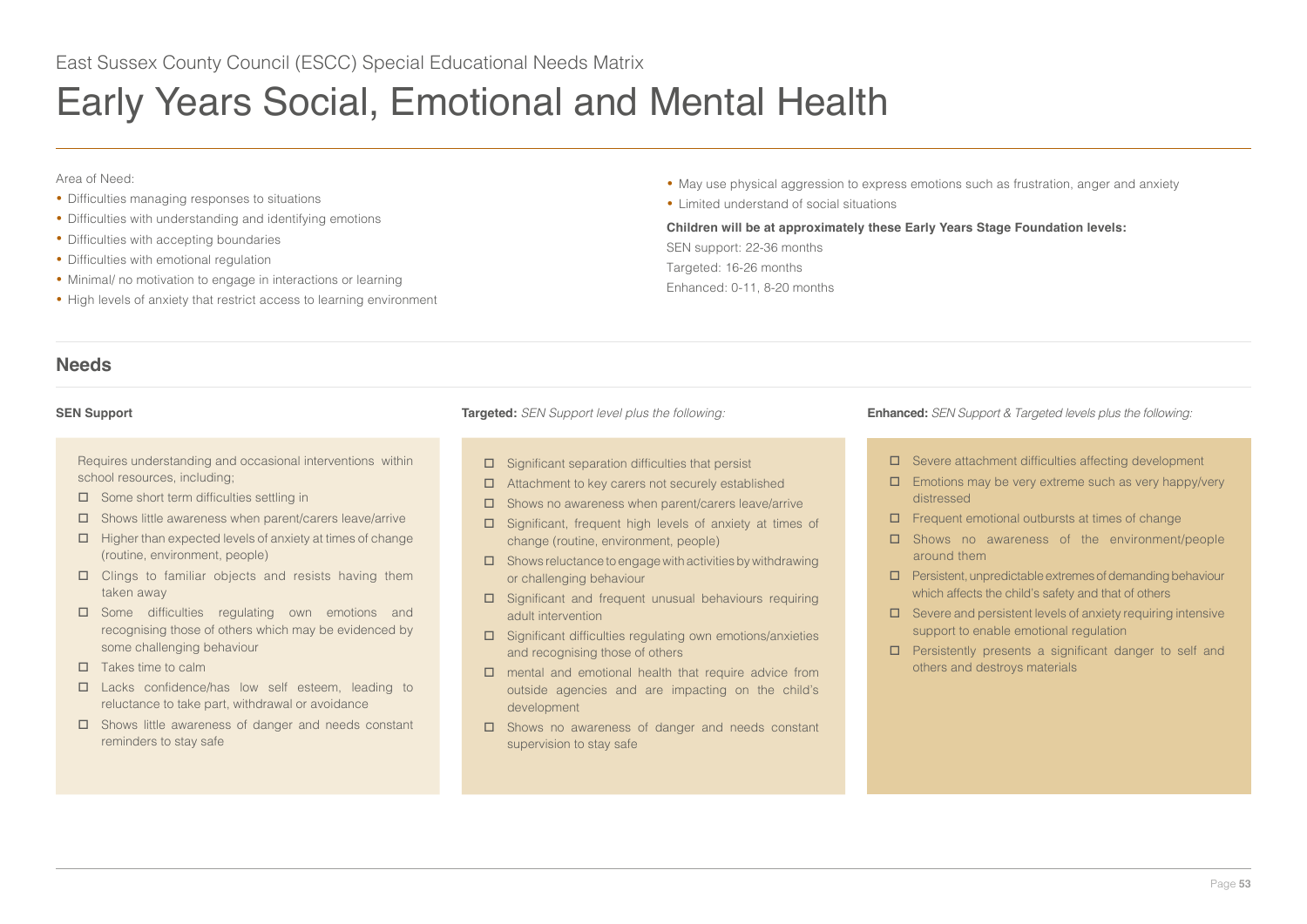# Early Years Social, Emotional and Mental Health

# **Provision**

- Teachers have training in classroom management and strategies for children experiencing social emotional and mental health difficulties
- $\square$  Schools actively promote well-being and emotional resilience through the whole school PSHEE curriculum which is stimulating and effectively delivered
- $\Box$  Behaviour managed through prevention and early intervention from staff
- Effective policies and practice covering behaviour, pastoral care, child protection, discipline and special educational needs
- All staff working with children have a consistent and positive approach
- $\Box$  The progress of children in response to an intervention programme is measured and tracked to inform decisions re-adjustments to the intervention programme
- $\Box$  Interventions are specific, include clear baselines and progress measures and should have research evidence of success in bringing about changes in well-being and behaviour
- $\Box$  Involvement of parents / carers and children are sought to support the pupil in a proactive approach
- $\Box$  Routines that promote emotional wellbeing, for example staff routinely 'meeting and greeting' all learners on entry to the classroom
- □ Access to named quiet areas in school and playground. Staff available to support learners at break and lunch times
- $\Box$  An effective approach to managing conflict, for example Restorative Justice

- □ Parents discuss their concerns with class teacher and SENCO and a focussed programme of support is planned to address areas of difficulty and specific outcomes set are recorded
- □ School staff and parents plan to review specific outcomes on a half termly basis
- Fine-tuned assessments / profiling tools like the Boxall Profile and Strength and Difficulties Questionnaire could be used
- $\Box$  Where possible, the child's views on their difficulties and approaches to support are gathered and recorded (All About Me / One Page Profile)
- External services such as Behaviour Support Teachers / EPs may be asked to undertake specialist assessments, discuss progress and give advice. This could include use of solution focussed therapeutic approaches or cognitive behaviour therapies
- $\Box$  Additional support from other agencies such as Targeted Youth Services, Early Help, mental health services and social care to support the child and their family
- Small group social skill/self-esteem work 3 x weekly or more /1:1 mentoring daily
- $\square$  Time for staff to evaluate/plan programmes with outside agencies
- $\square$  Schools may choose to use delegated resources to run a nurture group or commission additional counselling / therapeutic support
- $\Box$  Regular access to supervised areas at unstructured times of the day, for example a safe place to go to for learners who find lunchtimes a challenge

- $\square$  Daily interventions from an adult to sustain peer relationships
- A social skills/nurturing programme is delivered in a small group/ 1:1 mentoring at times each day. This may include work focussed on links between thoughts, feelings and behaviour
- $\square$  Support for most of the day in order to support behaviour management and focus on learning
- CAMHs may be involved to address mental health needs
- $\Box$  Time for staff to carry out the high levels of planning and liaison needed to deliver the curriculum
- $\Box$  Time for staff to work in collaboration with other schools or alternative providers to meet needs.
- $\Box$  Therapy/counselling at least weekly
- $\square$  Small group or 1:1 teaching throughout the day via a highly differentiated curriculum to engage the child in learning. This is likely to include significant adaptations to teaching style and provision
- $\Box$  Individual plan including risk e.g. physical intervention programme and reward systems
- $\Box$  Regular review (at least half-termly) and multi-agency working is to problem solve with family/carers and establish consistent approaches
- □ Staff trained and skilled in supporting children with exceptionally challenging behaviour
- $\square$  Strategies to manage regular or occasional self harming behaviours
- A personalised timetable which is introduced in partnership with the learner, parents/carers and staff,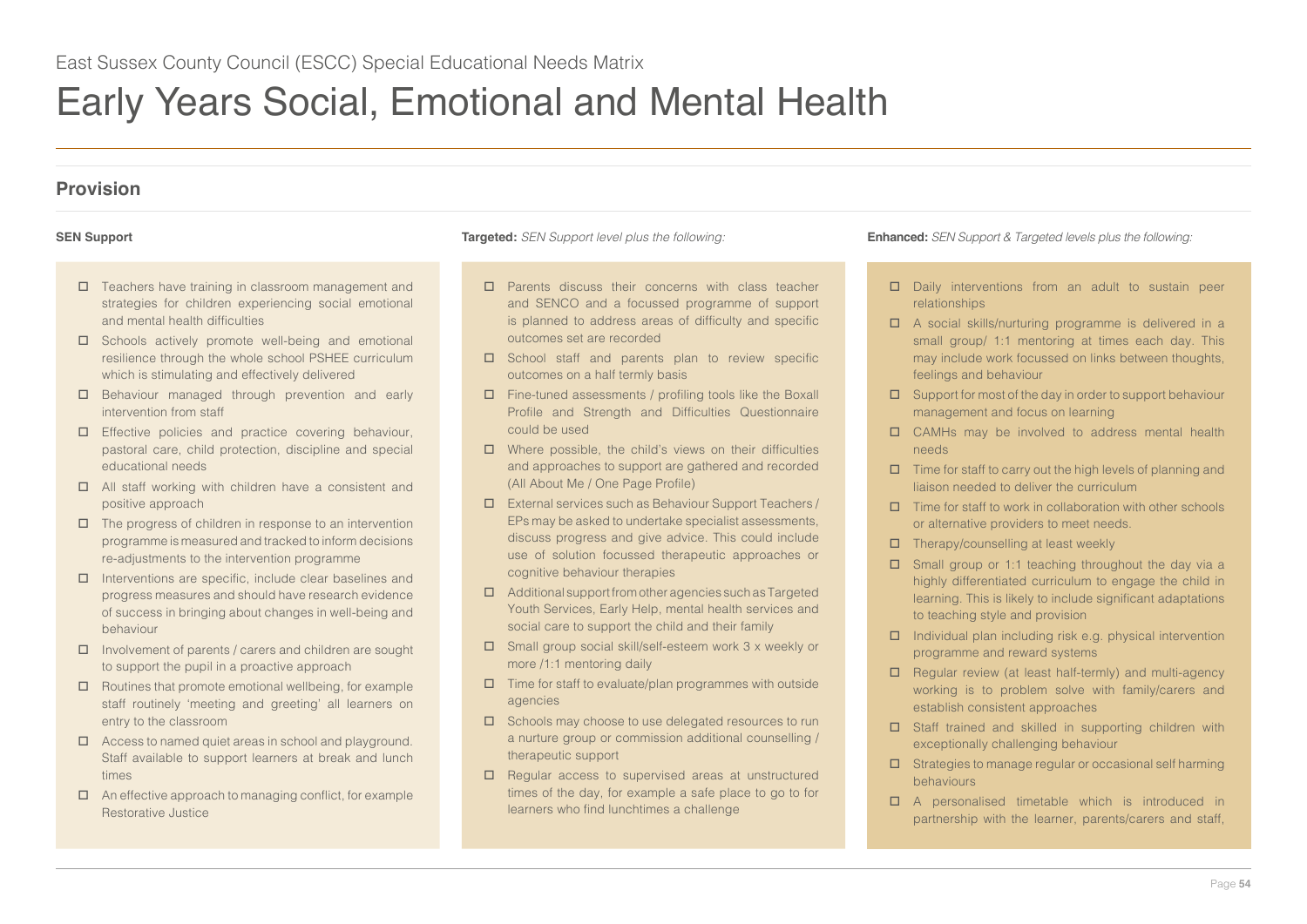# Early Years Social, Emotional and Mental Health

# **Provision**

- $\Box$  Regular anti-bullying activities across the whole school which mean that learners feel confident in reporting incidents
- $\square$  Effective communication between adults during the school day, for example between office staff, classroom staff and lunchtime supervisors
- $\square$  Systems for learners to support each other for which they are given appropriate training and ongoing support, for example playground buddies, 'bully buster' playground support, or peer mentoring
- □ Systems for monitoring and reporting concerns around learner's health, safety and wellbeing.
- □ Access to extended school provision, for example breakfast club, homework club, lunchtime clubs

- All staff know the needs, strategies and individual targets for the pupil they support
- $\square$  Extra arrangements for communication and/or transitions between homes and school, for example meeting and greet, emotional check-ins, use of a home-school book, face to face updates between parents and class teacher/ TA at regular, agreed intervals
- $\Box$  Frequency records of behaviour which are kept over time and analysed to consider triggers/patterns
- $\Box$  Where a child's behaviour can put them or others at risk. a positive handling plan is in place which is carried out by staff with appropriate training and reviewed regularly
- Careful planning and extra support for transitions. For example additional visits to a new classroom, advance photographs of new staff/places

**SEN Support Targeted:** *SEN Support level plus the following:* **Enhanced:** *SEN Support & Targeted levels plus the following:*

and which may include temporary withdrawal from some activities (such as assembly and non-core lessons) and offsite opportunities that focus on developing the learner's resilience and ability to engage in learning

- $\Box$  Highly structured routines communicated with visual supports and prompts
- □ Access to a work station to reduce emotional and sensory arousal when appropriate
- $\square$  Prioritised access to an attractive, small space which feels safe to the learner and which is never used as a punishment
- A tailor- made environment at break and lunchtimes
- $\Box$  Access to a key member of school staff in the classroom with relevant training and/or experience who is emotionally available to the learner, able to remain attentive and to 'tune in' to their emotional and safety needs

## **Progress of children and young people should be reviewed using a process of Assess, Plan, Do, Review.**

**As part of the review SEN(D)Cos should ask the following questions. Review should take place as appropriate according to intervention but at least three times a year:** 

- Have short term outcomes been met?
- Is there progress towards long term outcomes?
- What impact have different types of provision made?
- Which provisions have been successful but need to continue?
- Which provisions have been successful and no longer need to continue?
- Which provisions have not been successful and need to change?
- Where do the needs of the child sit within the thresholds?
- Is there a change in level of need?

**Whilst making optimal progress in their own right children and young people with cognitive and learning difficulties, may make progress at a slower pace than the majority of their age group. This will not necessarily mean that the varying levels of provision in schools are not meeting their needs appropriately; it may reflect best possible progress**